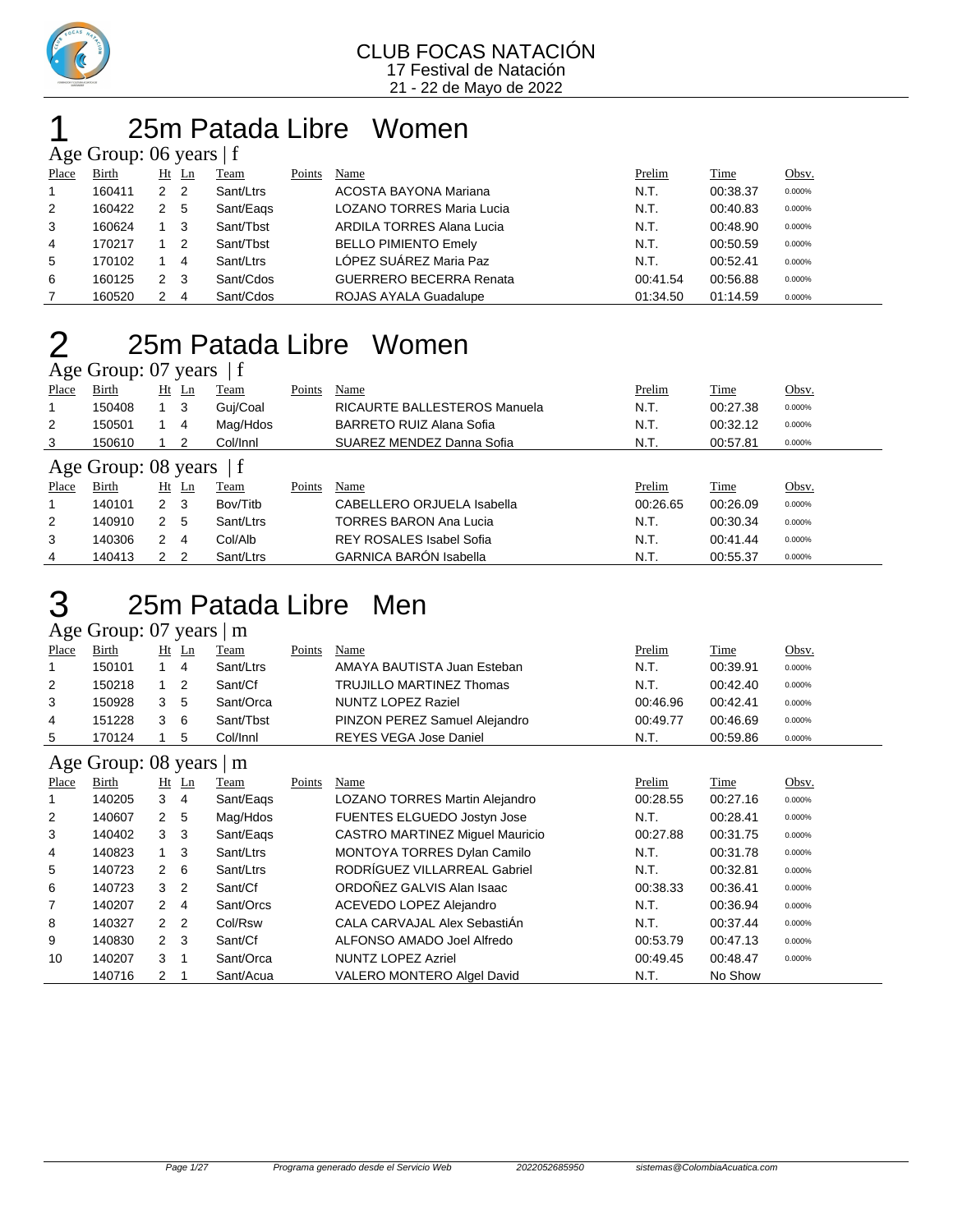

### 25m Patada Libre Women Age Group: 09 years | f

|       | $1.50$ Oroup. 02 $7.00$ |             |                |           |        |                                     |          |          |        |  |  |  |
|-------|-------------------------|-------------|----------------|-----------|--------|-------------------------------------|----------|----------|--------|--|--|--|
| Place | Birth                   | $Ht$ Ln     |                | Team      | Points | Name                                | Prelim   | Time     | Obsv.  |  |  |  |
|       | 131017                  |             | 4              | Sant/Ltrs |        | VEGA GARCIA Sara SofÍa              | N.T.     | 00:25.09 | 0.000% |  |  |  |
| 2     | 130704                  | 2           | 5              | Bov/Titb  |        | CORTINA BELEÑO Nicolle SofÍa        | N.T.     | 00:27.89 | 0.000% |  |  |  |
| 3     | 130923                  |             | - 3            | Sant/Ltrs |        | FIALLO SUÁREZ Ana Lucia             | N.T.     | 00:30.56 | 0.000% |  |  |  |
| 4     | 130528                  | 2           | $\overline{2}$ | Sant/Ltrs |        | <b>MORENO RUEDA Eileen Kamila</b>   | N.T.     | 00:34.75 | 0.000% |  |  |  |
| 5     | 131018                  |             | - 2            | Sant/Cf   |        | <b>TRILLOS LOPEZ Sara Valentina</b> | N.T.     | 00:37.44 | 0.000% |  |  |  |
| 6     | 130318                  | $2 \quad 3$ |                | Sant/Orcs |        | URIBE JOYA Luz Angela               | 00:45.97 | 00:41.27 | 0.000% |  |  |  |
|       | 130128                  | 2           | -4             | Sant/Tbst |        | PEREZ ROJAS Ana Isabella            | N.T.     | 00:41.50 | 0.000% |  |  |  |
| 8     | 130726                  | 2           |                | Sant/Cf   |        | <b>VILLAMIL MENDEZ Valeria</b>      | N.T.     | 00:45.66 | 0.000% |  |  |  |

### 25m Patada Libre Men

### Age Group: 09 years | m

| Place | Birth               |              | $Ht$ Ln        | Team      | Points | Name                                    | Prelim   | Time     | Obsv.  |
|-------|---------------------|--------------|----------------|-----------|--------|-----------------------------------------|----------|----------|--------|
|       | 130326              | 3            | -2             | Sant/Gato | 18.00  | <b>SUAREZ MONTOYA Carlos Mario</b>      | 00:26.70 | 00:25.46 | 0.000% |
| 2     | 130404              |              | 4              | Col/Alb   |        | 16.00 NUNEZ LAMBRAÑO Juan Nicolas       | N.T.     | 00:26.44 | 0.000% |
| 3     | 130503              | 1            | $\overline{2}$ | Sant/Tbst |        | 15.00 VIANCHA VIANCHA Alejandro Julio   | N.T.     | 00:26.97 | 0.000% |
| 4     | 131008              | 3            | - 6            | Sant/Eags |        | 14.00 BORRERO OLAYA Tomas               | 00:29.26 | 00:30.19 | 0.000% |
| 5     | 130926              | 3            |                | Sant/Cf   |        | 13.00 GARCÍA BARBOSA Luis Felipe        | 00:28.79 | 00:32.00 | 0.000% |
| 6     | 131211              | 1            |                | Sant/Tbst |        | 12.00 CARDENAS PEREZ Geronimo           | N.T.     | 00:35.65 | 0.000% |
| 7     | 131122              |              | 5              | Sant/Cf   |        | 11.00 CASTANEDA DULCEY Miquel Angel     | N.T.     | 00:37.22 | 0.000% |
|       | Age Group: 10 years |              |                | m         |        |                                         |          |          |        |
| Place | Birth               |              | $Ht$ Ln        | Team      | Points | Name                                    | Prelim   | Time     | Obsv.  |
|       | 120128              | $\mathbf{2}$ | $\overline{4}$ | Bog/Cor   | 18.00  | PINZÓN GONZÁLEZ Gabriel                 | N.T.     | 00:25.72 | 0.000% |
| 2     | 120109              | 3            | -3             | Sant/Orcs |        | 16.00 ZAMORA FORERO Juan Esteban        | 00:25.47 | 00:27.25 | 0.000% |
| 3     | 120912              | 3            | 5              | Sant/Cspc |        | 15.00 LUDEMANN HERNANDEZ Matias         | 00:28.56 | 00:27.47 | 0.000% |
| 4     | 120424              | $2 \quad 3$  |                | Sant/Cf   |        | 14.00 CASTAÑEDA DONCEL NicolAs Mauricio | 00:29.94 | 00:28.97 | 0.000% |
| 5     | 120503              | $\mathbf{2}$ | 5              | Col/Innl  |        | 13.00 SUAREZ MENDEZ Jose Alejandro      | N.T.     | 00:37.86 | 0.000% |

## 50m Libre/50m Free Women

Age Group: Inf a  $10y-11y \mid f$ 

| Place | Birth  |                | $Ht$ Ln                    | Team      | Points | Name                                       | Prelim   | Time     | Obsv.   |
|-------|--------|----------------|----------------------------|-----------|--------|--------------------------------------------|----------|----------|---------|
|       | 120429 | 2 <sub>5</sub> |                            | Bov/Titb  |        | 18.00 CASTELLON CHAPARRO Isabella Maryanne | N.T.     | 00:40.55 | 61.924% |
| 2     | 110714 | 2              | $\overline{4}$             | Sant/Cf   |        | 16.00 CASTAÑEDA DULCEY MarÍa Fernanda      | N.T.     | 00:41.90 | 59.928% |
| 3     | 120711 | 3              | $\overline{\phantom{0}}^2$ | Mag/Hdos  |        | 15.00 PONTON CARO Antonia                  | 00:47.37 | 00:42.47 | 59.124% |
| 4     | 110707 | 3              |                            | Mag/Hdos  |        | 14.00 URIELES QUIROZ Maryluz               | 00:48.46 | 00:42.68 | 58.833% |
| 5     | 120526 | 3              | $\overline{4}$             | Sant/Eags |        | 13.00 SANTOS MARTÍNEZ MarÍa Jose           | 00:43.51 | 00:42.90 | 58.531% |
| 6     | 120618 | 3              | -5                         | Bog/Cor   |        | 12.00 CAMARGO ESTEVEZ Mariana              | 00:48.19 | 00:43.49 | 57.737% |
| 7     | 121106 |                | $\overline{2}$             | Col/Innl  |        | 11.00 BALLESTEROS CASTRO Veronica          | N.T.     | 00:45.00 | 55.800% |
| 8     | 120820 |                | -3                         | Col/Innl  |        | 10.00 BUENO BARRAGAN Danna Valentina       | N.T.     | 00:46.22 | 54.327% |
| 9     | 110525 | $2 \quad 3$    |                            | Sant/Cf   |        | 8.00 MEZA URIBE Soffy Alejandra            | N.T.     | 00:52.18 | 48.122% |
| 10    | 111021 | 2 <sub>2</sub> |                            | Sant/Ltrs |        | 7.00 FIALLO SUÁREZ Sophie Alejandra        | N.T.     | 00:58.06 | 43.248% |
|       | 110514 | 3              | - 6                        | Col/Innl  |        | <b>BALLESTEROS CASTRO Sabins Nicole</b>    | N.T.     | No Show  |         |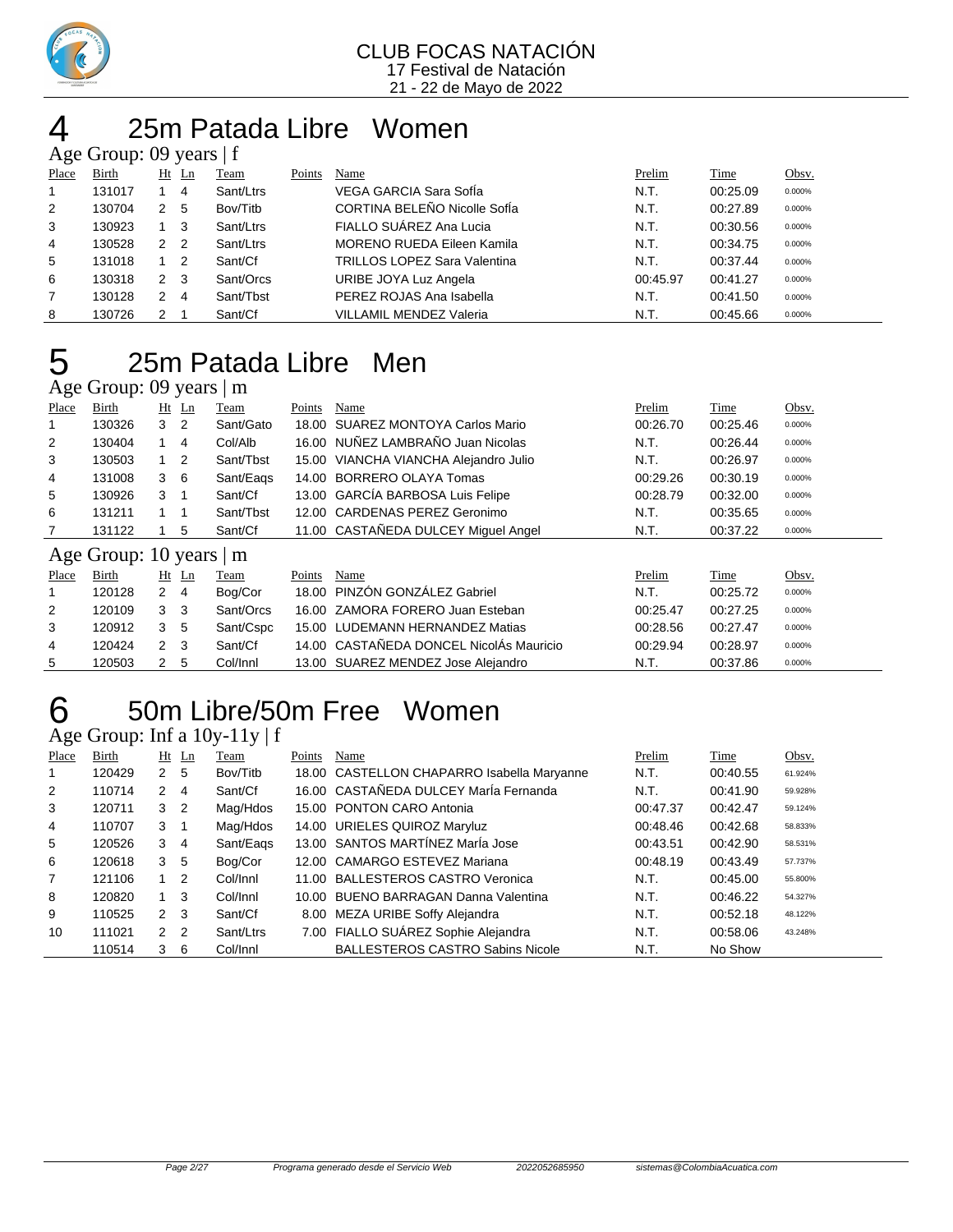

### 50m Libre/50m Free Men

Age Group: Inf a  $11y-12y \mid m$ 

| Place | Birth  | Ht             | $\mathbf{L}$ n | Team      | Points | Name                                   | Prelim   | Time     | Obsv.   |
|-------|--------|----------------|----------------|-----------|--------|----------------------------------------|----------|----------|---------|
| 1     | 100529 | $\overline{4}$ | 3              | Sant/Cdos | 18.00  | DELGADO VILLAMIZAR Luis Esteban        | 00:31.33 | 00:31.22 | 72.133% |
| 2     | 100825 | $\overline{2}$ | 6              | Sant/Cf   | 16.00  | <b>ESTEBAN CARRENO Juan Sebastian</b>  | N.T.     | 00:31.56 | 71.356% |
| 3     | 100714 | 2              | 1              | Bog/Cor   | 15.00  | CASTRO RAMIREZ Oscar Julian            | N.T.     | 00:34.16 | 65.925% |
| 4     | 100524 | 2              | 2              | Col/Alb   | 14.00  | DIAZ AGUILAR Alejadro                  | N.T.     | 00:34.53 | 65.219% |
| 5     | 110822 | 4              | 6              | Bog/Cor   | 13.00  | MOJICA GARCÍA Juan David               | 00:42.14 | 00:35.00 | 64.343% |
| 5     | 110315 | $\overline{4}$ | 4              | Sant/Tbst | 13.00  | SERPA CARRENO Juan Jose                | 00:35.69 | 00:35.00 | 64.343% |
| 7     | 111012 | $\overline{4}$ | 2              | Sant/Cdos | 11.00  | SANTANDER PIAMONTE Samuel Alejandro    | 00:37.75 | 00:36.78 | 61.229% |
| 8     | 110525 | $\mathbf{1}$   | 5              | Bov/Titb  | 10.00  | <b>GOMEZ WALKER Samuel Antonio</b>     | N.T.     | 00:38.84 | 57.981% |
| 9     | 111104 | $\mathbf{1}$   | 1              | Col/Alb   | 8.00   | <b>HOYOS DELGADO Jessua</b>            | N.T.     | 00:39.37 | 57.201% |
| 10    | 100724 | $\overline{4}$ | 5              | Sant/Tbst | 7.00   | ROMERO QUINTERO Andres Felipe          | 00:39.46 | 00:39.84 | 56.526% |
| 11    | 100717 | 3              | 3              | Sant/Cspc | 6.00   | ARAQUE PRADA Luis Santiago             | 00:42.90 | 00:41.00 | 54.927% |
| 12    | 110409 | $\mathbf{1}$   | 2              | Bov/Titb  | 5.00   | HERNANDEZ BOSSA Juan Miguel            | N.T.     | 00:41.35 | 54.462% |
| 13    | 110228 | 4              | 1              | Sant/Eags | 4.00   | <b>GOMEZ MORENO Mathias</b>            | 00:41.86 | 00:41.50 | 54.265% |
| 14    | 100224 | 3              | $\overline{2}$ | Mag/Hdos  | 3.00   | <b>BARCASNEGRAS RENDON Isaac Elias</b> | 00:44.85 | 00:42.96 | 52.421% |
| 15    | 110303 | 3              | 4              | Sant/Cdos | 2.00   | BECERRA JAIMES Diego Alejandro         | 00:43.65 | 00:43.40 | 51.889% |
| 16    | 100514 | 2              | 4              | Sant/Cf   | 1.00   | RUGE CRISTANCHO Samuel Alejandro       | N.T.     | 00:43.84 | 51.369% |
| 17    | 110115 | 3              | 5              | Sant/Tbst |        | ROA VEGA Santiago                      | 00:45.47 | 00:45.50 | 49.495% |
| 18    | 100826 | $\mathbf{1}$   | 3              | Bog/Cor   |        | <b>BOHORQUEZ BELTRAN Julian</b>        | N.T.     | 00:45.81 | 49.160% |
| 19    | 110310 | $\mathbf{1}$   | 4              | Sant/Cspc |        | MARTINEZ GONZALEZ Nicolas Alejandro    | N.T.     | 00:47.03 | 47.884% |
| 20    | 110317 | 3              | 1              | Sant/Cf   |        | LEGUIZAMON MANTILLA Santiago           | 00:48.66 | 00:47.79 | 47.123% |
| 21    | 110801 | 2              | 3              | Sant/Cspc |        | MATAMOROS MARIN Jeronimo               | 00:54.57 | 00:48.10 | 46.819% |
| 22    | 110913 | 3              | 6              | Sant/Cspc |        | AFANADOR PEDROZA Rafael                | 00:49.25 | 00:51.18 | 44.002% |
|       | 100525 | 2              | 5              | Sant/Tbst |        | ORTEGA RUEDA Carlos David              | N.T.     | No Show  |         |

### 50m Libre/50m Free Women

Age Group: Inf b 12y-13y | f

| Place          | Birth  |                | $Ht$ Ln        | Team      | Points | Name                                     | Prelim   | Time     | Obsv.   |
|----------------|--------|----------------|----------------|-----------|--------|------------------------------------------|----------|----------|---------|
|                | 090331 | 3              | $\overline{4}$ | Sant/Spor |        | 18.00 GONZALEZ CASTELLANOS Karol Nathaly | 00:38.28 | 00:34.54 | 72.698% |
| 2              | 090723 | 2 <sub>2</sub> |                | Bog/Cor   |        | 16.00 GUERRERO AMAYA Sara                | N.T.     | 00:35.60 | 70.534% |
| 3              | 090227 | $\mathbf{2}$   | -4             | Bog/Cor   |        | 15.00 MUÑOZ GAMBOA Mariana               | N.T.     | 00:35.91 | 69.925% |
| 4              | 090919 | $2 \quad 1$    |                | Bog/Cor   |        | 14.00 PEREZ PEREZ Valeria                | N.T.     | 00:35.94 | 69.866% |
| 4              | 101216 | 3              | -3             | Sant/Cdos |        | 14.00 RUIZ HERNANDEZ Maria Jose          | 00:37.78 | 00:35.94 | 69.866% |
| 6              | 100225 | 1.             | 5              | Sant/Ltrs |        | 12.00 GALLO PINZON Dayra Yuliana         | N.T.     | 00:37.44 | 67.067% |
| $\overline{7}$ | 090904 | $2^{\circ}$    | -5             | Bog/Cor   |        | 11.00 PEÑA MAYORGA Alejandra             | N.T.     | 00:40.04 | 62.712% |
| 8              | 100314 | 3              | -5             | Sant/Cspc |        | 10.00 VILLAMIZAR LEON Gabriela           | 00:42.74 | 00:41.72 | 60.187% |
| 9              | 100107 | $1 \quad 3$    |                | Sant/Acua |        | 8.00 ESPINEL VARGAS Mariana Mariana      | N.T.     | 00:41.82 | 60.043% |
| 10             | 100610 | $1 \quad 1$    |                | Bog/Cor   |        | 7.00 RODRIGUEZ ROBAYO Sophia             | N.T.     | 00:43.25 | 58.058% |
| 11             | 100111 |                | -4             | Bog/Cor   |        | 6.00 CAMARGO VERA Laura Daniela          | N.T.     | 00:44.40 | 56.554% |
| 12             | 100623 | 36             |                | Sant/Cspc |        | 5.00 SARMIENTO SARMIENTO Mariana         | 00:49.29 | 00:44.82 | 56.024% |
| 13             | 101014 | $1\quad 6$     |                | Sant/Cf   |        | 4.00 PEÑA BLANCO Danna Sofia             | N.T.     | 00:45.47 | 55.223% |
| 14             | 091111 | $2\quad 6$     |                | Mag/Hdos  |        | 3.00 MERCADO ELGUEDO Tiffany Haydiana    | N.T.     | 00:46.90 | 53.539% |

### 50m Libre/50m Free Men

Age Group: Inf b 13y-14y | m

| Place          | Birth  |                | Ht Ln | Team      | Points | Name                                | Prelim   | Time     | Obsv.   |
|----------------|--------|----------------|-------|-----------|--------|-------------------------------------|----------|----------|---------|
|                | 080717 | 3 <sub>3</sub> |       | Sant/Cf   |        | 18.00 ORDOÑEZ GALVIS Angel Gabriel  | 00:31.33 | 00:30.31 | 74.299% |
|                | 080606 | 2 5            |       | Sant/Acua |        | 16.00 CORENEL OROZCO Juan Esteban   | N.T.     | 00:31.28 | 71.995% |
|                | 091125 |                | -4    | Sant/Cdos |        | 15.00 CUCUMA TORRES Tomas Alejandro | 00:31.54 | 00:31.40 | 71.720% |
| $\overline{4}$ | 080910 |                |       | Sant/Cdos |        | 14.00 SANCHEZ MUÑOZ Sebastian       | 00:34.79 | 00:31.72 | 70.996% |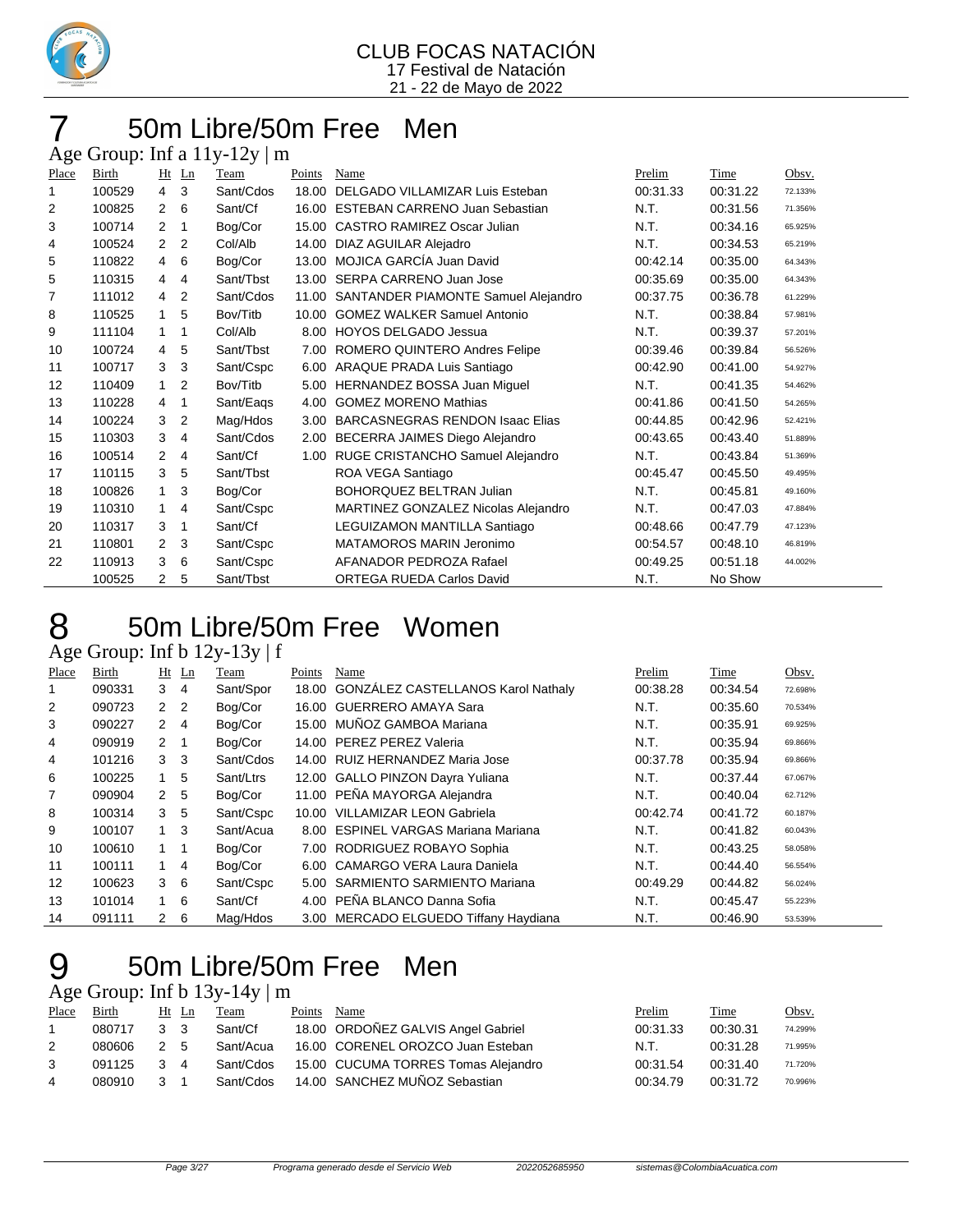

21 - 22 de Mayo de 2022

|    | 50m Libre/50m Free Age Group: INF B 13Y-14Y   M<br>Continuing Event: 9 |   |                |           |  |                                    |          |                     |         |  |  |
|----|------------------------------------------------------------------------|---|----------------|-----------|--|------------------------------------|----------|---------------------|---------|--|--|
| 5  | 090625                                                                 | 3 | -6             | Boa/Cor   |  | 13.00 NICOLÁS JOSE Mora Dussan     | 00:37.24 | 00:32.71            | 68.847% |  |  |
| 6  | 090214                                                                 |   | 4              | Sant/Eags |  | 12.00 GUEVARA BOTIA Beikeer Ivan   | N.T.     | 00:33.28            | 67.668% |  |  |
| 7  | 081210                                                                 | 2 |                | Bog/Cor   |  | 11.00 VITOLA SANCHEZ Sergio Anibal | N.T.     | 00:33.65            | 66.924% |  |  |
| 8  | 080509                                                                 | 3 | -5             | Sant/Tbst |  | 10.00 CHAPARRO ALMEIDA Jose Andres | 00:32.64 | 00:34.41            | 65.446% |  |  |
| 9  | 090123                                                                 | 2 | - 6            | Sant/Orcs |  | 8.00 TARAZONA DIAZ Matheo De Jesus | N.T.     | 00:37.37            | 60.262% |  |  |
| 10 | 090822                                                                 |   | 2 <sub>3</sub> | Sant/Tbst |  | 7.00 QUINTERO GOMEZ Mateo          | 00:37.97 | 00:37.50            | 60.053% |  |  |
| 11 | 090409                                                                 |   | -5             | Col/Innl  |  | 6.00 SUAREZ CASTAÑEDA Juan Pablo   | N.T.     | 00:37.84            | 59.514% |  |  |
| 12 | 081004                                                                 | 2 | 4              | Bog/Cor   |  | 5.00 GOMEZ VALLEJO Juan Pablo      | 00:41.61 | 00:38.66            | 58.251% |  |  |
| 13 | 090127                                                                 |   | $1 \quad 3$    | Sant/Cf   |  | 4.00 JAIMES BERMUDEZ Jeison Andres | N.T.     | 00:42.79            | 52.629% |  |  |
| 14 | 090310                                                                 |   | $\overline{2}$ | Sant/Ltrs |  | 3.00 MEDINA NIÑO Alexander         | N.T.     | 00:43.12            | 52.226% |  |  |
| 15 | 080208                                                                 | 2 | $\overline{2}$ | Sant/Cf   |  | 2.00 GARCIA ORDUZ David Santiago   | N.T.     | 00:52.25            | 43.100% |  |  |
|    | 080617                                                                 | 3 | 2              | Sant/Cdos |  | CARRASCAL GAONA Santiago           | 00:32.10 | <b>Disqualified</b> | sw4.4   |  |  |

## 50m Libre/50m Free Women

Age Group: Juv a 14y-15y | f

| Place | Birth  |     | $Ht$ Ln        | Team      | Points | Name                               | Prelim   | Time     | Obsv.   |
|-------|--------|-----|----------------|-----------|--------|------------------------------------|----------|----------|---------|
|       | 080708 |     | 4              | Sant/Ltrs |        | 18.00 TORRES BARON Ana Sofia       | N.T.     | 00:32.56 | 77.119% |
| 2     | 080311 | 2   | - 4            | Bog/Cor   |        | 16.00 DORIA AVENDAÑO Sofia         | 00:38.15 | 00:36.09 | 69.576% |
| 3     | 080916 |     | $\overline{2}$ | Bog/Cor   |        | 15.00 VEGA SANTACRUZ Mariana       | N.T.     | 00:37.72 | 66.569% |
| 4     | 080113 | 2   | - 5            | Bog/Cor   |        | 14.00 RIVERA LOPEZ María Fernanda  | N.T.     | 00:37.84 | 66.358% |
| 5     | 071204 | 2 3 |                | Sant/Cf   |        | 13.00 VALDES RUIZ Mayra Alejandra  | 00:37.96 | 00:37.97 | 66.131% |
| 6     | 080428 |     | -3             | Bog/Cor   |        | 12.00 GONZALEZ MANCERA Laura Sofia | N.T.     | 00:40.19 | 62.478% |
|       | 080108 | 2   | - 2            | Sant/Cf   |        | 11.00 TRILLOS LOPEZ Astrid Sofia   | N.T.     | 00:52.31 | 48.002% |

### 50m Libre/50m Free Men

### Age Group: Ja 15y-16y | m

| ~     |        |              |                |           |        |                                        |          |              |         |
|-------|--------|--------------|----------------|-----------|--------|----------------------------------------|----------|--------------|---------|
| Place | Birth  |              | $Ht$ Ln        | Team      | Points | Name                                   | Prelim   | Time         | Obsv.   |
| 1     | 060204 | 3            | 5              | Col/Innl  | 18.00  | JOYA GUARDO Bryan Steven               | N.T.     | 00:28.00     | 80.429% |
| 2     | 060626 | 3            |                | Col/Alb   |        | 16.00 SUAREZ SÁNCHEZ Diego             | N.T.     | 00:28.57     | 78.824% |
| 3     | 070427 | $\mathbf{2}$ | - 6            | Sant/Orcs |        | 15.00 SUAREZ MURILLO Dylan Faruk       | N.T.     | 00:29.13     | 77.309% |
| 4     | 070417 | $\mathbf{2}$ |                | Bov/Titb  |        | 14.00 ARIZA ARBOLEDA Haniel Camilo     | N.T.     | 00:29.84     | 75.469% |
| 5     | 060817 | 3            | -3             | Sant/Tbst |        | 13.00 DIAZ PEÑA Johan Sebastian        | 00:30.61 | 00:30.04     | 74.967% |
| 6     | 070211 | $\mathbf{2}$ | -5             | Col/Alb   | 12.00  | RINALDI PEREZ Nicolas Santino          | N.T.     | 00:31.12     | 72.365% |
| 7     | 070907 | 3            | $\overline{2}$ | Bog/Cor   |        | 11.00 PINZON GONZÁLEZ Juan Esteban     | 00:36.66 | 00:31.25     | 72.064% |
| 8     | 060801 | 3            | 6              | Sant/Cf   | 10.00  | PEDRAZA CERVELEON Juan Camilo          | N.T.     | 00:31.31     | 71.926% |
| 8     | 061008 | $\mathbf{2}$ | 4              | Sant/Cf   |        | 10.00 SANTIAGO ANDRES Santamaria Perez | N.T.     | 00:31.31     | 71.926% |
| 10    | 071115 |              | 5              | Sant/Cspc | 7.00   | PALENCIA CABALLERO Juan Kamilo         | N.T.     | 00:32.15     | 70.047% |
| 11    | 070501 | 1            | -3             | Sant/Spor |        | 6.00 HERNANDEZ SANDOVAL Juan Felipe    | N.T.     | 00:32.79     | 68.679% |
| 12    | 071120 |              |                | Bog/Cor   |        | 5.00 SEGURA RIVERA Santiago            | N.T.     | 00:33.87     | 66.490% |
| 13    | 071008 |              | 4              | Sant/Cf   | 4.00   | MONSALVE MONSALVE Johan Sebastian      | N.T.     | 00:36.00     | 62.556% |
| 14    | 071112 | $\mathbf{1}$ | 2              | Bov/Titb  | 3.00   | <b>MONTES MARTELO Maximiliano</b>      | N.T.     | 00:36.47     | 61.749% |
|       | 070904 | 3            | 4              | Col/Alb   |        | URIBE RODRIGUEZ Juan Diego             | 00:31.70 | Disqualified | sw4.4   |

### 50m Libre/50m Free Women

Age Group: Juv b 16y-17y | f

| Place | $\sim$<br>Birth | Ht<br>Ln<br>$\overline{\phantom{a}}$ | eam                          | $\sim$<br>Points | Name                                                                            | Prelim   | $\overline{\phantom{a}}$<br>Time    | 'Jbsv  |
|-------|-----------------|--------------------------------------|------------------------------|------------------|---------------------------------------------------------------------------------|----------|-------------------------------------|--------|
|       | 0604            |                                      | $\sqrt{2}$<br>-dos<br>sant/f | 18.0C            | -RNANDEZ<br>$\sim$<br>HE<br>- P/<br>Andrea<br>stetann <sup>,</sup><br>Δь<br>. . | 00:28.69 | $\sim$<br>ገ ጋՋ<br>י<br>. <i>.</i> . | 7.797% |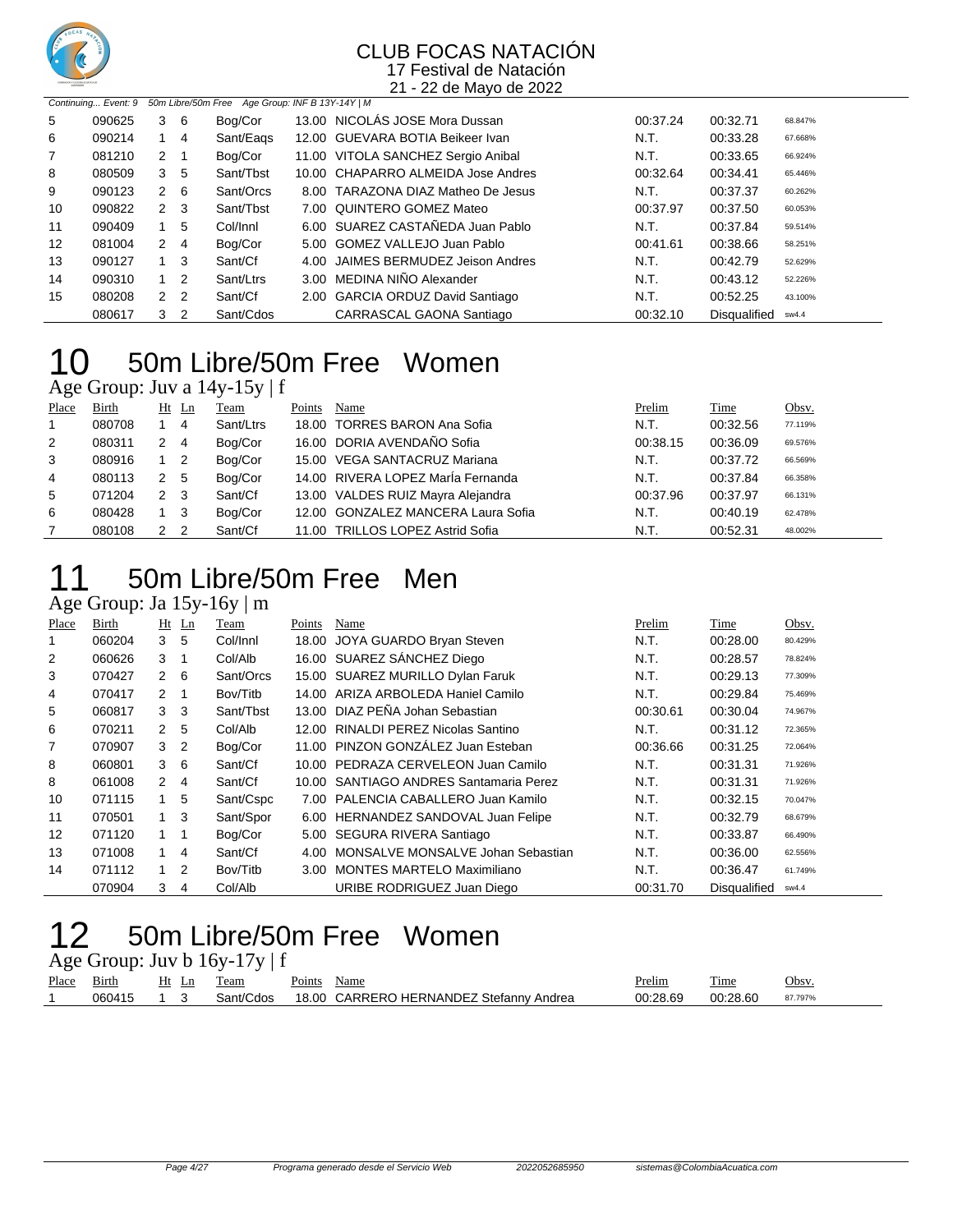

### 50m Libre/50m Free Men

| Age Group: Jb $17y-18y \mid m$ |        |       |  |           |        |                                   |          |          |              |  |  |  |  |  |
|--------------------------------|--------|-------|--|-----------|--------|-----------------------------------|----------|----------|--------------|--|--|--|--|--|
| Place                          | Birth  | Ht Ln |  | Team      | Points | Name                              | Prelim   | Time     | <u>Obsv.</u> |  |  |  |  |  |
|                                | 050905 | 1 3   |  | Sant/Cdos |        | 18.00 RINCON ARCHILA Michael Rene | 00:26.34 | 00:26.41 | 85.271%      |  |  |  |  |  |
| 2                              | 040707 | 14    |  | Sant/Cdos |        | 16.00 ABRIL BALLEN Lucas          | 00:26.46 | 00:26.69 | 84.376%      |  |  |  |  |  |
|                                | 040503 |       |  | Sant/Cf   |        | 15.00 DIEGO ALEJANDRO Ortiz Rojas | N.T.     | 00:29.62 | 76.030%      |  |  |  |  |  |

## 15 50m Libre/50m Free Men

| Age Group: $19y - 20y \mid m$ |        |                                          |          |                                  |        |          |         |  |  |  |  |  |
|-------------------------------|--------|------------------------------------------|----------|----------------------------------|--------|----------|---------|--|--|--|--|--|
| Place                         | Birth  | Ht Ln                                    | Team     | Points Name                      | Prelim | Time     | Obsv.   |  |  |  |  |  |
|                               | 020906 | $\begin{array}{ccc} & 1 & 3 \end{array}$ | Sant/Inf | 18.00 LASTRE NAVARRO Jesus David | N.T.   | 00:32.73 | 68.805% |  |  |  |  |  |

### 25m Libre/25m Free Women

Age Group: Master > 21 | f

| Place | Birth  | Ht | Ln | Team    | Points | Name                                         | Prelim | Time     | Obsv.  |
|-------|--------|----|----|---------|--------|----------------------------------------------|--------|----------|--------|
|       | 930513 |    |    | Sant/Cf |        | 18.00 DULCEY CARVAJAL Silvia Maria Del Pilar | N.T.   | 00:16.25 | 0.000% |
|       | 960430 |    |    | Sant/Cf |        | 16.00 GUITIERREZ LEAL Maria Paula            | N.T.   | 00:16.28 | 0.000% |
|       | 990629 |    |    | Sant/Cf |        | CORREA CAVIEDEZ Michell                      | - N.T. | No Show  |        |

## 25m Libre/25m Free Men

### Age Group: Master  $> 21 \mid m$

| Place          | Birth  |             | Ht Ln | Team      | Points | Name                                     | Prelim | Time     | Obsv.  |
|----------------|--------|-------------|-------|-----------|--------|------------------------------------------|--------|----------|--------|
|                | 981214 | $2 \quad 6$ |       | Sant/Tbst |        | 18.00 DELGADO CARTE Sebastian            | N.T.   | 00:13.16 | 0.000% |
| 2              | 010802 | $1\quad 2$  |       | Sant/Spor |        | 16.00 MATAJIRA DELGADO Albert Fabian     | N.T.   | 00:13.52 | 0.000% |
| 3              | 920313 | 2 2         |       | Sant/Cf   |        | 15.00 MENDOZA ALFONSO Ludwing Fernando   | N.T.   | 00:13.88 | 0.000% |
| $\overline{4}$ | 840903 | 2 3         |       | Sant/Cdos |        | 14.00 TASCO REYES Oscar Javier           | N.T.   | 00:14.38 | 0.000% |
| 5              | 000915 | $1 \quad 3$ |       | Sant/Tbst |        | 13.00 FONSECA JIMENEZ AndrÉs Felipe      | N.T.   | 00:14.81 | 0.000% |
| 6              | 010605 | 1 4         |       | Sant/Spor |        | 12.00 ESTEBAN HORMIGA Kevin Dario        | N.T.   | 00:15.19 | 0.000% |
| $\overline{7}$ | 970621 | $2 \quad 1$ |       | Sant/Spor |        | 11.00 BLANCO SANDOVAL Adrian Jehsua      | N.T.   | 00:15.72 | 0.000% |
| 8              | 950716 | 2 5         |       | Sant/Spor |        | 10.00 BLANCO SANDOVAL Camilo Ernesto     | N.T.   | 00:16.50 | 0.000% |
|                | 860911 | $2 \quad 4$ |       | Sant/Cf   |        | <b>WILMAR FERNANDO Hernandez Estrada</b> | N.T.   | No Show  |        |

### 25m Libre/25m Free Women

### Age Group: 06 years | f

| Place | Birth  | Ht | Ln  | Team      | Points | Name                             | Prelim   | Time     | Obsv.  |
|-------|--------|----|-----|-----------|--------|----------------------------------|----------|----------|--------|
|       | 160422 | 2  | - 2 | Sant/Eags |        | <b>LOZANO TORRES Maria Lucia</b> | N.T.     | 00:28.31 | 0.000% |
| 2     | 160411 |    | 4   | Sant/Ltrs |        | ACOSTA BAYONA Mariana            | N.T.     | 00:36.00 | 0.000% |
| 3     | 170217 |    | -2  | Sant/Tbst |        | <b>BELLO PIMIENTO Emely</b>      | N.T.     | 00:46.09 | 0.000% |
| 4     | 160624 |    | -3  | Sant/Tbst |        | ARDILA TORRES Alana Lucia        | N.T.     | 00:47.94 | 0.000% |
| 5     | 160125 | 2  | - 3 | Sant/Cdos |        | <b>GUERRERO BECERRA Renata</b>   | 00:56.43 | 00:50.81 | 0.000% |
| 6     | 160520 | 2  | -5  | Sant/Cdos |        | ROJAS AYALA Guadalupe            | N.T.     | 01:15.59 | 0.000% |
|       | 170102 |    | 4   | Sant/Ltrs |        | LÓPEZ SUÁREZ Maria Paz           | N.T.     | No Show  |        |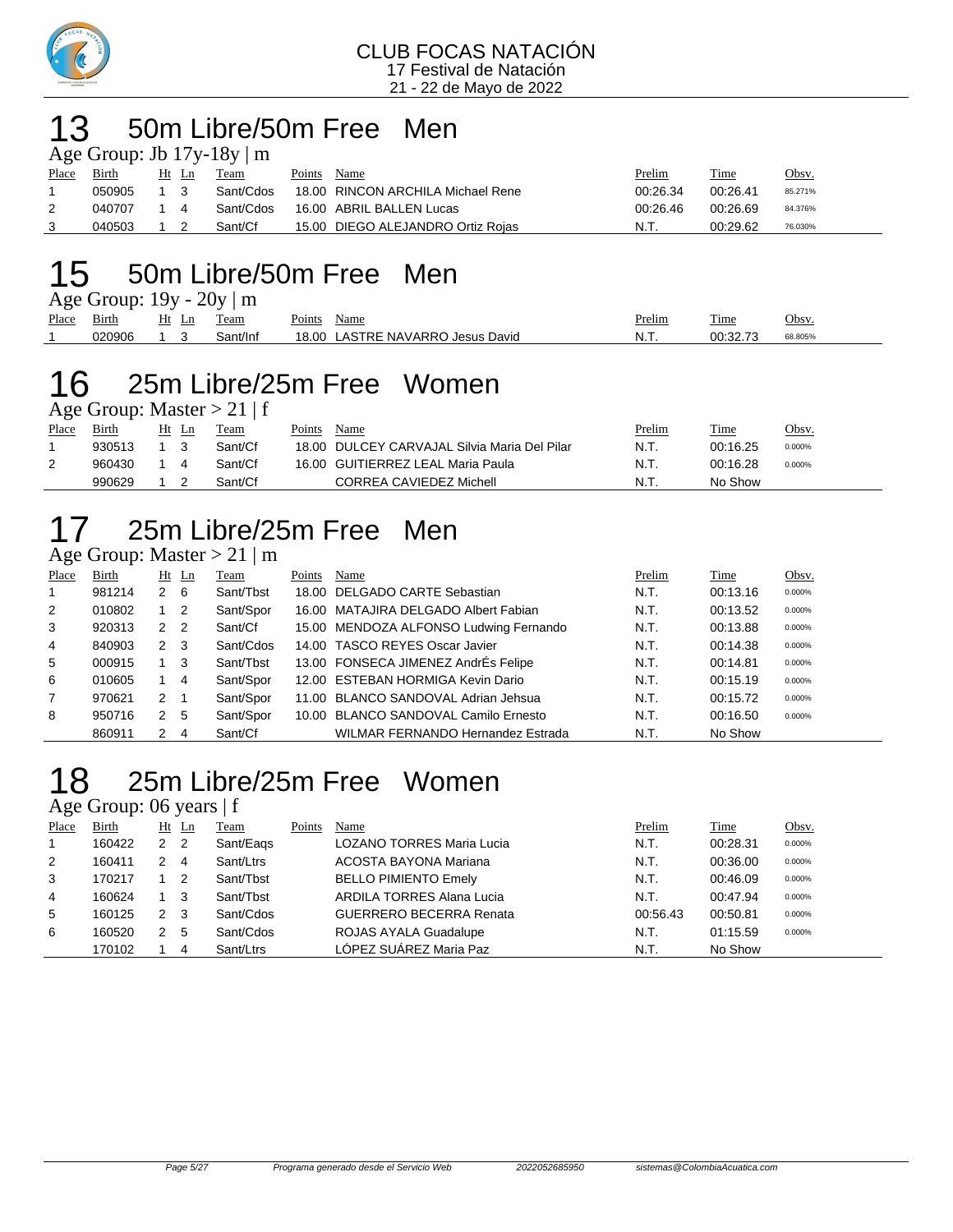

### 25m Libre/25m Free Women Age Group: years  $|f|$

| $1.15$ $\sigma$ $\sim$ $1.04$ $\sigma$ $\sim$ $\sigma$ $\sim$ $\sigma$ |        |              |                |           |        |                                     |          |          |        |  |  |  |
|------------------------------------------------------------------------|--------|--------------|----------------|-----------|--------|-------------------------------------|----------|----------|--------|--|--|--|
| Place                                                                  | Birth  |              | $Ht$ Ln        | Team      | Points | Name                                | Prelim   | Time     | Obsv.  |  |  |  |
|                                                                        | 150501 |              | 4              | Mag/Hdos  |        | BARRETO RUIZ Alana Sofia            | N.T.     | 00:25.16 | 0.000% |  |  |  |
| 2                                                                      | 150408 |              | - 3            | Guj/Coal  |        | <b>RICAURTE BALLESTEROS Manuela</b> | N.T.     | 00:25.37 | 0.000% |  |  |  |
| 3                                                                      | 150610 |              | 2              | Col/Innl  |        | SUAREZ MENDEZ Danna Sofia           | N.T.     | 00:29.81 | 0.000% |  |  |  |
| Age Group: 08 years                                                    |        |              |                |           |        |                                     |          |          |        |  |  |  |
| Place                                                                  | Birth  |              | Ht Ln          | Team      | Points | Name                                | Prelim   | Time     | Obsv.  |  |  |  |
|                                                                        | 140101 | $2 \quad 3$  |                | Bov/Titb  |        | CABELLERO ORJUELA Isabella          | 00:23.28 | 00:18.69 | 0.000% |  |  |  |
| 2                                                                      | 140910 | 2            | -5             | Sant/Ltrs |        | TORRES BARON Ana Lucia              | N.T.     | 00:29.97 | 0.000% |  |  |  |
| 3                                                                      | 140306 | 2            | 4              | Col/Alb   |        | <b>REY ROSALES Isabel Sofia</b>     | N.T.     | 00:35.78 | 0.000% |  |  |  |
| 4                                                                      | 140413 | $\mathbf{2}$ | $\overline{2}$ | Sant/Ltrs |        | <b>GARNICA BARÓN Isabella</b>       | N.T.     | 00:48.38 | 0.000% |  |  |  |

### 25m Libre/25m Free Men  $\overline{\Delta}$ ge Group: 07 years  $\overline{\Delta}$  m

| $\frac{1}{2}$ Section $\frac{1}{2}$ or $\frac{1}{2}$ and $\frac{1}{2}$ and $\frac{1}{2}$ and $\frac{1}{2}$ are $\frac{1}{2}$ and $\frac{1}{2}$ are $\frac{1}{2}$ and $\frac{1}{2}$ are $\frac{1}{2}$ and $\frac{1}{2}$ are $\frac{1}{2}$ are $\frac{1}{2}$ and $\frac{1}{2}$ are $\frac{1}{2}$ |        |   |       |           |        |                                 |          |          |        |  |  |  |  |
|------------------------------------------------------------------------------------------------------------------------------------------------------------------------------------------------------------------------------------------------------------------------------------------------|--------|---|-------|-----------|--------|---------------------------------|----------|----------|--------|--|--|--|--|
| Place                                                                                                                                                                                                                                                                                          | Birth  |   | Ht Ln | Team      | Points | Name                            | Prelim   | Time     | Obsv.  |  |  |  |  |
|                                                                                                                                                                                                                                                                                                | 150218 |   | 4     | Sant/Cf   |        | <b>TRUJILLO MARTINEZ Thomas</b> | N.T.     | 00:38.12 | 0.000% |  |  |  |  |
| 2                                                                                                                                                                                                                                                                                              | 151228 |   | -2    | Sant/Tbst |        | PINZON PEREZ Samuel Alejandro   | N.T.     | 00:41.66 | 0.000% |  |  |  |  |
| 3                                                                                                                                                                                                                                                                                              | 150101 |   | - 3   | Sant/Ltrs |        | AMAYA BAUTISTA Juan Esteban     | N.T.     | 00:44.22 | 0.000% |  |  |  |  |
| 4                                                                                                                                                                                                                                                                                              | 150928 | 3 |       | Sant/Orca |        | NUNTZ LOPEZ Raziel              | 01:04.67 | 00:55.84 | 0.000% |  |  |  |  |
| 5                                                                                                                                                                                                                                                                                              | 170124 |   |       | Col/Innl  |        | REYES VEGA Jose Daniel          | N.T.     | 01:01.53 | 0.000% |  |  |  |  |
|                                                                                                                                                                                                                                                                                                |        |   |       |           |        |                                 |          |          |        |  |  |  |  |

#### Age Group: 08 years | m

|                | $\frac{1}{2}$<br>--- |                |                |           |        |                                        |          |             |        |  |  |  |
|----------------|----------------------|----------------|----------------|-----------|--------|----------------------------------------|----------|-------------|--------|--|--|--|
| Place          | <b>Birth</b>         | Ht             | Ln             | Team      | Points | Name                                   | Prelim   | <b>Time</b> | Obsv.  |  |  |  |
|                | 140205               | 3              | - 3            | Sant/Eags |        | LOZANO TORRES Martin Alejandro         | 00:20.76 | 00:18.72    | 0.000% |  |  |  |
| 2              | 140607               |                | 2 <sub>2</sub> | Mag/Hdos  |        | FUENTES ELGUEDO Jostyn Jose            | N.T.     | 00:20.47    | 0.000% |  |  |  |
| 3              | 140402               | $\mathbf{2}$   | 4              | Sant/Eags |        | <b>CASTRO MARTINEZ Miquel Mauricio</b> | N.T.     | 00:22.47    | 0.000% |  |  |  |
| $\overline{4}$ | 140207               | $3\quad 6$     |                | Sant/Orcs |        | ACEVEDO LOPEZ Alejandro                | N.T.     | 00:24.71    | 0.000% |  |  |  |
| 5              | 140723               | 3              | -4             | Sant/Cf   |        | ORDOÑEZ GALVIS Alan Isaac              | 00:35.23 | 00:25.50    | 0.000% |  |  |  |
| 6              | 140823               | 2              | - 6            | Sant/Ltrs |        | <b>MONTOYA TORRES Dylan Camilo</b>     | N.T.     | 00:31.53    | 0.000% |  |  |  |
| 7              | 140830               | 3              | 5              | Sant/Cf   |        | ALFONSO AMADO Joel Alfredo             | 00:42.68 | 00:37.70    | 0.000% |  |  |  |
| 8              | 140207               | 3 <sub>2</sub> |                | Sant/Orca |        | <b>NUNTZ LOPEZ Azriel</b>              | 00:38.19 | 00:38.28    | 0.000% |  |  |  |
| 9              | 140327               | 2 <sub>3</sub> |                | Col/Rsw   |        | CALA CARVAJAL Alex SebastiAn           | N.T.     | 00:41.60    | 0.000% |  |  |  |
| 10             | 140716               | $\mathbf{2}$   | -5             | Sant/Acua |        | VALERO MONTERO Algel David             | N.T.     | 00:42.10    | 0.000% |  |  |  |
| 11             | 140723               | 2              |                | Sant/Ltrs |        | RODRÍGUEZ VILLARREAL Gabriel           | N.T.     | 00:43.25    | 0.000% |  |  |  |

### 25m Libre/25m Free Women

Age Group: 09 years | f

| Place | Birth  |               | Ht Ln          | Team      | Points | Name                                | Prelim   | Time         | Obsv.  |
|-------|--------|---------------|----------------|-----------|--------|-------------------------------------|----------|--------------|--------|
|       | 130704 | 2             | -5             | Bov/Titb  |        | CORTINA BELEÑO Nicolle SofÍa        | N.T.     | 00:22.25     | 0.000% |
| 2     | 131017 |               | 4              | Sant/Ltrs |        | VEGA GARCIA Sara SofÍa              | N.T.     | 00:23.90     | 0.000% |
| 3     | 131018 |               | - 2            | Sant/Cf   |        | <b>TRILLOS LOPEZ Sara Valentina</b> | N.T.     | 00:24.50     | 0.000% |
| 4     | 130923 |               | - 3            | Sant/Ltrs |        | FIALLO SUÁREZ Ana Lucia             | N.T.     | 00:26.53     | 0.000% |
| 5     | 130528 | $\mathcal{P}$ | $\overline{2}$ | Sant/Ltrs |        | MORENO RUEDA Eileen Kamila          | N.T.     | 00:31.50     | 0.000% |
| 6     | 130128 | 2             | -4             | Sant/Tbst |        | PEREZ ROJAS Ana Isabella            | N.T.     | 00:31.87     | 0.000% |
| 7     | 130726 | 2             |                | Sant/Cf   |        | <b>VILLAMIL MENDEZ Valeria</b>      | N.T.     | 00:35.44     | 0.000% |
|       | 130318 | 2             | - 3            | Sant/Orcs |        | URIBE JOYA Luz Angela               | 00:31.70 | Disqualified | sw4.4  |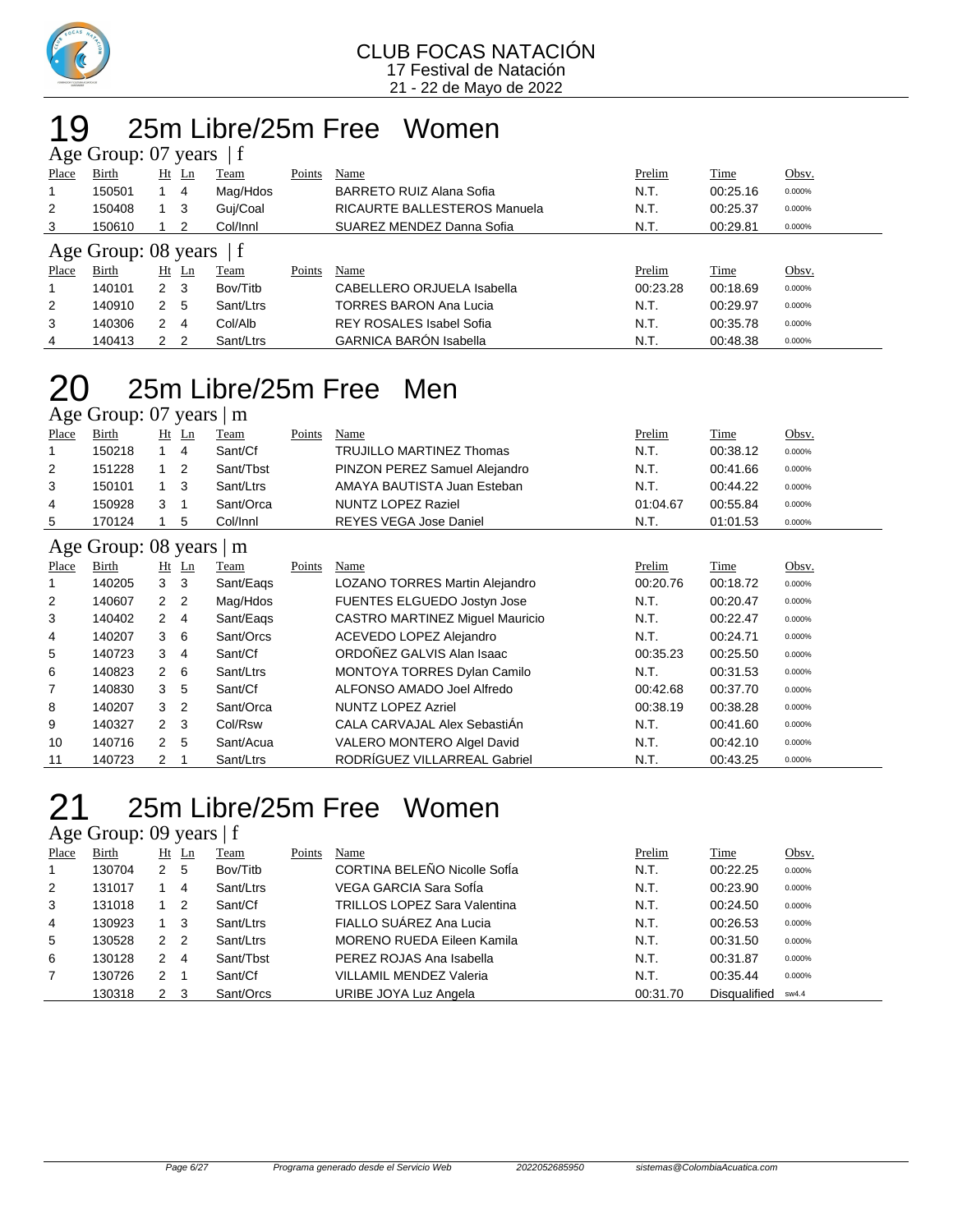

### 22 25m Libre/25m Free Men

| Age Group: 09 years  <br>m |                     |             |               |           |        |                                       |          |          |        |  |  |  |
|----------------------------|---------------------|-------------|---------------|-----------|--------|---------------------------------------|----------|----------|--------|--|--|--|
| Place                      | Birth               |             | $Ht$ Ln       | Team      | Points | Name                                  | Prelim   | Time     | Obsv.  |  |  |  |
|                            | 130404              |             | 4             | Col/Alb   |        | 18.00 NUÑEZ LAMBRAÑO Juan Nicolas     | N.T.     | 00:16.65 | 0.000% |  |  |  |
| 2                          | 130326              | 3           | - 3           | Sant/Gato |        | 16.00 SUAREZ MONTOYA Carlos Mario     | 00:20.55 | 00:18.87 | 0.000% |  |  |  |
| 3                          | 130503              |             | -2            | Sant/Tbst |        | 15.00 VIANCHA VIANCHA Alejandro Julio | N.T.     | 00:19.06 | 0.000% |  |  |  |
| 4                          | 130926              | $2 \quad 3$ |               | Sant/Cf   |        | 14.00 GARCÍA BARBOSA Luis Felipe      | 00:24.33 | 00:22.59 | 0.000% |  |  |  |
| 5                          | 131122              |             | 5             | Sant/Cf   |        | 13.00 CASTAÑEDA DULCEY Miguel Angel   | N.T.     | 00:24.00 | 0.000% |  |  |  |
| 6                          | 131008              | 2           | 4             | Sant/Eags |        | 12.00 BORRERO OLAYA Tomas             | 00:27.69 | 00:26.04 | 0.000% |  |  |  |
|                            | 131211              |             |               | Sant/Tbst |        | 11.00 CARDENAS PEREZ Geronimo         | N.T.     | 00:35.22 | 0.000% |  |  |  |
|                            | Age Group: 10 years |             |               | m         |        |                                       |          |          |        |  |  |  |
| Place                      | Birth               |             | $Ht$ Ln       | Team      | Points | Name                                  | Prelim   | Time     | Obsv.  |  |  |  |
| 1                          | 120109              | 3           | 4             | Sant/Orcs |        | 18.00 ZAMORA FORERO Juan Esteban      | 00:20.71 | 00:19.06 | 0.000% |  |  |  |
| 2                          | 120912              | 3           | $\mathcal{P}$ | Sant/Cspc |        | 16.00 LUDEMANN HERNANDEZ Matias       | 00:21.23 | 00:20.22 | 0.000% |  |  |  |

|    | 120912 3 2 |     | Sant/Cspc | 16.00 LUDEMANN HERNANDEZ Matias         | 00:21.23 | 00:20.22 | 0.000% |
|----|------------|-----|-----------|-----------------------------------------|----------|----------|--------|
|    | 120128 3 1 |     | Boa/Cor   | 15.00 PINZÓN GONZÁLEZ Gabriel           | 00:22.29 | 00:20.31 | 0.000% |
|    | 120424 3 6 |     | Sant/Cf   | 14.00 CASTAÑEDA DONCEL NicolÁs Mauricio | 00:22.95 | 00:20.32 | 0.000% |
| -5 | 120503     | 2 5 | Col/Innl  | 13.00 SUAREZ MENDEZ Jose Alejandro      | N.T.     | 00:22.75 | 0.000% |

## 50m Pecho/50m Breast Women

Age Group: Inf a 10y-11y | f

| Place | Birth  |                | $Ht$ Ln        | Team      | Points | Name                                       | Prelim   | Time                | Obsv.       |
|-------|--------|----------------|----------------|-----------|--------|--------------------------------------------|----------|---------------------|-------------|
|       | 120429 |                | -3             | Bov/Titb  |        | 18.00 CASTELLON CHAPARRO Isabella Maryanne | N.T.     | 00:57.59            | 55.895%     |
| 2     | 120526 | $2 \quad 3$    |                | Sant/Eags |        | 16.00 SANTOS MARTÍNEZ MarÍa Jose           | 00:58.74 | 00:58.15            | 55.357%     |
| 3     | 120711 | $1\quad 2$     |                | Mag/Hdos  |        | 15.00 PONTON CARO Antonia                  | N.T.     | 01:00.47            | 53.233%     |
| 4     | 121106 |                | - 6            | Col/Innl  |        | 14.00 BALLESTEROS CASTRO Veronica          | N.T.     | 01:01.56            | 52.290%     |
| 5     | 110714 | 2              |                | Sant/Cf   |        | 13.00 CASTAÑEDA DULCEY MarÍa Fernanda      | N.T.     | 01:03.94            | 50.344%     |
| 6     | 120820 |                | 5              | Col/Innl  |        | 12.00 BUENO BARRAGAN Danna Valentina       | N.T.     | 01:10.19            | 45.861%     |
| 7     | 111021 | $\overline{2}$ | - 6            | Sant/Ltrs |        | 11.00 FIALLO SUÁREZ Sophie Alejandra       | N.T.     | 01:16.22            | 42.233%     |
|       | 110514 | $\mathbf{2}$   | 4              | Col/Innl  |        | <b>BALLESTEROS CASTRO Sabins Nicole</b>    | N.T.     | Disqualified        | sw7.5       |
|       | 120618 |                | 4              | Bog/Cor   |        | CAMARGO ESTEVEZ Mariana                    | N.T.     | <b>Disqualified</b> | sw7.6       |
|       | 110525 | 2              | $\overline{2}$ | Sant/Cf   |        | MEZA URIBE Soffy Alejandra                 | N.T.     | Disqualified        | sw7.2 sw7.3 |
|       | 110707 | 2              | -5             | Mag/Hdos  |        | URIELES QUIROZ Maryluz                     | N.T.     | <b>Disqualified</b> | sw7.6       |

## 50m Pecho/50m Breast Men

Age Group: Inf a 11y-12y | m

| Place | Birth  |                      | $Ht$ Ln | Team      | Points | Name                                   | Prelim   | Time                | Obsv.   |
|-------|--------|----------------------|---------|-----------|--------|----------------------------------------|----------|---------------------|---------|
|       | 100529 | $\overline{4}$       | 3       | Sant/Cdos | 18.00  | DELGADO VILLAMIZAR Luis Esteban        | 00:42.94 | 00:42.22            | 64.709% |
| 2     | 100825 | 2                    | 5       | Sant/Cf   | 16.00  | <b>ESTEBAN CARRENO Juan Sebastian</b>  | N.T.     | 00:43.06            | 63.446% |
| 3     | 100524 | $\mathcal{P}$        | 3       | Col/Alb   |        | 15.00 DIAZ AGUILAR Alejadro            | N.T.     | 00:46.32            | 58.981% |
| 4     | 100714 | $\mathcal{P}$        | 2       | Bog/Cor   | 14.00  | CASTRO RAMIREZ Oscar Julian            | N.T.     | 00:46.34            | 58.956% |
| 5     | 110315 | $\overline{4}$       | 4       | Sant/Tbst |        | 13.00 SERPA CARRENO Juan Jose          | 00:47.78 | 00:47.63            | 57.359% |
| 6     | 111104 | 1                    | 2       | Col/Alb   |        | 12.00 HOYOS DELGADO Jessua             | N.T.     | 00:53.34            | 51.219% |
| 7     | 100724 | 4                    | 2       | Sant/Tbst |        | 11.00 ROMERO QUINTERO Andres Felipe    | 00:54.54 | 00:53.59            | 50.980% |
| 8     | 100525 | $\mathcal{P} \equiv$ | 4       | Sant/Tbst | 10.00  | <b>ORTEGA RUEDA Carlos David</b>       | N.T.     | 00:55.25            | 49.448% |
| 9     | 110913 | 3                    | 3       | Sant/Cspc | 8.00   | AFANADOR PEDROZA Rafael                | 01:05.37 | 00:55.85            | 48.917% |
| 10    | 110228 | $\overline{4}$       | 5       | Sant/Eags | 7.00   | <b>GOMEZ MORENO Mathias</b>            | 00:57.59 | 00:56.91            | 48.006% |
| 11    | 100224 | 3                    | 4       | Mag/Hdos  | 6.00   | <b>BARCASNEGRAS RENDON Isaac Elias</b> | 01:07.33 | 01:00.07            | 45.480% |
| 12    | 110801 | 3                    | 5       | Sant/Cspc | 5.00   | MATAMOROS MARIN Jeronimo               | 01:17.37 | 01:13.03            | 37.409% |
| 13    | 110310 | 1                    | 3       | Sant/Cspc | 4.00   | MARTINEZ GONZALEZ Nicolas Alejandro    | N.T.     | 01:20.00            | 34.150% |
|       | 100717 | 4                    | 1       | Sant/Cspc |        | ARAQUE PRADA Luis Santiago             | 00:58.05 | <b>Disqualified</b> | sw7.3   |
|       | 110303 | 3                    | 2       | Sant/Cdos |        | BECERRA JAIMES Diego Alejandro         | 01:07.68 | <b>Disqualified</b> | sw7.6   |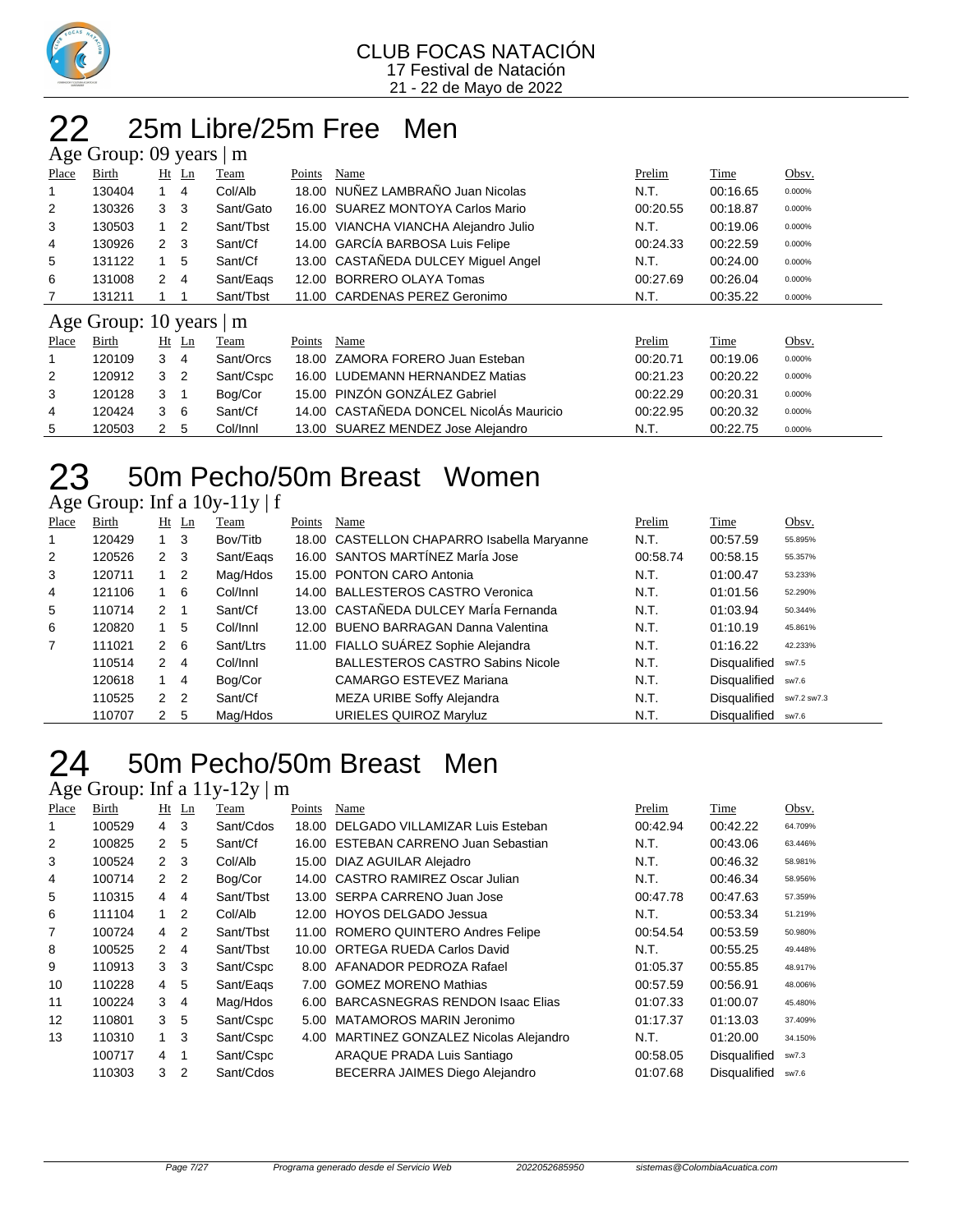

21 - 22 de Mayo de 2022

|        |     |                | Continuing Event: 24 50m Pecho/50m Breast Age Group: INF A 11Y-12Y   M |                                     |          |                    |
|--------|-----|----------------|------------------------------------------------------------------------|-------------------------------------|----------|--------------------|
| 100826 | 2 1 |                | Bog/Cor                                                                | BOHORQUEZ BELTRAN Julian            | N.T.     | Disqualified sw7.6 |
| 110317 | 3   |                | Sant/Cf                                                                | LEGUIZAMON MANTILLA Santiago        | 01:20.21 | Disqualified sw7.3 |
| 110822 |     | $\overline{4}$ | Bog/Cor                                                                | MOJICA GARCÍA Juan David            | N.T.     | Disqualified sw7.1 |
| 110115 | 2 6 |                | Sant/Tbst                                                              | ROA VEGA Santiago                   | N.T.     | Disqualified sw7.6 |
| 100514 | 36  |                | Sant/Cf                                                                | RUGE CRISTANCHO Samuel Alejandro    | N.T.     | Disqualified sw7.6 |
| 111012 | 4   | - 6            | Sant/Cdos                                                              | SANTANDER PIAMONTE Samuel Alejandro | 01:04.85 | Disqualified sw7.6 |

## 50m Pecho/50m Breast Women

Age Group: Inf b 12y-13y | f

| Place | Birth  |                | $Ht$ Ln | Team      | Points | Name                                     | Prelim   | Time                | Obsv.   |
|-------|--------|----------------|---------|-----------|--------|------------------------------------------|----------|---------------------|---------|
|       | 101216 | 3 <sub>3</sub> |         | Sant/Cdos |        | 18.00 RUIZ HERNANDEZ Maria Jose          | 00:46.42 | 00:44.78            | 71.885% |
| 2     | 090331 | $3 \quad 4$    |         | Sant/Spor |        | 16.00 GONZÁLEZ CASTELLANOS Karol Nathaly | 00:53.44 | 00:47.78            | 67.371% |
| 3     | 090919 | 2 <sub>5</sub> |         | Bog/Cor   |        | 15.00 PEREZ PEREZ Valeria                | N.T.     | 00:50.03            | 64.341% |
| 4     | 090227 | $2 \quad 3$    |         | Bog/Cor   |        | 14.00 MUÑOZ GAMBOA Mariana               | N.T.     | 00:50.13            | 64.213% |
| 5     | 090723 | 2 4            |         | Bog/Cor   |        | 13.00 GUERRERO AMAYA Sara                | N.T.     | 00:55.71            | 57.781% |
| 6     | 090904 | 2 <sub>2</sub> |         | Bog/Cor   |        | 12.00 PEÑA MAYORGA Alejandra             | N.T.     | 00:56.56            | 56.913% |
| 7     | 100107 | $2 \quad 6$    |         | Sant/Acua |        | 11.00 ESPINEL VARGAS Mariana Mariana     | N.T.     | 00:58.50            | 55.026% |
| 8     | 100111 | $1 \quad 3$    |         | Bog/Cor   |        | 10.00 CAMARGO VERA Laura Daniela         | N.T.     | 01:09.47            | 46.337% |
| 9     | 101014 | $1 \quad 1$    |         | Sant/Cf   |        | 8.00 PEÑA BLANCO Danna Sofia             | N.T.     | 01:11.44            | 45.059% |
|       | 100225 | $1\quad 2$     |         | Sant/Ltrs |        | <b>GALLO PINZON Dayra Yuliana</b>        | N.T.     | <b>Disqualified</b> | sw7.5   |
|       | 091111 | $2 \quad 1$    |         | Mag/Hdos  |        | MERCADO ELGUEDO Tiffany Haydiana         | N.T.     | <b>Disqualified</b> | sw7.1   |
|       | 100610 |                | 5       | Bog/Cor   |        | RODRIGUEZ ROBAYO Sophia                  | N.T.     | <b>Disqualified</b> | sw7.1   |
|       | 100314 | 3              |         | Sant/Cspc |        | <b>VILLAMIZAR LEON Gabriela</b>          | 01:15.89 | Disqualified        | 7.1     |

### 50m Pecho/50m Breast Men

### Age Group: Inf b 13y-14y | m

| Place | Birth  |                | $Ht$ Ln        | Team      | Points | Name                                 | Prelim   | Time                | Obsv.   |
|-------|--------|----------------|----------------|-----------|--------|--------------------------------------|----------|---------------------|---------|
|       | 080617 | 3              | -1             | Sant/Cdos | 18.00  | CARRASCAL GAONA Santiago             | 00:49.61 | 00:42.41            | 64.419% |
| 2     | 080910 | 3              | 5              | Sant/Cdos | 16.00  | SANCHEZ MUÑOZ Sebastian              | 00:47.96 | 00:42.81            | 63.817% |
| 3     | 090625 | 3              | -3             | Bog/Cor   | 15.00  | NICOLÁS JOSE Mora Dussan             | 00:45.52 | 00:42.88            | 63.713% |
| 4     | 091125 | 3              | $\overline{2}$ | Sant/Cdos | 14.00  | <b>CUCUMA TORRES Tomas Alejandro</b> | 00:46.78 | 00:44.25            | 61.740% |
| 5     | 080717 | 3              | 4              | Sant/Cf   | 13.00  | ORDOÑEZ GALVIS Angel Gabriel         | 00:46.24 | 00:44.65            | 61.187% |
| 6     | 080606 | $\mathbf{2}$   | 5              | Sant/Acua | 12.00  | CORENEL OROZCO Juan Esteban          | N.T.     | 00:44.93            | 60.806% |
| 7     | 090214 | 1              | -4             | Sant/Eags | 11.00  | GUEVARA BOTIA Beikeer Ivan           | N.T.     | 00:47.46            | 57.564% |
| 8     | 081210 | 2              | - 1            | Bog/Cor   | 10.00  | VITOLA SANCHEZ Sergio Anibal         | N.T.     | 00:49.25            | 55.472% |
| 9     | 090409 | $\mathbf{1}$   | 5              | Col/Innl  |        | 8.00 SUAREZ CASTAÑEDA Juan Pablo     | N.T.     | 00:50.82            | 53.758% |
| 10    | 090310 | 1.             | $\overline{2}$ | Sant/Ltrs | 7.00   | MEDINA NIÑO Alexander                | N.T.     | 00:53.40            | 51.161% |
| 11    | 081004 | 2 <sub>3</sub> |                | Bog/Cor   | 6.00   | <b>GOMEZ VALLEJO Juan Pablo</b>      | 00:58.83 | 00:55.31            | 49.394% |
| 12    | 090123 | $\mathbf{2}$   | 6              | Sant/Orcs | 5.00   | <b>TARAZONA DIAZ Matheo De Jesus</b> | N.T.     | 00:56.34            | 48.491% |
|       | 080509 | 3              | 6              | Sant/Tbst |        | CHAPARRO ALMEIDA Jose Andres         | 00:54.01 | Disqualified        | sw7.6   |
|       | 080208 | $\mathbf{2}$   | $\overline{2}$ | Sant/Cf   |        | <b>GARCIA ORDUZ David Santiago</b>   | N.T.     | Disqualified        | sw7.6   |
|       | 090127 | $\overline{1}$ | 3              | Sant/Cf   |        | <b>JAIMES BERMUDEZ Jeison Andres</b> | N.T.     | <b>Disqualified</b> | sw7.6   |
|       | 090822 | 2              | 4              | Sant/Tbst |        | QUINTERO GOMEZ Mateo                 | 00:59.23 | Disqualified        | sw7.6   |

### 50m Pecho/50m Breast Women

Age Group: Juv a  $14y-15y \mid f$ 

| Place | Birth  | Ht            | Ln             | Team      | Points | Name                               | Prelim   | Time     | Obsv.   |
|-------|--------|---------------|----------------|-----------|--------|------------------------------------|----------|----------|---------|
|       | 071204 |               |                | Sant/Cf   |        | 18.00 VALDES RUIZ Mayra Alejandra  | 00:47.76 | 00:45.37 | 70.950% |
| 2     | 080708 |               | 4              | Sant/Ltrs |        | 16.00 TORRES BARON Ana Sofia       | N.T.     | 00:46.04 | 69.917% |
| 3     | 080311 | $\mathcal{P}$ | $\overline{4}$ | Boa/Cor   |        | 15.00 DORIA AVENDAÑO Sofia         | 00:50.66 | 00:51.06 | 63.043% |
| 4     | 080916 |               |                | Boa/Cor   |        | 14.00 VEGA SANTACRUZ Mariana       | N.T.     | 00:56.22 | 57.257% |
| 5     | 080428 |               |                | Boa/Cor   |        | 13.00 GONZALEZ MANCERA Laura Sofia | N.T.     | 00:57.75 | 55.740% |
|       |        |               |                |           |        |                                    |          |          |         |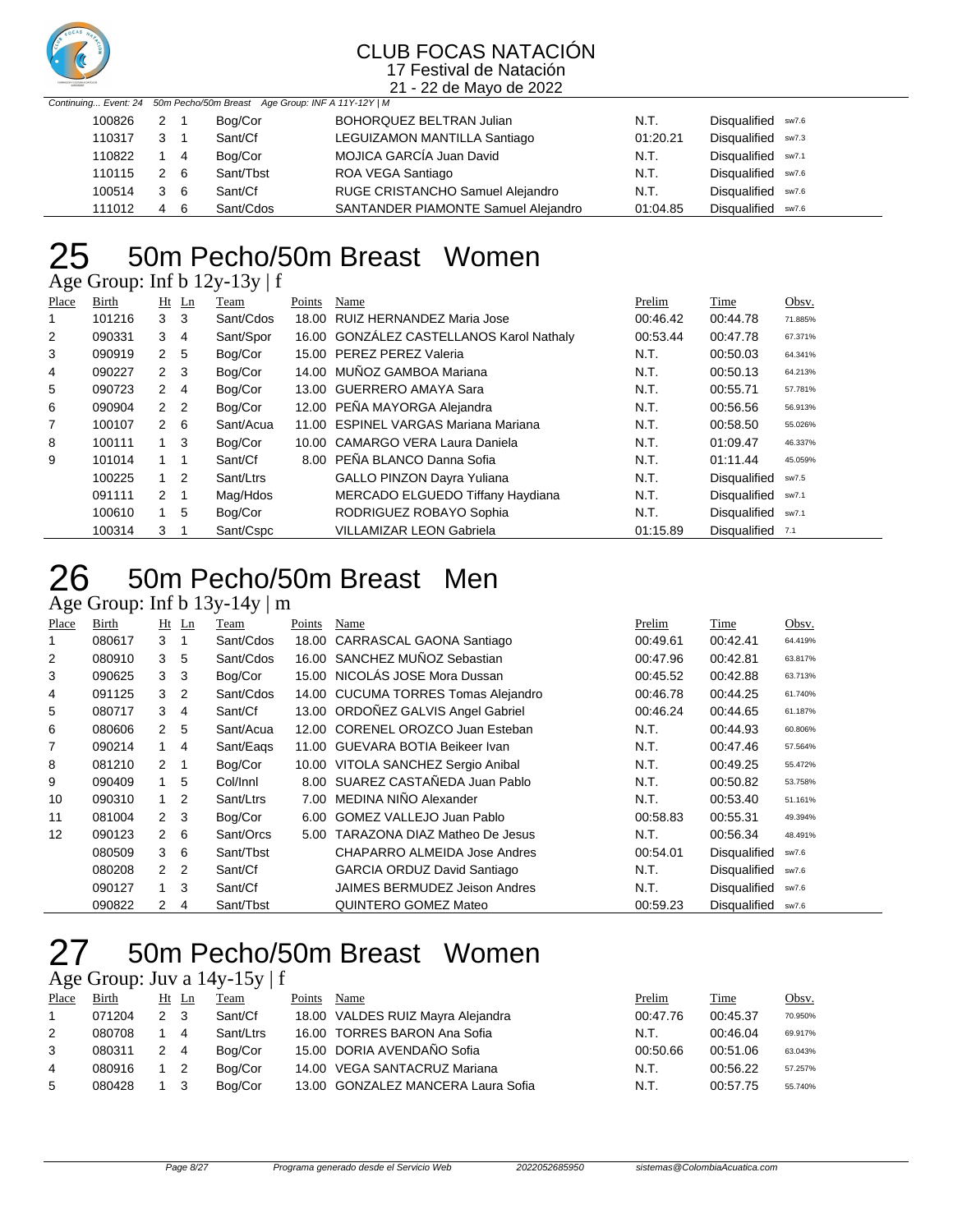

21 - 22 de Mayo de 2022

|            |  | Continuing Event: 27 50m Pecho/50m Breast Age Group: JUV A 14Y-15Y   F |                                   |      |                    |         |
|------------|--|------------------------------------------------------------------------|-----------------------------------|------|--------------------|---------|
| 080113 2 5 |  | Boa/Cor                                                                | 12.00 RIVERA LOPEZ MarÍa Fernanda | N.T. | 00:58.19           | 55.319% |
| 080108 2 2 |  | Sant/Cf                                                                | TRILLOS LOPEZ Astrid Sofia        | N.T. | Disqualified sw7.5 |         |

### 50m Pecho/50m Breast Men

Age Group: Ja 15y-16y | m

| Place          | Birth  |              | $Ht$ Ln        | Team      | Points | Name                                | Prelim   | Time                | Obsv.   |
|----------------|--------|--------------|----------------|-----------|--------|-------------------------------------|----------|---------------------|---------|
|                | 060204 | 3            | - 2            | Col/Innl  | 18.00  | JOYA GUARDO Bryan Steven            | N.T.     | 00:41.00            | 66.634% |
| 2              | 070427 | 2            | -1             | Sant/Orcs |        | 16.00 SUAREZ MURILLO Dylan Faruk    | N.T.     | 00:41.04            | 66.569% |
| 3              | 060817 | 3            | -3             | Sant/Tbst |        | 15.00 DIAZ PEÑA Johan Sebastian     | 00:40.62 | 00:42.97            | 63.579% |
| 4              | 070907 | 3            | $\overline{4}$ | Bog/Cor   |        | 14.00 PINZON GONZÁLEZ Juan Esteban  | 00:49.07 | 00:43.22            | 63.211% |
| 5              | 060626 | 3            | 5              | Col/Alb   |        | 13.00 SUAREZ SÁNCHEZ Diego          | N.T.     | 00:43.65            | 62.589% |
| 6              | 070417 | 2            | - 5            | Bov/Titb  |        | 12.00 ARIZA ARBOLEDA Haniel Camilo  | N.T.     | 00:44.87            | 60.887% |
| $\overline{7}$ | 071115 | 1            | 5              | Sant/Cspc | 11.00  | PALENCIA CABALLERO Juan Kamilo      | N.T.     | 00:44.89            | 60.860% |
| 8              | 060801 | 3            |                | Sant/Cf   |        | 10.00 PEDRAZA CERVELEON Juan Camilo | N.T.     | 00:45.90            | 59.521% |
| 9              | 061008 | $2 \quad 3$  |                | Sant/Cf   | 8.00   | SANTIAGO ANDRES Santamaria Perez    | N.T.     | 00:46.31            | 58.994% |
| 10             | 071120 | $1 \quad$    | -1             | Bog/Cor   | 7.00   | SEGURA RIVERA Santiago              | N.T.     | 00:46.44            | 58.829% |
| 11             | 070904 | $1 \quad 3$  |                | Col/Alb   |        | 6.00 URIBE RODRIGUEZ Juan Diego     | N.T.     | 00:46.50            | 58.753% |
| 12             | 071112 | 1            | $\overline{2}$ | Bov/Titb  | 5.00   | MONTES MARTELO Maximiliano          | N.T.     | 01:01.13            | 44.692% |
| 13             | 071008 | 1            | 4              | Sant/Cf   | 4.00   | MONSALVE MONSALVE Johan Sebastian   | N.T.     | 01:02.07            | 44.015% |
|                | 070501 | $\mathbf{2}$ | - 6            | Sant/Spor |        | HERNANDEZ SANDOVAL Juan Felipe      | N.T.     | Disqualified        | sw7.6   |
|                | 070211 | 2            | -2             | Col/Alb   |        | RINALDI PEREZ Nicolas Santino       | N.T.     | <b>Disqualified</b> | sw7.1   |

### 50m Pecho/50m Breast Women

Age Group: Juv b  $16y-17y \mid f$ 

| Place | $\sim$ .<br>Birth | Ħ۱ | eam                | -<br>oints' | Name                                                      | <b>Prelim</b> | $\sim$<br><u>l'ime</u> | $\gamma_{\rm bsv}$ |
|-------|-------------------|----|--------------------|-------------|-----------------------------------------------------------|---------------|------------------------|--------------------|
|       | ೧6041             |    | $\sinh/C$<br>`d∩s∴ | 18.0C       | <b>HERNANDEZ Stefanny</b><br><b>ADL</b><br>DEDI<br>Andrea | 00:36.71      | 00:38.                 | 84.289%            |

### 50m Pecho/50m Breast Men

Age Group: Jb 17y-18y | m

| Place | Birth  |  | Team      | Points | Name                              | <u>Prelim</u> | <b>Time</b> | Obsv.   |
|-------|--------|--|-----------|--------|-----------------------------------|---------------|-------------|---------|
|       | 050905 |  | Sant/Cdos |        | 18.00 RINCON ARCHILA Michael Rene | 00:33.51      | 00:34.00    | 80.353% |
| 2     | 040707 |  | Sant/Cdos |        | 16.00 ABRIL BALLEN Lucas          | 00:39.29      | 00:38.47    | 71.016% |
|       | 040503 |  | Sant/Cf   |        | 15.00 DIEGO ALEJANDRO Ortiz Rojas | N.T.          | 00:42.78    | 63.862% |

### 50m Pecho/50m Breast Men

Age Group:  $19y - 20y \mid m$ 

| Place | $\sim$<br>Birth | Ht<br>Ln | eam    | Name<br>oints'                                | Prelim  | craft.<br>1'ıme | Obsv.  |
|-------|-----------------|----------|--------|-----------------------------------------------|---------|-----------------|--------|
|       | 020906          |          | nt/Inf | <b>AVARRC</b><br>8.00<br>David<br>Jesus<br>ΝA | NL<br>. | 00:45.72<br>◡◡  | 9.755% |
|       |                 |          |        |                                               |         |                 |        |

## 25m Pecho/25m Breast Women

Age Group: Master  $> 21 \mid f$ 

| Birth<br>Place<br>Ht<br>Points<br>Team<br>Name<br>Ln              | Time<br><u>Prelim</u><br>Obsv. |  |
|-------------------------------------------------------------------|--------------------------------|--|
| 18.00 DULCEY CARVAJAL Silvia Maria Del Pilar<br>Sant/Cf<br>930513 | N.T.<br>00:23.28<br>0.000%     |  |
| 16.00 GUITIERREZ LEAL Maria Paula<br>Sant/Cf<br>960430            | N.T.<br>00:24.65<br>0.000%     |  |
| CORREA CAVIEDEZ Michell<br>990629<br>Sant/Cf                      | N.T.<br>No Show                |  |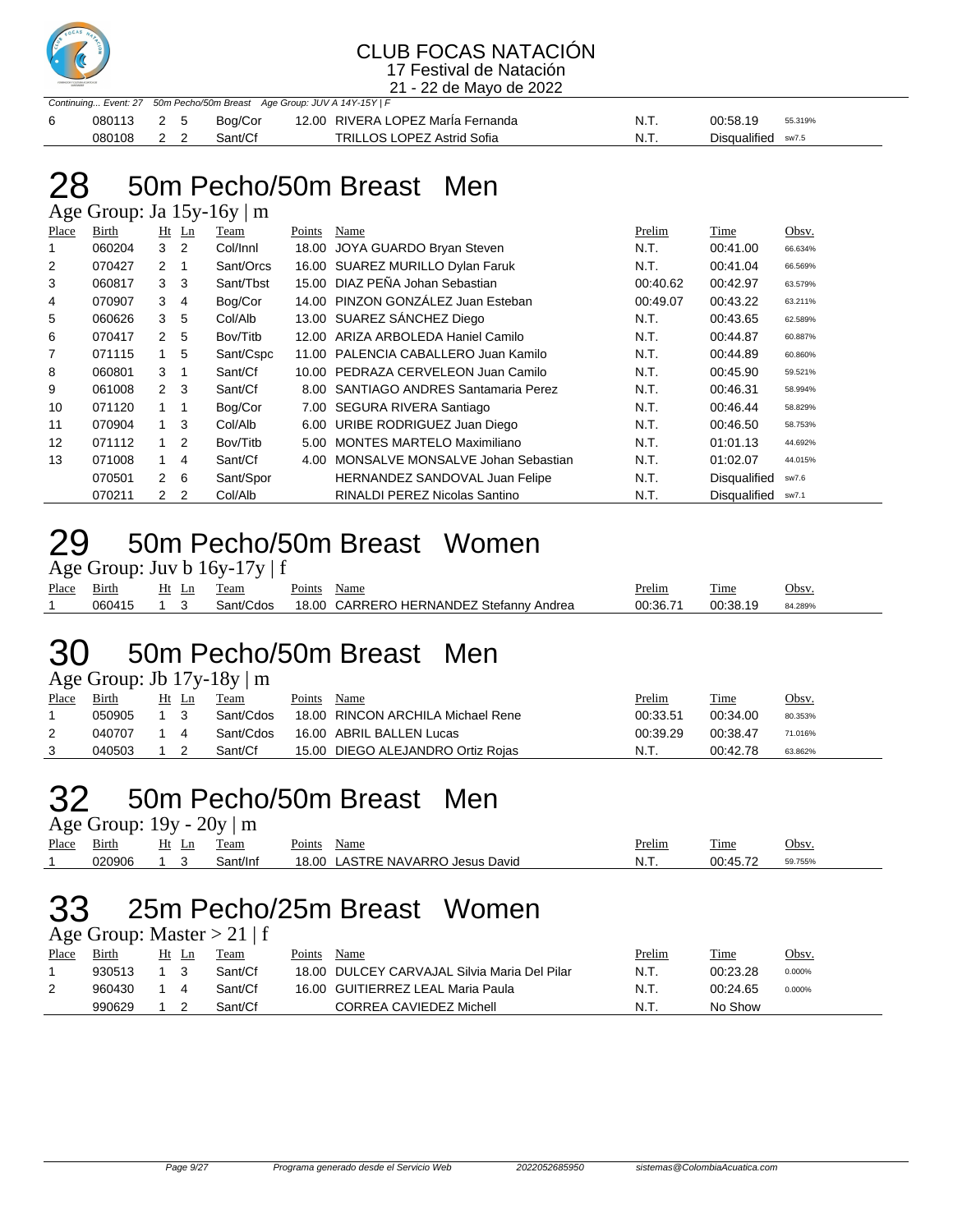

#### 25m Pecho/25m Breast Men  $\mu$  Master  $\sim$  21 | m

|       |        |              |                | $\Delta$ ge Oroup. Master $> 21$   III |        |                                         |        |              |        |
|-------|--------|--------------|----------------|----------------------------------------|--------|-----------------------------------------|--------|--------------|--------|
| Place | Birth  | $Ht$ Ln      |                | Team                                   | Points | Name                                    | Prelim | Time         | Obsv.  |
|       | 981214 | 2 6          |                | Sant/Tbst                              |        | 18.00 DELGADO CARTE Sebastian           | N.T.   | 00:17.97     | 0.000% |
| 2     | 920313 | 2            | $\overline{2}$ | Sant/Cf                                |        | 16.00 MENDOZA ALFONSO Ludwing Fernando  | N.T.   | 00:18.46     | 0.000% |
| 3     | 840903 | $\mathbf{2}$ | - 3            | Sant/Cdos                              |        | 15.00 TASCO REYES Oscar Javier          | N.T.   | 00:19.31     | 0.000% |
| 4     | 010605 |              | -4             | Sant/Spor                              |        | 14.00 ESTEBAN HORMIGA Kevin Dario       | N.T.   | 00:19.32     | 0.000% |
| 5     | 860911 | 2            | 4              | Sant/Cf                                |        | 13.00 WILMAR FERNANDO Hernandez Estrada | N.T.   | 00:19.50     | 0.000% |
| 6     | 000915 | $1 \quad 3$  |                | Sant/Tbst                              |        | 12.00 FONSECA JIMENEZ AndrÉs Felipe     | N.T.   | 00:19.65     | 0.000% |
| 7     | 010802 |              | -2             | Sant/Spor                              |        | 11.00 MATAJIRA DELGADO Albert Fabian    | N.T.   | 00:19.94     | 0.000% |
| 8     | 950716 | 2            | -5             | Sant/Spor                              |        | 10.00 BLANCO SANDOVAL Camilo Ernesto    | N.T.   | 00:24.34     | 0.000% |
|       | 970621 | 2            |                | Sant/Spor                              |        | <b>BLANCO SANDOVAL Adrian Jehsua</b>    | N.T.   | Disqualified | sw7.1  |

### 25m Patada Espalda Women Age Group: 06 years | f

| Place | Birth  | Ht | Ln  | Team      | Points | Name                             | Prelim   | Time     | Obsv.  |
|-------|--------|----|-----|-----------|--------|----------------------------------|----------|----------|--------|
|       | 160422 | 2  | - 5 | Sant/Eags |        | <b>LOZANO TORRES Maria Lucia</b> | N.T.     | 00:43.00 | 0.000% |
| 2     | 160411 | 2  | -2  | Sant/Ltrs |        | ACOSTA BAYONA Mariana            | N.T.     | 00:49.71 | 0.000% |
| 3     | 160624 |    | -3  | Sant/Tbst |        | ARDILA TORRES Alana Lucia        | N.T.     | 00:56.38 | 0.000% |
| 4     | 160125 | 2  | -3  | Sant/Cdos |        | <b>GUERRERO BECERRA Renata</b>   | 01:03.16 | 00:57.25 | 0.000% |
| 5     | 160520 | 2  | 4   | Sant/Cdos |        | ROJAS AYALA Guadalupe            | 01:27.36 | 01:15.37 | 0.000% |
| 6     | 170102 |    | 4   | Sant/Ltrs |        | LÓPEZ SUÁREZ Maria Paz           | N.T.     | 01:18.22 | 0.000% |
|       | 170217 |    |     | Sant/Tbst |        | <b>BELLO PIMIENTO Emelv</b>      | N.T.     | No Show  |        |

## 25m Patada Espalda Women

#### Age Group: 07 years | f

| ٮ     |                           |    |    |           |        |                                 |          |          |        |  |  |  |  |
|-------|---------------------------|----|----|-----------|--------|---------------------------------|----------|----------|--------|--|--|--|--|
| Place | Birth                     | Ht | Ln | Team      | Points | Name                            | Prelim   | Time     | Obsv.  |  |  |  |  |
|       | 150408                    |    | 5  | Guj/Coal  |        | RICAURTE BALLESTEROS Manuela    | N.T.     | 00:40.86 | 0.000% |  |  |  |  |
| 2     | 150501                    |    |    | Mag/Hdos  |        | <b>BARRETO RUIZ Alana Sofia</b> | N.T.     | 00:42.94 | 0.000% |  |  |  |  |
| 3     | 150610                    |    | 6  | Col/Innl  |        | SUAREZ MENDEZ Danna Sofia       | N.T.     | 01:17.94 | 0.000% |  |  |  |  |
|       | Age Group: 08 years $ f $ |    |    |           |        |                                 |          |          |        |  |  |  |  |
| Place | Birth                     | Ht | Ln | Team      | Points | Name                            | Prelim   | Time     | Obsv.  |  |  |  |  |
|       | 140101                    |    | 3  | Bov/Titb  |        | CABELLERO ORJUELA Isabella      | 00:32.49 | 00:29.87 | 0.000% |  |  |  |  |
| 2     | 140910                    |    | 2  | Sant/Ltrs |        | <b>TORRES BARON Ana Lucia</b>   | N.T.     | 00:46.72 | 0.000% |  |  |  |  |
| 3     | 140413                    |    | 4  | Sant/Ltrs |        | <b>GARNICA BARÓN Isabella</b>   | N.T.     | 00:59.88 | 0.000% |  |  |  |  |

### 25m Patada Espalda Men

Age Group: 07 years | m

| Place | Birth  | $Ht$ Ln | Team      | Points | Name                            | Prelim   | Time     | <u>Obsv.</u> |
|-------|--------|---------|-----------|--------|---------------------------------|----------|----------|--------------|
|       | 150218 |         | Sant/Cf   |        | <b>TRUJILLO MARTINEZ Thomas</b> | N.T.     | 00:45.31 | 0.000%       |
| 2     | 150101 | 4       | Sant/Ltrs |        | AMAYA BAUTISTA Juan Esteban     | N.T.     | 00:46.00 | 0.000%       |
| 3     | 150928 |         | Sant/Orca |        | NUNTZ LOPEZ Raziel              | 00:59.73 | 01:06.90 | 0.000%       |
| 4     | 151228 | - 3     | Sant/Tbst |        | PINZON PEREZ Samuel Alejandro   | 01:14.55 | 01:09.18 | 0.000%       |
|       | 170124 | 5       | Col/Innl  |        | <b>REYES VEGA Jose Daniel</b>   | N.T.     | No Show  |              |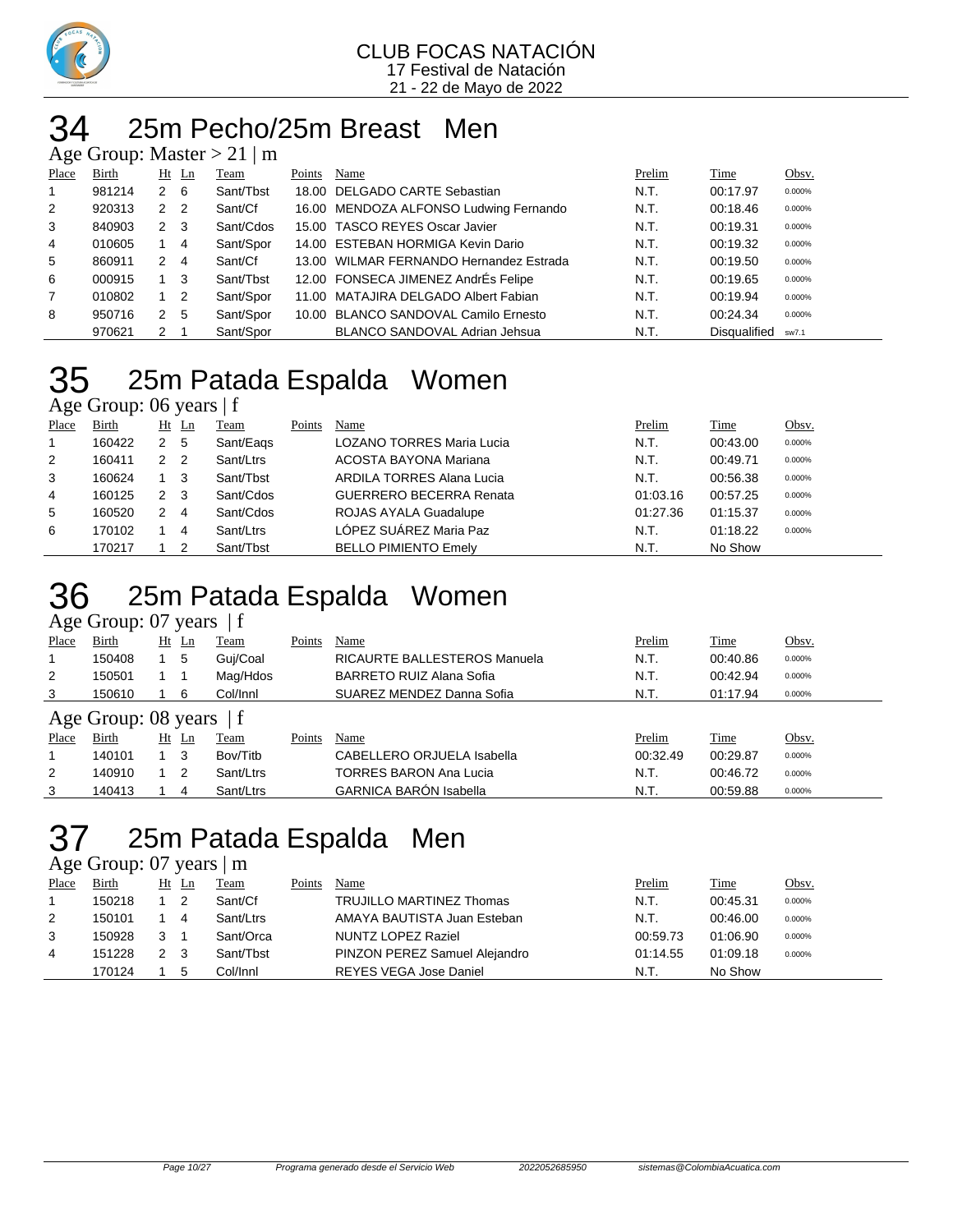

### 25m Patada Espalda Men Age Group: 08 years | m

| - -0           | ———————— |                |                |           |        |                                    |          |          |        |
|----------------|----------|----------------|----------------|-----------|--------|------------------------------------|----------|----------|--------|
| Place          | Birth    |                | $Ht$ Ln        | Team      | Points | Name                               | Prelim   | Time     | Obsv.  |
| 1              | 140402   | 3              | -3             | Sant/Eags |        | CASTRO MARTINEZ Miguel Mauricio    | 00:35.04 | 00:32.97 | 0.000% |
| 2              | 140205   | 3              | 4              | Sant/Eags |        | LOZANO TORRES Martin Alejandro     | 00:37.76 | 00:34.85 | 0.000% |
| 3              | 140607   | 2 <sub>5</sub> |                | Mag/Hdos  |        | FUENTES ELGUEDO Jostyn Jose        | N.T.     | 00:36.88 | 0.000% |
| $\overline{4}$ | 140723   | $2 \quad 6$    |                | Sant/Ltrs |        | RODRÍGUEZ VILLARREAL Gabriel       | N.T.     | 00:42.88 | 0.000% |
| 5              | 140327   | 2 <sub>2</sub> |                | Col/Rsw   |        | CALA CARVAJAL Alex SebastiAn       | N.T.     | 00:46.07 | 0.000% |
| 6              | 140823   |                | - 3            | Sant/Ltrs |        | <b>MONTOYA TORRES Dylan Camilo</b> | N.T.     | 00:46.69 | 0.000% |
| $\overline{7}$ | 140207   | $\overline{2}$ | 4              | Sant/Orcs |        | ACEVEDO LOPEZ Alejandro            | N.T.     | 00:47.00 | 0.000% |
| 8              | 140723   | 3              | -5             | Sant/Cf   |        | ORDOÑEZ GALVIS Alan Isaac          | 00:58.89 | 00:48.47 | 0.000% |
| 9              | 140830   | 3              | - 6            | Sant/Cf   |        | ALFONSO AMADO Joel Alfredo         | 01:01.16 | 00:54.66 | 0.000% |
| 10             | 140207   | 3              | $\overline{2}$ | Sant/Orca |        | <b>NUNTZ LOPEZ Azriel</b>          | 00:56.40 | 01:02.63 | 0.000% |
| 11             | 140716   | $\mathcal{P}$  |                | Sant/Acua |        | VALERO MONTERO Algel David         | N.T.     | 01:07.31 | 0.000% |

## 25m Patada Espalda Women

Age Group: 09 years | f

| Place          | Birth  | Ht            | Ln             | Team      | Points | Name                                | Prelim   | <b>Time</b> | Obsv.  |
|----------------|--------|---------------|----------------|-----------|--------|-------------------------------------|----------|-------------|--------|
|                | 131017 |               | 4              | Sant/Ltrs |        | VEGA GARCIA Sara SofÍa              | N.T.     | 00:30.57    | 0.000% |
| 2              | 131018 |               | -2             | Sant/Cf   |        | <b>TRILLOS LOPEZ Sara Valentina</b> | N.T.     | 00:37.22    | 0.000% |
| 3              | 130923 |               | 3              | Sant/Ltrs |        | FIALLO SUÁREZ Ana Lucia             | N.T.     | 00:37.29    | 0.000% |
| 4              | 130704 | $\mathcal{P}$ | - 5            | Bov/Titb  |        | CORTINA BELEÑO Nicolle SofÍa        | N.T.     | 00:38.06    | 0.000% |
| 5              | 130128 | 2             | 4              | Sant/Tbst |        | PEREZ ROJAS Ana Isabella            | N.T.     | 00:43.22    | 0.000% |
| 6              | 130528 | $\mathcal{P}$ | $\overline{2}$ | Sant/Ltrs |        | <b>MORENO RUEDA Eileen Kamila</b>   | N.T.     | 00:45.38    | 0.000% |
| $\overline{7}$ | 130318 | 2             | -3             | Sant/Orcs |        | URIBE JOYA Luz Angela               | 00:47.55 | 00:45.90    | 0.000% |
| 8              | 130726 | 2             |                | Sant/Cf   |        | <b>VILLAMIL MENDEZ Valeria</b>      | N.T.     | 00:50.53    | 0.000% |

### 25m Patada Espalda Men

### Age Group: 09 years | m

| Place          | Birth                      |                | $Ht$ Ln        | Team      | Points | Name                                    | Prelim   | Time     | Obsv.  |  |  |  |
|----------------|----------------------------|----------------|----------------|-----------|--------|-----------------------------------------|----------|----------|--------|--|--|--|
| 1              | 130326                     | 3 <sub>3</sub> |                | Sant/Gato | 18.00  | SUAREZ MONTOYA Carlos Mario             | 00:28.73 | 00:30.69 | 0.000% |  |  |  |
| $\overline{2}$ | 130503                     | $1\quad 2$     |                | Sant/Tbst |        | 16.00 VIANCHA VIANCHA Alejandro Julio   | N.T.     | 00:34.06 | 0.000% |  |  |  |
| 3              | 131008                     | $2 \quad 3$    |                | Sant/Eags |        | 15.00 BORRERO OLAYA Tomas               | 00:44.28 | 00:37.72 | 0.000% |  |  |  |
| 4              | 130404                     | $\overline{1}$ | $\overline{4}$ | Col/Alb   |        | 14.00 NUÑEZ LAMBRAÑO Juan Nicolas       | N.T.     | 00:38.84 | 0.000% |  |  |  |
| 5              | 130926                     | 3              |                | Sant/Cf   |        | 13.00 GARCÍA BARBOSA Luis Felipe        | 00:34.74 | 00:41.84 | 0.000% |  |  |  |
| 6              | 131211                     |                |                | Sant/Tbst |        | 12.00 CARDENAS PEREZ Geronimo           | N.T.     | 00:46.37 | 0.000% |  |  |  |
| 7              | 131122                     |                | 5              | Sant/Cf   |        | 11.00 CASTAÑEDA DULCEY Miguel Angel     | N.T.     | 00:54.75 | 0.000% |  |  |  |
|                | Age Group: 10 years  <br>m |                |                |           |        |                                         |          |          |        |  |  |  |
|                |                            |                |                |           |        |                                         |          |          |        |  |  |  |
| Place          | Birth                      |                | $Ht$ Ln        | Team      | Points | Name                                    | Prelim   | Time     | Obsv.  |  |  |  |
|                | 120109                     | 3              | $\overline{2}$ | Sant/Orcs | 18.00  | ZAMORA FORERO Juan Esteban              | 00:31.34 | 00:29.91 | 0.000% |  |  |  |
| 2              | 120912                     | 3              | 4              | Sant/Cspc |        | 16.00 LUDEMANN HERNANDEZ Matias         | 00:31.15 | 00:32.03 | 0.000% |  |  |  |
| 3              | 120128                     | 2              | $\overline{4}$ | Bog/Cor   |        | 15.00 PINZÓN GONZÁLEZ Gabriel           | N.T.     | 00:32.72 | 0.000% |  |  |  |
| 4              | 120424                     | 3              | - 6            | Sant/Cf   |        | 14.00 CASTAÑEDA DONCEL NicolÁs Mauricio | 00:38.87 | 00:43.09 | 0.000% |  |  |  |
| 5              | 120503                     | 2 <sub>5</sub> |                | Col/Innl  |        | 13.00 SUAREZ MENDEZ Jose Alejandro      | N.T.     | 00:55.12 | 0.000% |  |  |  |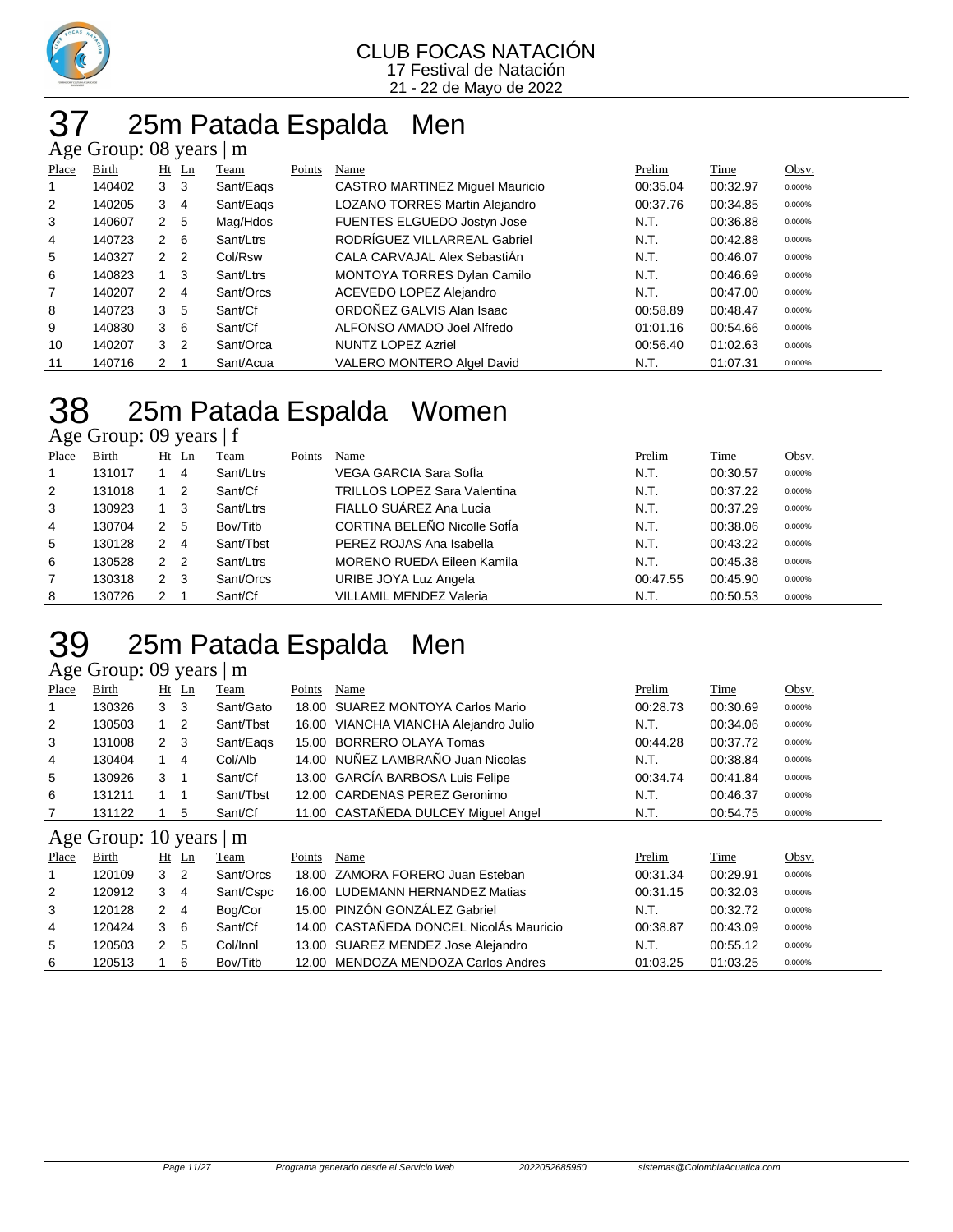

### 40 50m Espalda/50m Back Women

|                |        |                |                | Age Group: Inf a $10y-11y \mid f$ |        |                                            |          |          |         |
|----------------|--------|----------------|----------------|-----------------------------------|--------|--------------------------------------------|----------|----------|---------|
| Place          | Birth  |                | $Ht$ Ln        | Team                              | Points | Name                                       | Prelim   | Time     | Obsv.   |
|                | 120429 | $\mathbf{2}$   | $\overline{2}$ | Bov/Titb                          |        | 18.00 CASTELLON CHAPARRO Isabella Maryanne | N.T.     | 00:45.69 | 61.523% |
| $\overline{2}$ | 120526 | 3              | 4              | Sant/Eags                         |        | 16.00 SANTOS MARTÍNEZ MarÍa Jose           | 00:52.22 | 00:51.31 | 54.785% |
| 3              | 120618 | 2 <sub>5</sub> |                | Bog/Cor                           |        | 15.00 CAMARGO ESTEVEZ Mariana              | N.T.     | 00:54.25 | 51.816% |
| $\overline{4}$ | 121106 | $1\quad 2$     |                | Col/Innl                          |        | 14.00 BALLESTEROS CASTRO Veronica          | N.T.     | 00:55.53 | 50.621% |
| 5              | 110707 | 3              | 5              | Mag/Hdos                          |        | 13.00 URIELES QUIROZ Maryluz               | 01:05.67 | 00:55.66 | 50.503% |
| 6              | 120711 | $1 \quad 3$    |                | Mag/Hdos                          |        | 12.00 PONTON CARO Antonia                  | N.T.     | 00:56.78 | 49.507% |
| 7              | 110714 | $2 \quad 3$    |                | Sant/Cf                           |        | 11.00 CASTAÑEDA DULCEY María Fernanda      | N.T.     | 00:57.03 | 49.290% |
| 8              | 120820 | 1              | 4              | Col/Innl                          |        | 10.00 BUENO BARRAGAN Danna Valentina       | N.T.     | 00:59.71 | 47.078% |
| 9              | 111021 | $\mathbf{2}$   | 4              | Sant/Ltrs                         |        | 8.00 FIALLO SUÁREZ Sophie Alejandra        | N.T.     | 01:03.97 | 43.942% |
| 10             | 110525 | 3              | - 6            | Sant/Cf                           |        | 7.00 MEZA URIBE Soffy Alejandra            | N.T.     | 01:10.28 | 39.997% |
| 11             | 110514 | 3              |                | Col/Innl                          |        | 6.00 BALLESTEROS CASTRO Sabins Nicole      | N.T.     | 01:11.16 | 39.503% |

## 50m Espalda/50m Back Men

Age Group: Inf a 11y-12y | m

| Place | Birth  | Ht             | Ln | Team      | Points | Name                                   | Prelim   | Time                | Obsv.   |
|-------|--------|----------------|----|-----------|--------|----------------------------------------|----------|---------------------|---------|
| 1     | 100825 | $\mathcal{P}$  | 4  | Sant/Cf   | 18.00  | <b>ESTEBAN CARRENO Juan Sebastian</b>  | N.T.     | 00:38.03            | 67.605% |
| 2     | 100529 | 3              | 6  | Sant/Cdos | 16.00  | DELGADO VILLAMIZAR Luis Esteban        | N.T.     | 00:38.90            | 66.093% |
| 3     | 100714 | $\mathcal{P}$  | 3  | Bog/Cor   | 15.00  | <b>CASTRO RAMIREZ Oscar Julian</b>     | N.T.     | 00:40.25            | 63.876% |
| 4     | 100524 | 3              | 5  | Col/Alb   | 14.00  | DIAZ AGUILAR Alejadro                  | N.T.     | 00:44.72            | 57.491% |
| 5     | 110822 | 1              | 3  | Bog/Cor   | 13.00  | MOJICA GARCÍA Juan David               | N.T.     | 00:45.44            | 56.580% |
| 6     | 110315 | 4              | 3  | Sant/Tbst | 12.00  | SERPA CARRENO Juan Jose                | 00:47.25 | 00:46.94            | 54.772% |
| 7     | 100724 | $\overline{4}$ | 4  | Sant/Tbst | 11.00  | ROMERO QUINTERO Andres Felipe          | 00:51.11 | 00:49.34            | 52.108% |
| 8     | 111012 | $\mathbf{1}$   | 4  | Sant/Cdos | 10.00  | SANTANDER PIAMONTE Samuel Alejandro    | N.T.     | 00:50.22            | 51.195% |
| 9     | 110228 | 4              | 2  | Sant/Eags | 8.00   | <b>GOMEZ MORENO Mathias</b>            | 00:55.80 | 00:53.65            | 47.922% |
| 10    | 100525 | 3              | 1  | Sant/Tbst | 7.00   | <b>ORTEGA RUEDA Carlos David</b>       | N.T.     | 00:53.72            | 47.859% |
| 11    | 100224 | 3              | 4  | Mag/Hdos  | 6.00   | <b>BARCASNEGRAS RENDON Isaac Elias</b> | N.T.     | 00:54.32            | 47.331% |
| 12    | 110525 | $\mathcal{P}$  | 1  | Bov/Titb  | 5.00   | <b>GOMEZ WALKER Samuel Antonio</b>     | N.T.     | 00:55.97            | 45.935% |
| 13    | 100826 | $\mathcal{P}$  | 2  | Bog/Cor   | 4.00   | <b>BOHORQUEZ BELTRAN Julian</b>        | N.T.     | 00:56.18            | 45.764% |
| 14    | 110115 | $\overline{4}$ | 5  | Sant/Tbst | 3.00   | ROA VEGA Santiago                      | 01:05.21 | 00:59.38            | 43.297% |
| 15    | 100514 | 3              | 2  | Sant/Cf   | 2.00   | RUGE CRISTANCHO Samuel Alejandro       | N.T.     | 01:00.25            | 42.672% |
| 16    | 110409 | $\mathcal{P}$  | 5  | Bov/Titb  | 1.00   | <b>HERNANDEZ BOSSA Juan Miquel</b>     | N.T.     | 01:01.53            | 41.784% |
| 17    | 110303 | 4              | 1  | Sant/Cdos |        | BECERRA JAIMES Diego Alejandro         | 01:11.13 | 01:02.25            | 41.301% |
| 18    | 110317 | 4              | 6  | Sant/Cf   |        | LEGUIZAMON MANTILLA Santiago           | 01:16.89 | 01:14.53            | 34.496% |
|       | 111104 | 1              | 2  | Col/Alb   |        | <b>HOYOS DELGADO Jessua</b>            | N.T.     | <b>Disqualified</b> | sw6.5   |
|       | 110801 | 3              | 3  | Sant/Cspc |        | <b>MATAMOROS MARIN Jeronimo</b>        | 01:19.11 | No Show             |         |

### 42 50m Espalda/50m Back Women

Age Group: Inf b 12y-13y | f

| Place          | Birth  |                | $Ht$ Ln        | Team      | Points | Name                                     | Prelim   | Time     | Obsv.   |
|----------------|--------|----------------|----------------|-----------|--------|------------------------------------------|----------|----------|---------|
| $\mathbf{1}$   | 090331 | 2 <sub>3</sub> |                | Sant/Spor |        | 18.00 GONZÁLEZ CASTELLANOS Karol Nathaly | N.T.     | 00:41.66 | 67.475% |
| 2              | 090227 | 3 <sub>3</sub> |                | Bog/Cor   |        | 16.00 MUÑOZ GAMBOA Mariana               | 00:43.36 | 00:42.25 | 66.533% |
| 3              | 090723 | 2              | 4              | Bog/Cor   |        | 15.00 GUERRERO AMAYA Sara                | N.T.     | 00:43.06 | 65.281% |
| 4              | 101216 | 3              | 5              | Sant/Cdos |        | 14.00 RUIZ HERNANDEZ Maria Jose          | 00:53.09 | 00:43.81 | 64.163% |
| 5              | 090919 | $\mathcal{P}$  | 5              | Bog/Cor   |        | 13.00 PEREZ PEREZ Valeria                | N.T.     | 00:45.06 | 62.383% |
| 6              | 100225 |                | 2              | Sant/Ltrs |        | 12.00 GALLO PINZON Dayra Yuliana         | N.T.     | 00:48.09 | 58.453% |
| $\overline{7}$ | 090904 | $\mathcal{P}$  | $\overline{2}$ | Bog/Cor   |        | 11.00 PEÑA MAYORGA Alejandra             | N.T.     | 00:49.69 | 56.571% |
| 8              | 100610 | 1              | 5              | Bog/Cor   |        | 10.00 RODRIGUEZ ROBAYO Sophia            | N.T.     | 00:52.19 | 53.861% |
| 9              | 100107 | $\mathcal{P}$  | 6              | Sant/Acua |        | 8.00 ESPINEL VARGAS Mariana Mariana      | N.T.     | 00:52.62 | 53.421% |
| 10             | 100111 |                | 3              | Bog/Cor   |        | 7.00 CAMARGO VERA Laura Daniela          | N.T.     | 00:54.38 | 51.692% |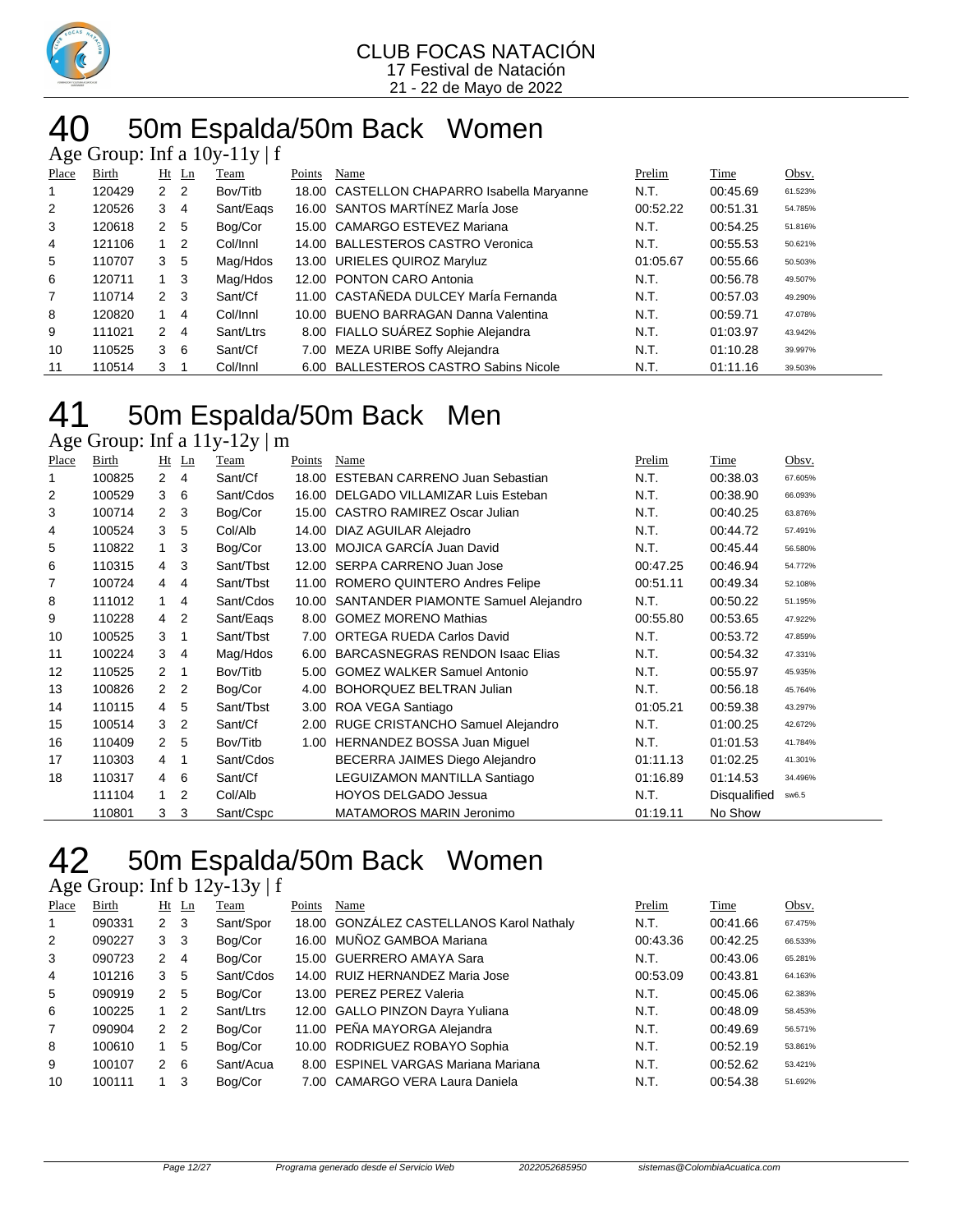

21 - 22 de Mayo de 2022

|     | Continuing Event: 42 50m Espalda/50m Back Age Group: INF B 12Y-13Y   F |     |  |           |                                       |          |          |         |  |  |  |  |
|-----|------------------------------------------------------------------------|-----|--|-----------|---------------------------------------|----------|----------|---------|--|--|--|--|
|     | 101014                                                                 |     |  | Sant/Cf   | 6.00 PENA BLANCO Danna Sofia          | N.T.     | 00:57.62 | 48.785% |  |  |  |  |
| -12 | 100623                                                                 | - 3 |  | Sant/Cspc | 5.00 SARMIENTO SARMIENTO Mariana      | 01:01.55 | 00:58.12 | 48.365% |  |  |  |  |
| 13  | 091111                                                                 |     |  | Mag/Hdos  | 4.00 MERCADO ELGUEDO Tiffany Haydiana | N.T.     | 01:08.03 | 41.320% |  |  |  |  |

## 50m Espalda/50m Back Men

Age Group: Inf b 13y-14y | m

| Place | Birth  | Ht            | $\mathbf{L}$ n | Team      | Points | Name                                | Prelim   | Time                | Obsv.   |
|-------|--------|---------------|----------------|-----------|--------|-------------------------------------|----------|---------------------|---------|
|       | 080617 | 3             | 3              | Sant/Cdos | 18.00  | CARRASCAL GAONA Santiago            | 00:38.25 | 00:35.28            | 72.874% |
| 2     | 080717 | 3             | 4              | Sant/Cf   | 16.00  | ORDOÑEZ GALVIS Angel Gabriel        | 00:38.81 | 00:37.37            | 68.799% |
| 3     | 081210 | $\mathcal{P}$ | 1              | Bog/Cor   |        | 15.00 VITOLA SANCHEZ Sergio Anibal  | N.T.     | 00:40.00            | 64.275% |
| 4     | 091125 | 3             | 5              | Sant/Cdos |        | 14.00 CUCUMA TORRES Tomas Alejandro | 00:43.97 | 00:40.53            | 63.434% |
| 5     | 090625 | 3             | 2              | Bog/Cor   |        | 13.00 NICOLÁS JOSE Mora Dussan      | 00:42.58 | 00:40.59            | 63.341% |
| 6     | 080606 | 2             | 5              | Sant/Acua |        | 12.00 CORENEL OROZCO Juan Esteban   | N.T.     | 00:41.90            | 61.360% |
| 7     | 080910 | 3             | 6              | Sant/Cdos | 11.00  | SANCHEZ MUÑOZ Sebastian             | 00:49.53 | 00:43.31            | 59.363% |
| 8     | 090214 | $\mathbf{1}$  | 4              | Sant/Eags | 10.00  | GUEVARA BOTIA Beikeer Ivan          | N.T.     | 00:44.91            | 57.248% |
| 9     | 081004 | $\mathcal{P}$ | 3              | Bog/Cor   | 8.00   | GOMEZ VALLEJO Juan Pablo            | 00:50.04 | 00:47.19            | 54.482% |
| 10    | 090409 | 1             | 5              | Col/Innl  |        | 7.00 SUAREZ CASTAÑEDA Juan Pablo    | N.T.     | 00:50.68            | 50.730% |
| 11    | 090310 | $\mathbf{1}$  | 2              | Sant/Ltrs | 6.00   | MEDINA NIÑO Alexander               | N.T.     | 00:50.94            | 50.471% |
| 12    | 090822 | 2             | 4              | Sant/Tbst | 5.00   | QUINTERO GOMEZ Mateo                | 00:52.48 | 00:52.25            | 49.206% |
| 13    | 090127 | 1             | 3              | Sant/Cf   | 4.00   | JAIMES BERMUDEZ Jeison Andres       | N.T.     | 01:02.66            | 41.031% |
|       | 080509 | 3             | 1              | Sant/Tbst |        | CHAPARRO ALMEIDA Jose Andres        | 00:46.87 | Disqualified        | sw6.5   |
|       | 080208 | $\mathcal{P}$ | 2              | Sant/Cf   |        | <b>GARCIA ORDUZ David Santiago</b>  | N.T.     | <b>Disqualified</b> | sw6.2   |
|       | 090123 | 2             | 6              | Sant/Orcs |        | TARAZONA DIAZ Matheo De Jesus       | N.T.     | No Show             |         |

### 44 50m Espalda/50m Back Women

Age Group: Juv a 14y-15y | f

| Place | Birth  | Ht | Ln  | Team      | Points | Name                               | Prelim   | Time                | Obsv.   |
|-------|--------|----|-----|-----------|--------|------------------------------------|----------|---------------------|---------|
|       | 080708 |    | 4   | Sant/Ltrs |        | 18.00 TORRES BARON Ana Sofia       | N.T.     | 00:37.28            | 75.402% |
| 2     | 071204 | 2  | -3  | Sant/Cf   |        | 16.00 VALDES RUIZ Mayra Alejandra  | 00:46.43 | 00:44.47            | 63.211% |
| 3     | 080311 | 2  |     | Bog/Cor   |        | 15.00 DORIA AVENDAÑO Sofia         | N.T.     | 00:46.19            | 60.857% |
| 4     | 080428 |    | - 3 | Bog/Cor   |        | 14.00 GONZALEZ MANCERA Laura Sofia | N.T.     | 00:50.53            | 55.630% |
| 5     | 080108 | 2  | 4   | Sant/Cf   |        | 13.00 TRILLOS LOPEZ Astrid Sofia   | N.T.     | 01:00.09            | 46.780% |
|       | 080113 | 2  | 2   | Boa/Cor   |        | RIVERA LOPEZ María Fernanda        | N.T.     | <b>Disqualified</b> | sw6.4   |
|       | 080916 |    |     | Boa/Cor   |        | <b>VEGA SANTACRUZ Mariana</b>      | N.T.     | Disqualified        | sw6.4   |

### 50m Espalda/50m Back Men

### Age Group: Ja 15y-16y | m

| Place | <b>Birth</b> |                | $Ht$ Ln        | Team      | Points | Name                                    | Prelim   | Time                | Obsv.   |
|-------|--------------|----------------|----------------|-----------|--------|-----------------------------------------|----------|---------------------|---------|
|       | 060204       | 3              | 4              | Col/Innl  | 18.00  | JOYA GUARDO Bryan Steven                | N.T.     | 00:36.21            | 71.002% |
| 2     | 060817       | 3              | 3              | Sant/Tbst |        | 16.00 DIAZ PEÑA Johan Sebastian         | 00:37.72 | 00:36.34            | 70.748% |
| 3     | 070427       | $\mathcal{P}$  | 5              | Sant/Orcs |        | 15.00 SUAREZ MURILLO Dylan Faruk        | N.T.     | 00:36.75            | 69.959% |
| 4     | 070904       | 2              | 6              | Col/Alb   |        | 14.00 URIBE RODRIGUEZ Juan Diego        | N.T.     | 00:37.81            | 67.998% |
| 5     | 060801       | 3              | 2              | Sant/Cf   |        | 13.00 PEDRAZA CERVELEON Juan Camilo     | N.T.     | 00:39.28            | 65.453% |
| 6     | 070907       | 1.             | 3              | Bog/Cor   |        | 12.00 PINZON GONZÁLEZ Juan Esteban      | N.T.     | 00:39.97            | 64.323% |
| 7     | 070501       | 2              |                | Sant/Spor |        | 11.00 HERNANDEZ SANDOVAL Juan Felipe    | N.T.     | 00:41.75            | 61.581% |
| 8     | 071008       |                | 4              | Sant/Cf   |        | 10.00 MONSALVE MONSALVE Johan Sebastian | N.T.     | 00:43.06            | 59.707% |
| 9     | 071120       | 1.             | 5              | Bog/Cor   |        | 8.00 SEGURA RIVERA Santiago             | N.T.     | 00:44.45            | 57.840% |
| 10    | 070211       | $\mathcal{P}$  | 4              | Col/Alb   | 7.00   | <b>RINALDI PEREZ Nicolas Santino</b>    | N.T.     | 00:46.96            | 54.749% |
| 11    | 061008       | 3              | -6             | Sant/Cf   | 6.00   | SANTIAGO ANDRES Santamaria Perez        | N.T.     | 00:49.31            | 52.140% |
| 12    | 071112       | $\overline{1}$ | $\mathcal{P}$  | Bov/Titb  | 5.00   | <b>MONTES MARTELO Maximiliano</b>       | N.T.     | 00:49.38            | 52.066% |
|       | 070417       | $\mathcal{P}$  | $\overline{2}$ | Bov/Titb  |        | ARIZA ARBOLEDA Haniel Camilo            | N.T.     | Disqualified        | sw6.4   |
|       | 060912       | 3              | 5              | Col/Alb   |        | LOPEZ VELASCO Miguel Alejandro          | N.T.     | <b>Disqualified</b> | sw6.4   |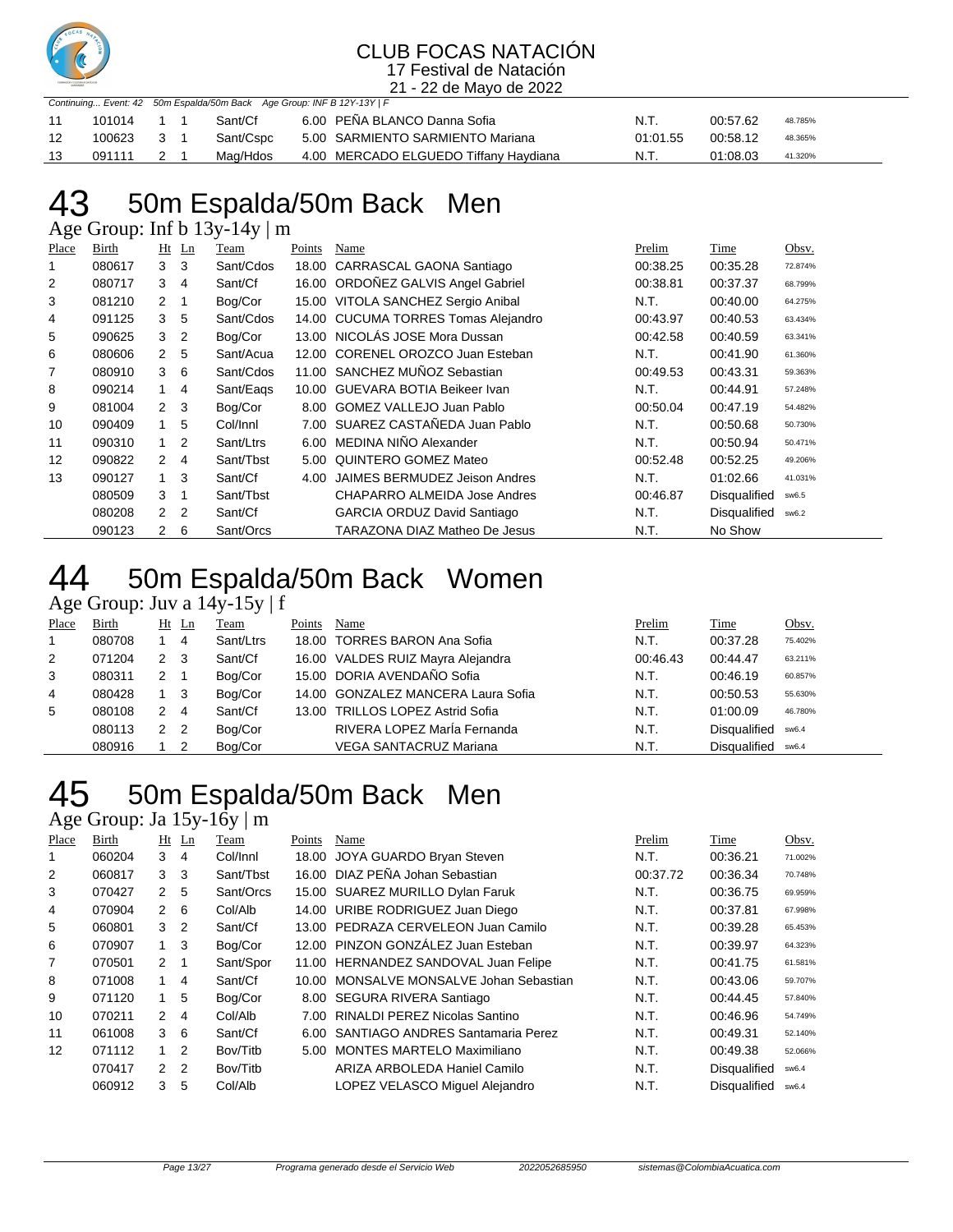

Continuing... Event: 46 50m Espalda/50m Back

### 50m Espalda/50m Back Women

|             | Age Group: Juv b $16y-17y \mid f$ |  |  |            |             |                                         |               |          |         |  |  |  |  |
|-------------|-----------------------------------|--|--|------------|-------------|-----------------------------------------|---------------|----------|---------|--|--|--|--|
| Place Birth |                                   |  |  | Ht Ln Team | Points Name |                                         | <b>Prelim</b> | Time     | Obsv.   |  |  |  |  |
|             | 060415 1 3                        |  |  | Sant/Cdos  |             | 18.00 CARRERO HERNANDEZ Stefanny Andrea | 00:32.21      | 00:34.34 | 81.858% |  |  |  |  |

### 50m Espalda/50m Back Men

| Age Group: Jb $17y-18y \mid m$ |  |  |  |  |  |
|--------------------------------|--|--|--|--|--|
|--------------------------------|--|--|--|--|--|

| Place | Birth  | Ht Ln | Team      | Points | Name                                    | Prelim   | Time     | Obsv.   |
|-------|--------|-------|-----------|--------|-----------------------------------------|----------|----------|---------|
|       | 050905 |       | Sant/Cdos |        | 18.00 RINCON ARCHILA Michael Rene       | 00:31.87 | 00:32.46 | 79.205% |
|       | 040707 | 4     | Sant/Cdos |        | 16.00 ABRIL BALLEN Lucas                | 00:35.41 | 00:35.00 | 73.457% |
|       | 050922 | 5     | Col/Alb   |        | 15.00 VALENCIA ORTIZ Mauricio Sebastian | N.T.     | 00:35.66 | 72.098% |
| 4     | 040503 |       | Sant/Cf   |        | 14.00 DIEGO ALEJANDRO Ortiz Rojas       | N.T.     | 00:36.87 | 69.731% |

### 50m Espalda/50m Back Men

Age Group:  $19y - 20y \mid m$ 

| Place | $\sim$<br>Birth | ы<br>ப | eam     | $\mathbf{r}$<br>Name<br>-oints         | <sup>D</sup> relim | $\overline{\phantom{a}}$<br>1 ime | Obsy    |
|-------|-----------------|--------|---------|----------------------------------------|--------------------|-----------------------------------|---------|
|       |                 |        | וֹnt/In | VARRC<br>_∩∩י<br>David<br>QCDIC<br>ND. | M<br>. .           | ົດດ<br>۰ ت                        | 61.818% |

## 25m Espalda/25m Back Women

Age Group: Master  $> 21 \mid f$ 

| Place | Birth  | Ht Ln | Team    | Points | Name                                         | Prelim | Time     | Obsv.  |
|-------|--------|-------|---------|--------|----------------------------------------------|--------|----------|--------|
|       | 960430 |       | Sant/Cf |        | 18.00 GUITIERREZ LEAL Maria Paula            | N.T.   | 00:19.63 | 0.000% |
|       | 930513 |       | Sant/Cf |        | 16.00 DULCEY CARVAJAL Silvia Maria Del Pilar | N.T.   | 00:21.15 | 0.000% |
|       | 990629 |       | Sant/Cf |        | CORREA CAVIEDEZ Michell                      | N.T    | No Show  |        |

### 25m Espalda/25m Back Men

Age Group: Master  $> 21 \mid m$ 

| Place          | Birth  |                | $Ht$ Ln        | Team      | Points | Name                                    | Prelim | Time     | Obsv.  |
|----------------|--------|----------------|----------------|-----------|--------|-----------------------------------------|--------|----------|--------|
|                | 981214 | $2\quad 6$     |                | Sant/Tbst |        | 18.00 DELGADO CARTE Sebastian           | N.T.   | 00:16.50 | 0.000% |
| 2              | 840903 | 2              | - 3            | Sant/Cdos |        | 16.00 TASCO REYES Oscar Javier          | N.T.   | 00:17.94 | 0.000% |
| 3              | 860911 | 2              | -4             | Sant/Cf   |        | 15.00 WILMAR FERNANDO Hernandez Estrada | N.T.   | 00:18.69 | 0.000% |
| $\overline{4}$ | 950716 | 2              | - 5            | Sant/Spor |        | 14.00 BLANCO SANDOVAL Camilo Ernesto    | N.T.   | 00:18.84 | 0.000% |
| 5              | 010802 |                | -2             | Sant/Spor |        | 13.00 MATAJIRA DELGADO Albert Fabian    | N.T.   | 00:18.85 | 0.000% |
| 6              | 000915 |                | - 3            | Sant/Tbst |        | 12.00 FONSECA JIMENEZ AndrÉs Felipe     | N.T.   | 00:19.38 | 0.000% |
| 7              | 010605 |                | 4              | Sant/Spor |        | 11.00 ESTEBAN HORMIGA Kevin Dario       | N.T.   | 00:20.03 | 0.000% |
| 8              | 920313 | $\overline{2}$ | $\overline{2}$ | Sant/Cf   |        | 10.00 MENDOZA ALFONSO Ludwing Fernando  | N.T.   | 00:21.00 | 0.000% |
| 9              | 970621 | 2              |                | Sant/Spor |        | 8.00 BLANCO SANDOVAL Adrian Jehsua      | N.T.   | 00:23.15 | 0.000% |

## 52 25m Espalda/25m Back Women

Age Group: 06 years | f

| Place | Birth  |               | Ht Ln | Team      | Points | Name                           | Prelim   | Time     | Obsv.  |
|-------|--------|---------------|-------|-----------|--------|--------------------------------|----------|----------|--------|
|       | 160422 | 2 2           |       | Sant/Eags |        | LOZANO TORRES Maria Lucia      | N.T.     | 00:34.19 | 0.000% |
| 2     | 160411 | $\mathcal{P}$ | 4     | Sant/Ltrs |        | ACOSTA BAYONA Mariana          | N.T.     | 00:42.31 | 0.000% |
| 3     | 160624 |               |       | Sant/Thst |        | ARDILA TORRES Alana Lucia      | N.T.     | 00:46.68 | 0.000% |
| 4     | 160125 | $\mathcal{P}$ | -3    | Sant/Cdos |        | <b>GUERRERO BECERRA Renata</b> | 00:51.61 | 00:54.53 | 0.000% |
| 5     | 170217 |               |       | Sant/Thst |        | <b>BELLO PIMIENTO Emely</b>    | N.T.     | 00:56.75 | 0.000% |
| 6     | 170102 |               |       | Sant/Ltrs |        | LÓPEZ SUÁREZ Maria Paz         | N.T.     | 00:58.00 | 0.000% |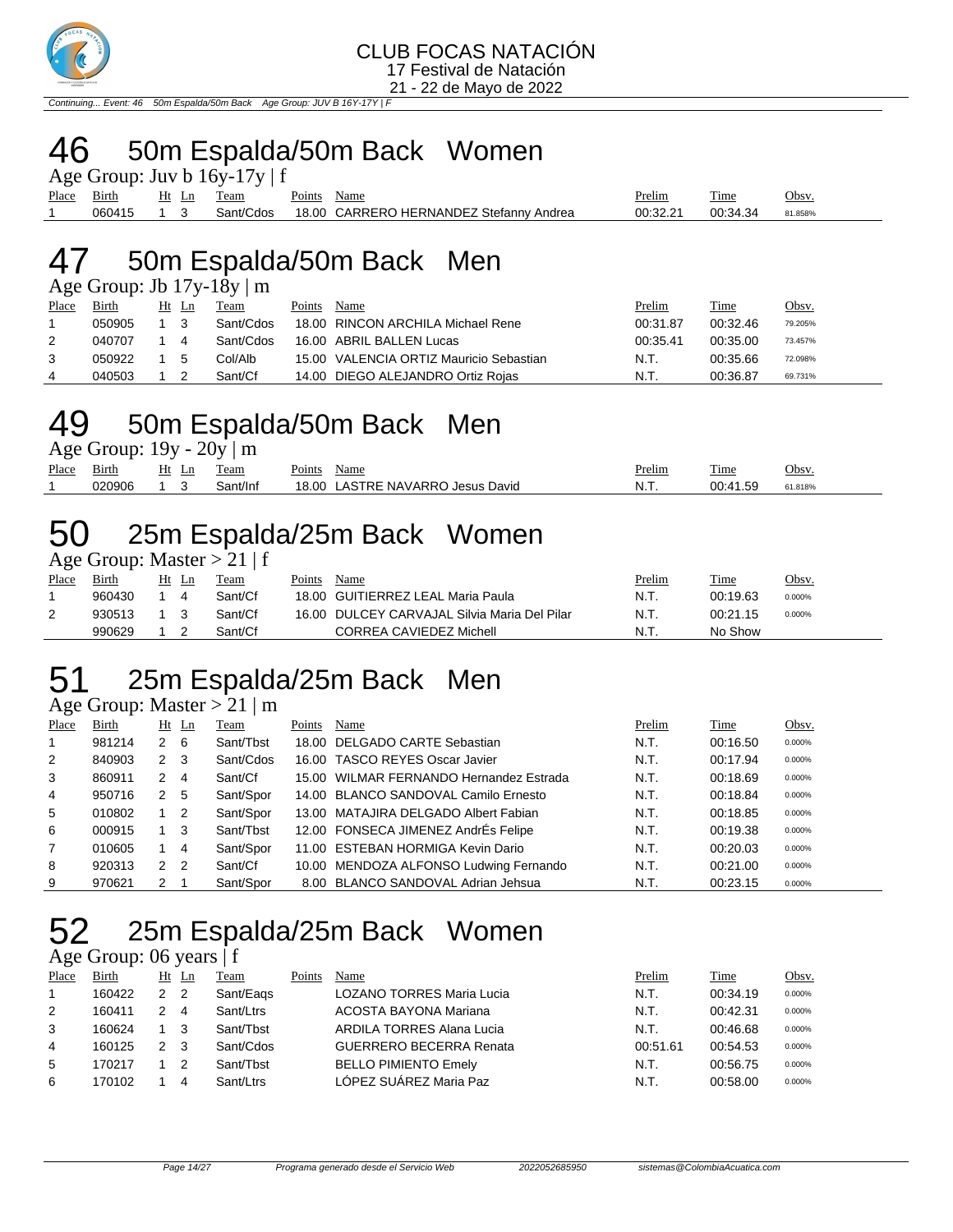

21 - 22 de Mayo de 2022

Continuing... Event: 52 25m Espalda/25m Back Age Group: 06 YEARS | F 160520 2 5 Sant/Cdos ROJAS AYALA Guadalupe N.T. 01:19.28 0.000%

## 53 25m Espalda/25m Back Women

|                           | Age Group: 07 years |    |                |           |        |                               |          |          |        |  |  |
|---------------------------|---------------------|----|----------------|-----------|--------|-------------------------------|----------|----------|--------|--|--|
| Place                     | Birth               | Ht | $\mathbf{L}$ n | Team      | Points | Name                          | Prelim   | Time     | Obsv.  |  |  |
|                           | 150408              |    | 5              | Guj/Coal  |        | RICAURTE BALLESTEROS Manuela  | N.T.     | 00:28.43 | 0.000% |  |  |
| 2                         | 150501              |    |                | Mag/Hdos  |        | BARRETO RUIZ Alana Sofia      | N.T.     | 00:34.91 | 0.000% |  |  |
| 3                         | 150610              |    | 6              | Col/Innl  |        | SUAREZ MENDEZ Danna Sofia     | N.T.     | 01:08.69 | 0.000% |  |  |
| Age Group: 08 years $ f $ |                     |    |                |           |        |                               |          |          |        |  |  |
| Place                     | Birth               | Ht | Ln             | Team      | Points | Name                          | Prelim   | Time     | Obsv.  |  |  |
|                           | 140101              |    | 3              | Bov/Titb  |        | CABELLERO ORJUELA Isabella    | 00:29.83 | 00:24.54 | 0.000% |  |  |
| $\overline{2}$            | 140910              |    | 2              | Sant/Ltrs |        | TORRES BARON Ana Lucia        | N.T.     | 00:38.25 | 0.000% |  |  |
| 3                         | 140413              |    | 4              | Sant/Ltrs |        | <b>GARNICA BARÓN Isabella</b> | N.T.     | 01:01.22 | 0.000% |  |  |

### 25m Espalda/25m Back Men Age Group: 07 years | m

| Place          | Birth                           |                | $Ht$ Ln        | Team      | Points | <b>Name</b>                            | Prelim   | <b>Time</b> | Obsv.  |
|----------------|---------------------------------|----------------|----------------|-----------|--------|----------------------------------------|----------|-------------|--------|
|                | 150218                          |                | $\overline{2}$ | Sant/Cf   |        | TRUJILLO MARTINEZ Thomas               | N.T.     | 00:43.65    | 0.000% |
| $\overline{2}$ | 150101                          |                | 4              | Sant/Ltrs |        | AMAYA BAUTISTA Juan Esteban            | N.T.     | 00:46.06    | 0.000% |
| 3              | 150928                          | $\mathbf{2}$   | -3             | Sant/Orca |        | <b>NUNTZ LOPEZ Raziel</b>              | 01:17.36 | 00:50.53    | 0.000% |
|                | 151228                          | 3              | -6             | Sant/Tbst |        | PINZON PEREZ Samuel Alejandro          | 01:05.89 | No Show     |        |
|                | 170124                          |                | 5              | Col/Innl  |        | <b>REYES VEGA Jose Daniel</b>          | N.T.     | No Show     |        |
|                | Age Group: $08$ years $\vert$ m |                |                |           |        |                                        |          |             |        |
| Place          | Birth                           |                | $Ht$ Ln        | Team      | Points | Name                                   | Prelim   | <b>Time</b> | Obsv.  |
|                | 140205                          | 3 <sub>3</sub> |                | Sant/Eags |        | LOZANO TORRES Martin Alejandro         | 00:25.94 | 00:24.06    | 0.000% |
| 2              | 140607                          | 2 5            |                | Mag/Hdos  |        | FUENTES ELGUEDO Jostyn Jose            | N.T.     | 00:28.25    | 0.000% |
| 3              | 140402                          | 3              | $\overline{4}$ | Sant/Eags |        | <b>CASTRO MARTINEZ Miquel Mauricio</b> | 00:31.20 | 00:28.53    | 0.000% |
| 4              | 140207                          | 2              | 4              | Sant/Orcs |        | ACEVEDO LOPEZ Alejandro                | N.T.     | 00:33.06    | 0.000% |
| 5              | 140723                          | 3              | 5              | Sant/Cf   |        | ORDOÑEZ GALVIS Alan Isaac              | 00:50.16 | 00:39.46    | 0.000% |
| 6              | 140823                          | 1              | -3             | Sant/Ltrs |        | MONTOYA TORRES Dylan Camilo            | N.T.     | 00:40.69    | 0.000% |
| 7              | 140207                          | 3              | $\overline{2}$ | Sant/Orca |        | <b>NUNTZ LOPEZ Azriel</b>              | 00:43.54 | 00:40.87    | 0.000% |
| 8              |                                 |                |                |           |        | CALA CARVAJAL Alex SebastiÁn           |          |             |        |

 140723 2 6 Sant/Ltrs RODRÍGUEZ VILLARREAL Gabriel N.T. 00:50.90 0.000% 140716 2 1 Sant/Acua VALERO MONTERO Algel David N.T. 00:51.00 0.000% 140830 3 1 Sant/Cf ALFONSO AMADO Joel Alfredo 00:58.24 01:03.35 0.000%

### 25m Espalda/25m Back Women

### Age Group: 09 years | f

| Place | Birth  |             | $Ht$ Ln | Team      | Points | Name                                | Prelim | Time     | Obsv.  |
|-------|--------|-------------|---------|-----------|--------|-------------------------------------|--------|----------|--------|
|       | 130704 | 2           | - 5     | Bov/Titb  |        | CORTINA BELEÑO Nicolle SofÍa        | N.T.   | 00:26.34 | 0.000% |
| 2     | 131017 |             | 4       | Sant/Ltrs |        | VEGA GARCIA Sara SofÍa              | N.T.   | 00:28.70 | 0.000% |
| 3     | 130128 | $2 \quad 3$ |         | Sant/Tbst |        | PEREZ ROJAS Ana Isabella            | N.T.   | 00:30.53 | 0.000% |
| 4     | 130318 | 2           | 4       | Sant/Orcs |        | URIBE JOYA Luz Angela               | N.T.   | 00:32.94 | 0.000% |
| 5     | 130923 |             | - 3     | Sant/Ltrs |        | FIALLO SUÁREZ Ana Lucia             | N.T.   | 00:33.38 | 0.000% |
| 6     | 131018 |             | 2       | Sant/Cf   |        | <b>TRILLOS LOPEZ Sara Valentina</b> | N.T.   | 00:39.31 | 0.000% |
|       | 130726 | 2           |         | Sant/Cf   |        | <b>VILLAMIL MENDEZ Valeria</b>      | N.T.   | 00:39.54 | 0.000% |
| 8     | 130528 | 2           | - 2     | Sant/Ltrs |        | <b>MORENO RUEDA Eileen Kamila</b>   | N.T.   | 00:41.78 | 0.000% |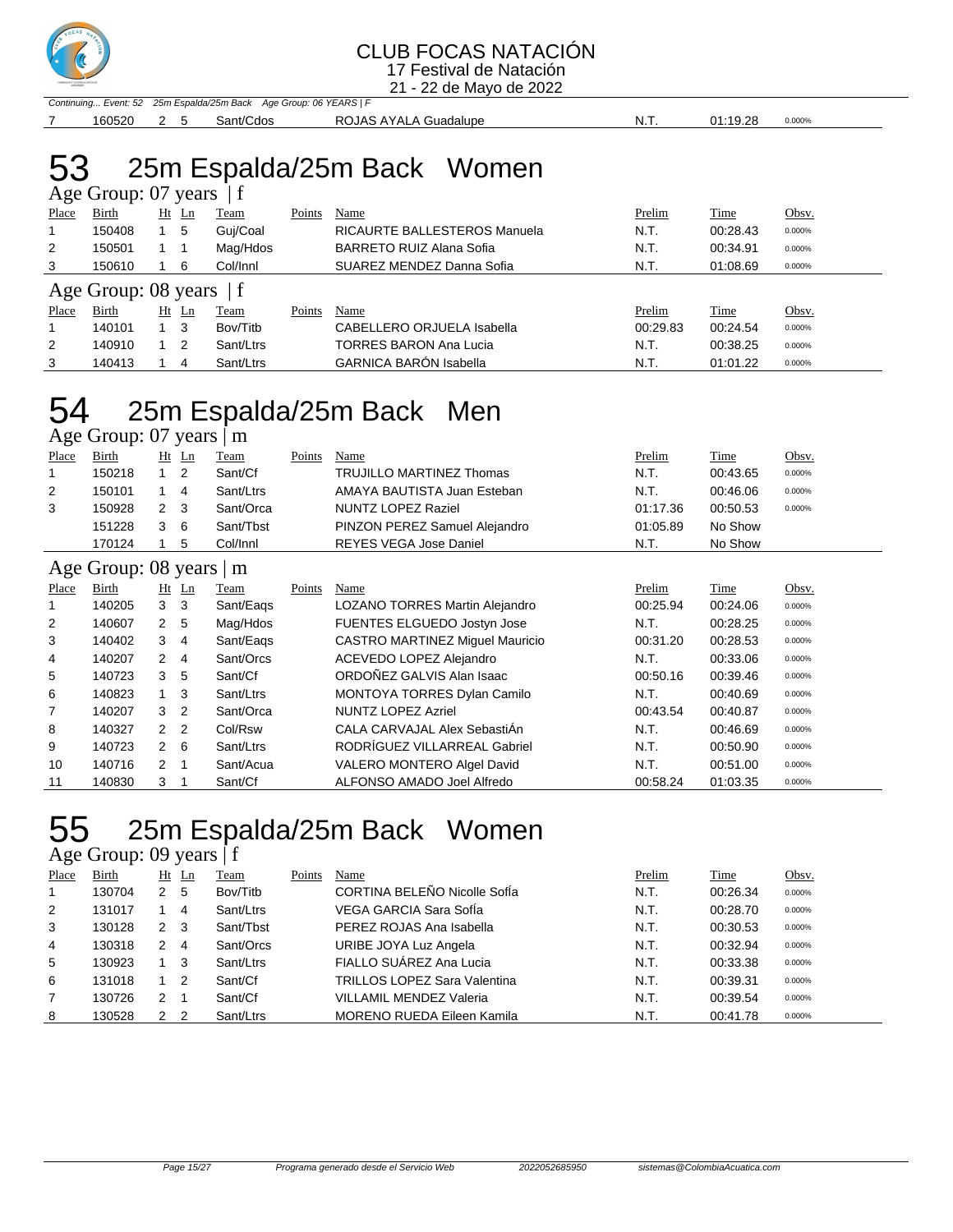

### 56 25m Espalda/25m Back Men

|       | Age Group: 09 years  <br>m |             |                |              |        |                                         |          |          |        |  |  |  |
|-------|----------------------------|-------------|----------------|--------------|--------|-----------------------------------------|----------|----------|--------|--|--|--|
| Place | Birth                      |             | $Ht$ Ln        | Team         | Points | Name                                    | Prelim   | Time     | Obsv.  |  |  |  |
|       | 130404                     |             | 4              | Col/Alb      | 18.00  | NUÑEZ LAMBRAÑO Juan Nicolas             | N.T.     | 00:21.50 | 0.000% |  |  |  |
| 2     | 130503                     | $1\quad 2$  |                | Sant/Tbst    |        | 16.00 VIANCHA VIANCHA Alejandro Julio   | N.T.     | 00:22.97 | 0.000% |  |  |  |
| 3     | 130326                     | 3           | -3             | Sant/Gato    |        | 15.00 SUAREZ MONTOYA Carlos Mario       | 00:24.13 | 00:24.00 | 0.000% |  |  |  |
| 4     | 130926                     | 3           | 5              | Sant/Cf      |        | 14.00 GARCÍA BARBOSA Luis Felipe        | 00:26.43 | 00:26.94 | 0.000% |  |  |  |
| 5     | 131008                     | 3           | - 6            | Sant/Eags    |        | 13.00 BORRERO OLAYA Tomas               | 00:30.50 | 00:31.78 | 0.000% |  |  |  |
| 6     | 131211                     | $1 \quad 1$ |                | Sant/Tbst    |        | 12.00 CARDENAS PEREZ Geronimo           | N.T.     | 00:33.84 | 0.000% |  |  |  |
| 7     | 131122                     |             | 5              | Sant/Cf      |        | 11.00 CASTAÑEDA DULCEY Miquel Angel     | N.T.     | 00:39.75 | 0.000% |  |  |  |
|       | Age Group: 10 years        |             |                | $\mathsf{m}$ |        |                                         |          |          |        |  |  |  |
| Place | Birth                      |             | $Ht$ Ln        | Team         | Points | Name                                    | Prelim   | Time     | Obsv.  |  |  |  |
|       | 120109                     | 3           | 4              | Sant/Orcs    | 18.00  | ZAMORA FORERO Juan Esteban              | 00:25.77 | 00:23.56 | 0.000% |  |  |  |
| 2     | 120128                     | 2           | $\overline{4}$ | Bog/Cor      | 16.00  | PINZÓN GONZÁLEZ Gabriel                 | N.T.     | 00:25.96 | 0.000% |  |  |  |
| 3     | 120912                     | 3           | -1             | Sant/Cspc    | 15.00  | LUDEMANN HERNANDEZ Matias               | 00:26.69 | 00:28.91 | 0.000% |  |  |  |
| 4     | 120424                     | 2           | 3              | Sant/Cf      |        | 14.00 CASTAÑEDA DONCEL NicolÁs Mauricio | 00:31.33 | 00:32.00 | 0.000% |  |  |  |

 120503 2 5 Col/Innl 13.00 SUAREZ MENDEZ Jose Alejandro N.T. 00:34.37 0.000% 120513 1 6 Bov/Titb 12.00 MENDOZA MENDOZA Carlos Andres 00:37.09 00:37.09 0.000%

## 100m Comb.Ind/100m Medley Women

Age Group: Inf a 10y-11y | f

| Place          | Birth  |                | $Ht$ Ln | Team      | Points | Name                                       | Prelim | Time                | Obsv.  |
|----------------|--------|----------------|---------|-----------|--------|--------------------------------------------|--------|---------------------|--------|
|                | 120429 | $2 \quad 1$    |         | Bov/Titb  |        | 18.00 CASTELLON CHAPARRO Isabella Maryanne | N.T.   | 01:50.04            | 0.000% |
| 2              | 120526 | $2 \quad 6$    |         | Sant/Eags |        | 16.00 SANTOS MARTÍNEZ MarÍa Jose           | N.T.   | 01:50.97            | 0.000% |
| 3              | 120711 |                | 4       | Mag/Hdos  |        | 15.00 PONTON CARO Antonia                  | N.T.   | 01:58.78            | 0.000% |
| 4              | 120618 | 1 3            |         | Bog/Cor   |        | 14.00 CAMARGO ESTEVEZ Mariana              | N.T.   | 01:59.18            | 0.000% |
| 5              | 110714 | 2 <sub>2</sub> |         | Sant/Cf   |        | 13.00 CASTAÑEDA DULCEY MarÍa Fernanda      | N.T.   | 02:02.66            | 0.000% |
| 6              | 120820 | $1\quad 2$     |         | Col/Innl  |        | 12.00 BUENO BARRAGAN Danna Valentina       | N.T.   | 02:06.81            | 0.000% |
| $\overline{7}$ | 110514 | 2 <sub>3</sub> |         | Col/Innl  |        | 11.00 BALLESTEROS CASTRO Sabins Nicole     | N.T.   | 02:10.37            | 0.000% |
|                | 121106 | 1 1            |         | Col/Innl  |        | <b>BALLESTEROS CASTRO Veronica</b>         | N.T.   | Disqualified        | sw8.4  |
|                | 111021 | $\overline{2}$ | -5      | Sant/Ltrs |        | FIALLO SUÁREZ Sophie Alejandra             | N.T.   | <b>Disqualified</b> | sw9.3  |
|                | 110525 | 2              | 4       | Sant/Cf   |        | MEZA URIBE Soffy Alejandra                 | N.T.   | No Show             |        |

### 100m Comb.Ind/100m Medley Men

Age Group: Inf a 11y-12y | m

| Place | Birth  | Ht            | $\mathbf{L}$ n | Team      | Points | Name                                     | Prelim   | Time         | Obsv.       |
|-------|--------|---------------|----------------|-----------|--------|------------------------------------------|----------|--------------|-------------|
|       | 100529 | 3             | 1              | Sant/Cdos | 18.00  | DELGADO VILLAMIZAR Luis Esteban          | N.T.     | 01:20.68     | 0.000%      |
| 2     | 100825 | $\mathcal{P}$ | 4              | Sant/Cf   |        | 16.00 ESTEBAN CARRENO Juan Sebastian     | N.T.     | 01:25.94     | 0.000%      |
| 3     | 100714 | 3             | 6              | Bog/Cor   |        | 15.00 CASTRO RAMIREZ Oscar Julian        | N.T.     | 01:27.25     | 0.000%      |
| 4     | 100524 | 3             | 2              | Col/Alb   |        | 14.00 DIAZ AGUILAR Alejadro              | N.T.     | 01:29.08     | 0.000%      |
| 5     | 110315 | $\mathbf{1}$  | 3              | Sant/Tbst |        | 13.00 SERPA CARRENO Juan Jose            | N.T.     | 01:37.38     | 0.000%      |
| 6     | 110822 | 3             | 3              | Bog/Cor   |        | 12.00 MOJICA GARCÍA Juan David           | 01:47.41 | 01:39.65     | 0.000%      |
| 7     | 100724 | $\mathcal{P}$ | 3              | Sant/Tbst |        | 11.00 ROMERO QUINTERO Andres Felipe      | N.T.     | 01:41.06     | 0.000%      |
| 8     | 111104 | $\mathbf{1}$  | 5              | Col/Alb   |        | 10.00 HOYOS DELGADO Jessua               | N.T.     | 01:42.43     | 0.000%      |
| 9     | 111012 | $\mathbf 1$   | 2              | Sant/Cdos |        | 8.00 SANTANDER PIAMONTE Samuel Alejandro | N.T.     | 01:47.40     | 0.000%      |
| 10    | 100826 | $\mathcal{P}$ | 2              | Bog/Cor   | 7.00   | BOHORQUEZ BELTRAN Julian                 | N.T.     | 02:05.59     | 0.000%      |
| 11    | 110115 | $\mathcal{P}$ | 5              | Sant/Tbst | 6.00   | ROA VEGA Santiago                        | N.T.     | 02:08.62     | 0.000%      |
| 12    | 110317 | $\mathbf 1$   | 4              | Sant/Cf   |        | 5.00 LEGUIZAMON MANTILLA Santiago        | N.T.     | 02:25.25     | 0.000%      |
|       | 110303 | $\mathcal{P}$ | 6              | Sant/Cdos |        | BECERRA JAIMES Diego Alejandro           | N.T.     | Disqualified | sw7.6-sw9.3 |
|       | 110228 | $\mathcal{P}$ | 1              | Sant/Eags |        | <b>GOMEZ MORENO Mathias</b>              | N.T.     | Disqualified | sw7.6-sw9.3 |
|       | 100525 | 3             | 5              | Sant/Tbst |        | <b>ORTEGA RUEDA Carlos David</b>         | N.T.     | Disqualified | sw9.1       |
|       |        |               |                |           |        |                                          |          |              |             |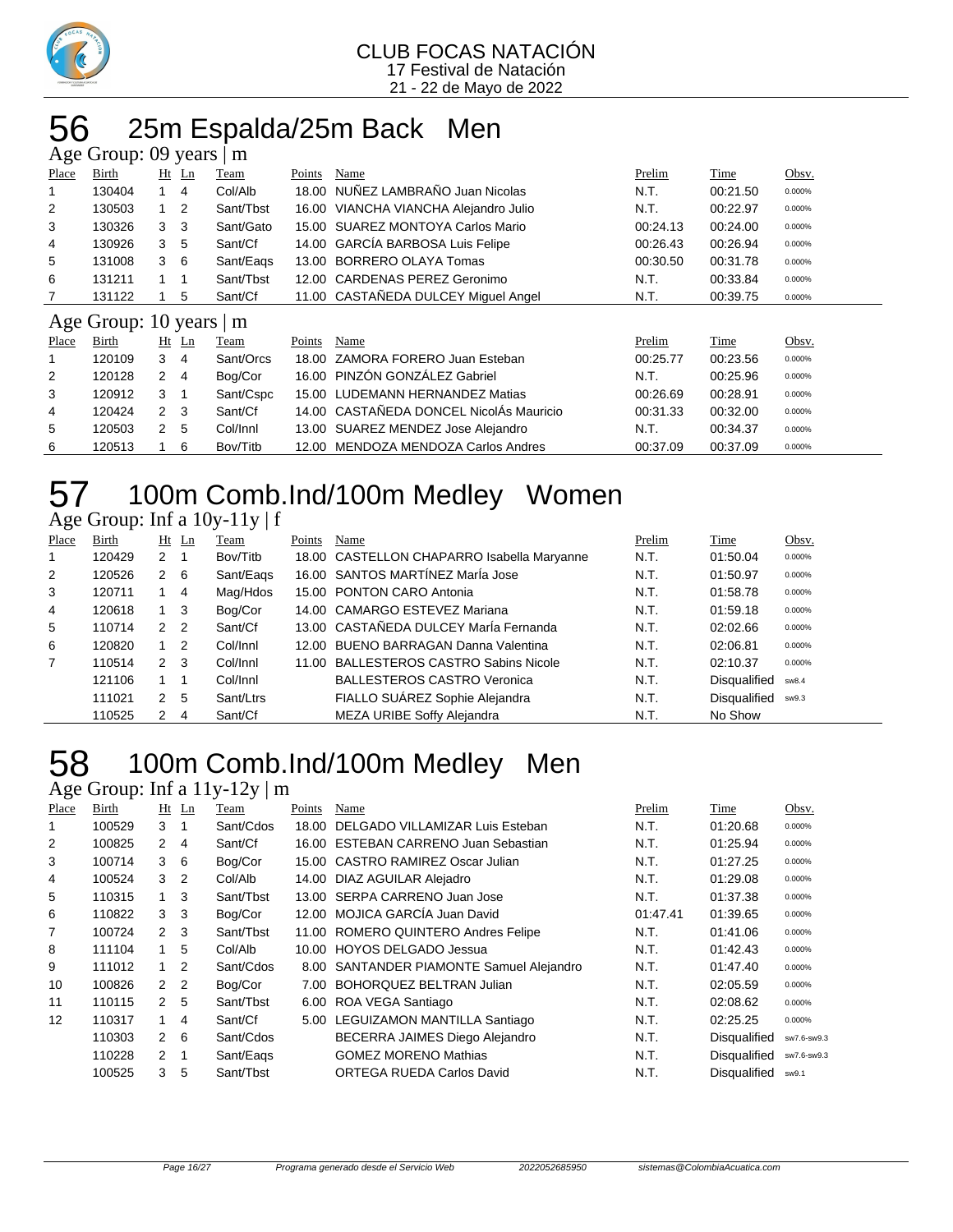

### CLUB FOCAS NATACIÓN

17 Festival de Natación 21 - 22 de Mayo de 2022

Continuing... Event: 58 100m Comb.Ind/100m Medley Age Group: INF A 11Y-12Y | M 100514 3 4 Sant/Cf RUGE CRISTANCHO Samuel Alejandro N.T. Disqualified sw9.1

## 100m Comb.Ind/100m Medley Women

|                |              |                |                | Age Group: Inf b $12y-13y \mid f$ |        |                                          |          |                     |             |
|----------------|--------------|----------------|----------------|-----------------------------------|--------|------------------------------------------|----------|---------------------|-------------|
| Place          | <b>Birth</b> |                | $Ht$ Ln        | Team                              | Points | Name                                     | Prelim   | Time                | Obsv.       |
| $\mathbf{1}$   | 090331       | 3 <sub>2</sub> |                | Sant/Spor                         |        | 18.00 GONZÁLEZ CASTELLANOS Karol Nathaly | N.T.     | 01:30.22            | 0.000%      |
| $\overline{2}$ | 101216       | $1 \quad$      | $\overline{2}$ | Sant/Cdos                         |        | 16.00 RUIZ HERNANDEZ Maria Jose          | N.T.     | 01:30.60            | 0.000%      |
| 3              | 090227       | 3 <sub>3</sub> |                | Bog/Cor                           |        | 15.00 MUÑOZ GAMBOA Mariana               | 01:39.16 | 01:31.62            | 0.000%      |
| 4              | 090919       | $3\quad 6$     |                | Bog/Cor                           |        | 14.00 PEREZ PEREZ Valeria                | N.T.     | 01:34.31            | 0.000%      |
| 5              | 090723       | 3              | -5             | Bog/Cor                           |        | 13.00 GUERRERO AMAYA Sara                | N.T.     | 01:36.47            | 0.000%      |
| 6              | 090904       | $3 \quad 1$    |                | Bog/Cor                           |        | 12.00 PEÑA MAYORGA Alejandra             | N.T.     | 01:46.32            | 0.000%      |
| $\overline{7}$ | 100107       | $2 \quad 3$    |                | Sant/Acua                         |        | 11.00 ESPINEL VARGAS Mariana Mariana     | N.T.     | 01:49.38            | 0.000%      |
| 8              | 100225       | 2              | -5             | Sant/Ltrs                         |        | 10.00 GALLO PINZON Dayra Yuliana         | N.T.     | 01:51.12            | 0.000%      |
| 9              | 100111       | $\mathbf{2}$   | 4              | Bog/Cor                           |        | 8.00 CAMARGO VERA Laura Daniela          | N.T.     | 02:03.78            | 0.000%      |
| 10             | 100610       | $\mathbf{2}$   |                | Bog/Cor                           |        | 7.00 RODRIGUEZ ROBAYO Sophia             | N.T.     | 02:10.38            | 0.000%      |
|                | 101014       |                | 3              | Sant/Cf                           |        | PEÑA BLANCO Danna Sofia                  | N.T.     | <b>Disqualified</b> | sw7.6-sw9.3 |

### 100m Comb.Ind/100m Medley Men

Age Group: Inf b  $13y-14y \mid m$ 

| Place          | Birth  |                | $Ht$ Ln        | Team      | Points | Name                                 | Prelim | Time                | Obsv.       |
|----------------|--------|----------------|----------------|-----------|--------|--------------------------------------|--------|---------------------|-------------|
|                | 090625 | $\mathbf{1}$   | 4              | Bog/Cor   | 18.00  | NICOLAS JOSE Mora Dussan             | N.T.   | 01:22.03            | 0.000%      |
| $\overline{2}$ | 080717 | 3              | -1             | Sant/Cf   |        | 16.00 ORDOÑEZ GALVIS Angel Gabriel   | N.T.   | 01:23.87            | 0.000%      |
| 3              | 091125 | 1.             | 5              | Sant/Cdos |        | 15.00 CUCUMA TORRES Tomas Alejandro  | N.T.   | 01:24.40            | 0.000%      |
| 4              | 080606 | 3              | $\overline{2}$ | Sant/Acua |        | 14.00 CORENEL OROZCO Juan Esteban    | N.T.   | 01:25.23            | 0.000%      |
| 5              | 080910 | 3              | 6              | Sant/Cdos |        | 13.00 SANCHEZ MUÑOZ Sebastian        | N.T.   | 01:25.32            | 0.000%      |
| 6              | 081210 | $\overline{2}$ | 4              | Bog/Cor   |        | 12.00 VITOLA SANCHEZ Sergio Anibal   | N.T.   | 01:28.31            | 0.000%      |
| 7              | 090214 | 2              | -1             | Sant/Eags |        | 11.00 GUEVARA BOTIA Beikeer Ivan     | N.T.   | 01:33.43            | 0.000%      |
| 8              | 080509 | 3              | 4              | Sant/Tbst |        | 10.00 CHAPARRO ALMEIDA Jose Andres   | N.T.   | 01:33.75            | 0.000%      |
| 9              | 081004 | 2 <sub>3</sub> |                | Bog/Cor   |        | 8.00 GOMEZ VALLEJO Juan Pablo        | N.T.   | 01:43.19            | 0.000%      |
| 10             | 090409 | 1              | 3              | Col/Innl  |        | 7.00 SUAREZ CASTAÑEDA Juan Pablo     | N.T.   | 01:44.97            | 0.000%      |
| 11             | 090822 | $\mathbf{1}$   | 2              | Sant/Tbst | 6.00   | QUINTERO GOMEZ Mateo                 | N.T.   | 01:47.75            | 0.000%      |
| 12             | 090310 | $\overline{2}$ | 6              | Sant/Ltrs |        | 5.00 MEDINA NIÑO Alexander           | N.T.   | 01:48.53            | 0.000%      |
|                | 080617 | 3              | 5              | Sant/Cdos |        | CARRASCAL GAONA Santiago             | N.T.   | Disqualified        | sw6.5-sw9.3 |
|                | 090127 | $\mathbf{2}$   | 5              | Sant/Cf   |        | <b>JAIMES BERMUDEZ Jeison Andres</b> | N.T.   | <b>Disqualified</b> | sw6.5-sw9.3 |
|                | 080208 | 3              | 3              | Sant/Cf   |        | <b>GARCIA ORDUZ David Santiago</b>   | N.T.   | No Show             |             |
|                | 090123 | 2              | 2              | Sant/Orcs |        | TARAZONA DIAZ Matheo De Jesus        | N.T.   | No Show             |             |

### 100m Comb.Ind/100m Medley Women

Age Group: Juv a 14y-15y | f

| Place          | Birth  |     | $Ht$ Ln | Team      | Points | Name                               | Prelim   | Time     | Obsv.  |
|----------------|--------|-----|---------|-----------|--------|------------------------------------|----------|----------|--------|
|                | 080708 |     | 4       | Sant/Ltrs |        | 18.00 TORRES BARON Ana Sofia       | N.T.     | 01:23.53 | 0.000% |
| 2              | 080311 | 2 3 |         | Bog/Cor   |        | 16.00 DORIA AVENDAÑO Sofia         | 01:34.94 | 01:35.53 | 0.000% |
| 3              | 071204 | 2   | - 4     | Sant/Cf   |        | 15.00 VALDES RUIZ Mayra Alejandra  | N.T.     | 01:38.81 | 0.000% |
| $\overline{4}$ | 080916 |     | - 2     | Bog/Cor   |        | 14.00 VEGA SANTACRUZ Mariana       | N.T.     | 01:40.53 | 0.000% |
| 5              | 080113 | 2   | - 5     | Bog/Cor   |        | 13.00 RIVERA LOPEZ MarÍa Fernanda  | N.T.     | 01:41.62 | 0.000% |
| 6              | 080428 |     | - 3     | Bog/Cor   |        | 12.00 GONZALEZ MANCERA Laura Sofia | N.T.     | 01:50.69 | 0.000% |
|                | 080108 | 2   | - 2     | Sant/Cf   |        | <b>TRILLOS LOPEZ Astrid Sofia</b>  | N.T.     | No Show  |        |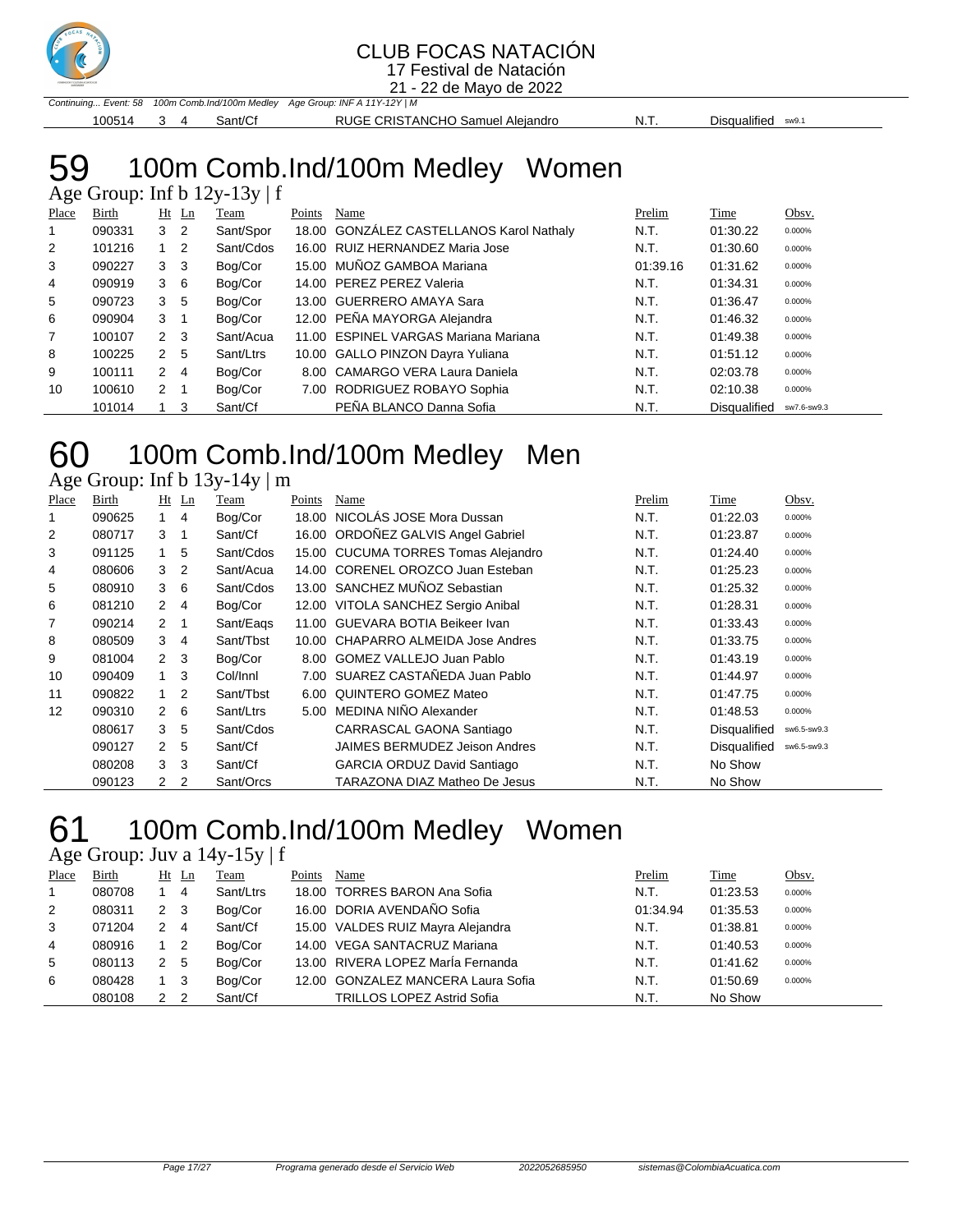

### 100m Comb.Ind/100m Medley Men  $\overline{A}$ ge Group: Ia 15y-16y | m

|                | $1250$ Oroup. ou $127$ |                |                | $\sim$ $\sim$ $\prime$<br>$\overline{ }$ |        |                                       |          |                     |             |
|----------------|------------------------|----------------|----------------|------------------------------------------|--------|---------------------------------------|----------|---------------------|-------------|
| Place          | Birth                  |                | $Ht$ Ln        | Team                                     | Points | Name                                  | Prelim   | Time                | Obsv.       |
|                | 060817                 | 3              | -5             | Sant/Tbst                                |        | 18.00 DIAZ PEÑA Johan Sebastian       | N.T.     | 01:18.56            | 0.000%      |
| 2              | 070427                 | $2 \quad 1$    |                | Sant/Orcs                                |        | 16.00 SUAREZ MURILLO Dylan Faruk      | N.T.     | 01:19.66            | 0.000%      |
| 3              | 060204                 | 3              | 4              | Col/Innl                                 |        | 15.00 JOYA GUARDO Bryan Steven        | N.T.     | 01:21.78            | 0.000%      |
| 4              | 070904                 |                | -3             | Col/Alb                                  |        | 14.00 URIBE RODRIGUEZ Juan Diego      | N.T.     | 01:23.19            | 0.000%      |
| 5              | 060801                 | 3              | $\overline{2}$ | Sant/Cf                                  |        | 13.00 PEDRAZA CERVELEON Juan Camilo   | N.T.     | 01:23.28            | 0.000%      |
| 6              | 060912                 | 3              | -1             | Col/Alb                                  |        | 12.00 LOPEZ VELASCO Miquel Alejandro  | N.T.     | 01:24.53            | 0.000%      |
| $\overline{7}$ | 070907                 | 3              | -3             | Bog/Cor                                  |        | 11.00 PINZON GONZÁLEZ Juan Esteban    | 01:36.17 | 01:27.35            | 0.000%      |
| 8              | 070417                 | $\overline{2}$ | 5              | Bov/Titb                                 |        | 10.00 ARIZA ARBOLEDA Haniel Camilo    | N.T.     | 01:27.53            | 0.000%      |
| 9              | 070501                 | $2\quad 6$     |                | Sant/Spor                                |        | 8.00 HERNANDEZ SANDOVAL Juan Felipe   | N.T.     | 01:28.90            | 0.000%      |
| 10             | 061008                 | 2              | - 3            | Sant/Cf                                  |        | 7.00 SANTIAGO ANDRES Santamaria Perez | N.T.     | 01:34.56            | 0.000%      |
| 11             | 071120                 |                | 5              | Bog/Cor                                  |        | 6.00 SEGURA RIVERA Santiago           | N.T.     | 01:38.71            | 0.000%      |
| 12             | 071008                 |                | 4              | Sant/Cf                                  | 5.00   | MONSALVE MONSALVE Johan Sebastian     | N.T.     | 01:45.03            | 0.000%      |
|                | 071112                 | $\overline{1}$ | $\overline{2}$ | Bov/Titb                                 |        | <b>MONTES MARTELO Maximiliano</b>     | N.T.     | <b>Disqualified</b> | sw7.6-sw9.3 |
|                | 070211                 | 2              | $\overline{2}$ | Col/Alb                                  |        | <b>RINALDI PEREZ Nicolas Santino</b>  | N.T.     | <b>Disqualified</b> | sw6.5-sw9.3 |

### 100m Comb.Ind/100m Medley Women

| Age Group: Juv b 16y-17y   f |  |  |
|------------------------------|--|--|
|                              |  |  |

| Place | $\sim$ .<br>Birth | Ht<br>ப | eam                                | $\overline{\phantom{a}}$<br>oints' | Name                                    | <b>Prelim</b> | m.<br>1'ıme | Obsv.  |
|-------|-------------------|---------|------------------------------------|------------------------------------|-----------------------------------------|---------------|-------------|--------|
|       | 060415            |         | $\mathsf{Sant}/\mathsf{C}$<br>cdos | 18.00                              | HERNANDEZ Stefanny<br>CARRERO<br>Andrea | N.T           | 44          | 0.000% |

### 100m Comb.Ind/100m Medley Men

Age Group: Jb 17y-18y | m

| Place | Birth  | Ht | Ln | Team      | Points | Name                                    | Prelim | Time     | Obsv.  |
|-------|--------|----|----|-----------|--------|-----------------------------------------|--------|----------|--------|
|       | 050905 |    |    | Sant/Cdos |        | 18.00 RINCON ARCHILA Michael Rene       | N.T.   | 01:08.56 | 0.000% |
|       | 050922 |    |    | Col/Alb   |        | 16.00 VALENCIA ORTIZ Mauricio Sebastian | N.T.   | 01:14.00 | 0.000% |
| 3     | 040707 |    |    | Sant/Cdos |        | 15.00 ABRIL BALLEN Lucas                | N.T.   | 01:16.16 | 0.000% |
| 4     | 040503 |    |    | Sant/Cf   |        | 14.00 DIEGO ALEJANDRO Ortiz Rojas       | N.T.   | 01:19.50 | 0.000% |

### 100m Comb.Ind/100m Medley Men Age Group:  $19y - 20y + m$

|       | $1.80$ Oroup. $12y - 20y + 111$ |       |          |                                  |        |          |        |
|-------|---------------------------------|-------|----------|----------------------------------|--------|----------|--------|
| Place | Birth                           | Ht Ln | Team     | Points<br>Name                   | Prelim | Time     | Obsv.  |
|       | 020906                          |       | Sant/Inf | 18.00 LASTRE NAVARRO Jesus David | .N.T   | 01:34.44 | 0.000% |

### 100m Comb.Ind/100m Medley Women

Age Group: Master  $> 21 \mid f$ 

| Place | Birth  | Ht | Ln | Team    | Points | Name                                         | <u>Prelim</u> | Time     | Obsv.  |
|-------|--------|----|----|---------|--------|----------------------------------------------|---------------|----------|--------|
|       | 930513 |    |    | Sant/Cf |        | 18.00 DULCEY CARVAJAL Silvia Maria Del Pilar | N.T.          | 01:37.75 | 0.000% |
|       | 960430 |    |    | Sant/Cf |        | 16.00 GUITIERREZ LEAL Maria Paula            | N.T.          | 01:41.19 | 0.000% |
|       | 990629 |    |    | Sant/Cf |        | CORREA CAVIEDEZ Michell                      | N.T.          | No Show  |        |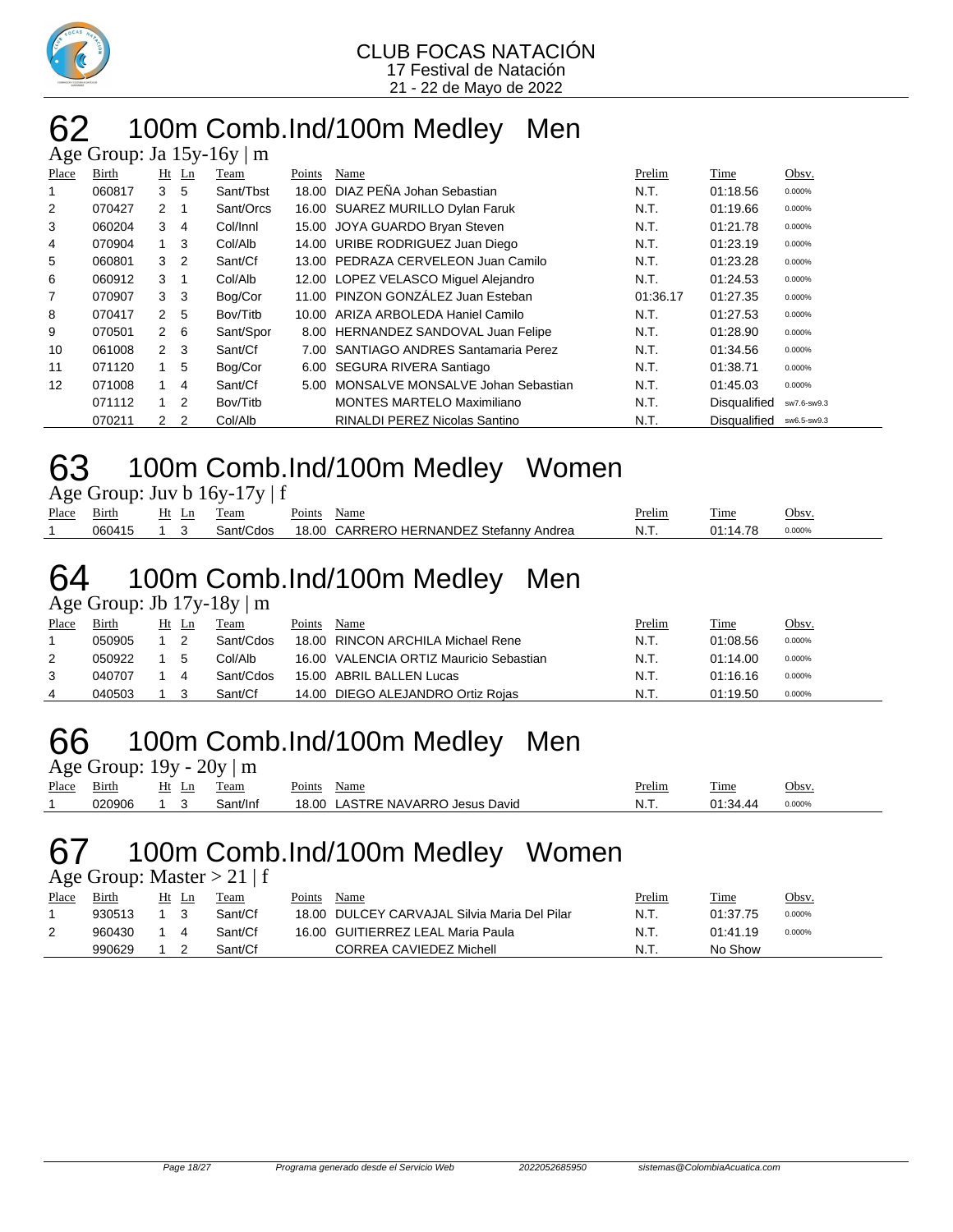

### 68 100m Comb.Ind/100m Medley Men

| Age Group: Master $> 21 \mid m$ |        |                |                |           |        |                                         |        |                     |             |  |  |  |
|---------------------------------|--------|----------------|----------------|-----------|--------|-----------------------------------------|--------|---------------------|-------------|--|--|--|
| Place                           | Birth  |                | $Ht$ Ln        | Team      | Points | Name                                    | Prelim | Time                | Obsv.       |  |  |  |
|                                 | 981214 | $2 \quad 6$    |                | Sant/Tbst |        | 18.00 DELGADO CARTE Sebastian           | N.T.   | 01:20.69            | 0.000%      |  |  |  |
| 2                               | 010802 |                | $\overline{2}$ | Sant/Spor |        | 16.00 MATAJIRA DELGADO Albert Fabian    | N.T.   | 01:24.84            | 0.000%      |  |  |  |
| 3                               | 840903 | 2              | - 3            | Sant/Cdos |        | 15.00 TASCO REYES Oscar Javier          | N.T.   | 01:26.56            | 0.000%      |  |  |  |
| 4                               | 860911 | 2              | -4             | Sant/Cf   |        | 14.00 WILMAR FERNANDO Hernandez Estrada | N.T.   | 01:27.53            | 0.000%      |  |  |  |
| 5                               | 000915 |                | - 3            | Sant/Tbst |        | 13.00 FONSECA JIMENEZ AndrÉs Felipe     | N.T.   | 01:30.12            | 0.000%      |  |  |  |
| 6                               | 920313 | 2 <sub>2</sub> |                | Sant/Cf   |        | 12.00 MENDOZA ALFONSO Ludwing Fernando  | N.T.   | 01:30.25            | 0.000%      |  |  |  |
| $\overline{7}$                  | 010605 |                | 4              | Sant/Spor |        | 11.00 ESTEBAN HORMIGA Kevin Dario       | N.T.   | 01:31.68            | 0.000%      |  |  |  |
| 8                               | 950716 | 2              | 5              | Sant/Spor |        | 10.00 BLANCO SANDOVAL Camilo Ernesto    | N.T.   | 01:32.35            | 0.000%      |  |  |  |
|                                 | 970621 | 2              |                | Sant/Spor |        | <b>BLANCO SANDOVAL Adrian Jehsua</b>    | N.T.   | <b>Disqualified</b> | sw6.5-sw9.3 |  |  |  |

### 69 4X25m Libre/4X25m Free Mixed Age Group: Menores | x

|       | $\frac{1}{2}$ $\frac{1}{2}$ $\frac{1}{2}$ $\frac{1}{2}$ $\frac{1}{2}$ $\frac{1}{2}$ $\frac{1}{2}$ $\frac{1}{2}$ $\frac{1}{2}$ $\frac{1}{2}$ $\frac{1}{2}$ $\frac{1}{2}$ $\frac{1}{2}$ $\frac{1}{2}$ $\frac{1}{2}$ $\frac{1}{2}$ $\frac{1}{2}$ $\frac{1}{2}$ $\frac{1}{2}$ $\frac{1}{2}$ $\frac{1}{2}$ $\frac{1}{2}$ |       |   |           |        |                                                                                                                                                      |        |             |          |        |  |  |  |
|-------|---------------------------------------------------------------------------------------------------------------------------------------------------------------------------------------------------------------------------------------------------------------------------------------------------------------------|-------|---|-----------|--------|------------------------------------------------------------------------------------------------------------------------------------------------------|--------|-------------|----------|--------|--|--|--|
| Place | Birth                                                                                                                                                                                                                                                                                                               | Ht Ln |   | Team      | Points | Name                                                                                                                                                 | Prelim | T.1th.Relay | T.Team   | Obsv.  |  |  |  |
|       | RX06902                                                                                                                                                                                                                                                                                                             |       |   | Sant/Cf   |        | 36.00 09ym García Barbosa Luis Felipe<br>10ym CastaÑeda Doncel NicolÁs Mauricio<br>09yf Trillos Lopez Sara Valentina<br>09yf Villamil Mendez Valeria | N.T.   | N.T.        | 01:34.25 | 0.000% |  |  |  |
| 2     | RX06901                                                                                                                                                                                                                                                                                                             |       | 4 | Sant/Ltrs |        | 32.00 09yf Vega Garcia Sara SofÍa<br>08ym Montoya Torres Dylan Camilo<br>09yf Fiallo SuÁrez Ana Lucia<br>08ym RodrÍguez Villarreal Gabriel           | N.T.   | N.T.        | 02:20.97 | 0.000% |  |  |  |

### 70 4X50m Libre/4X50m Free Mixed  $\overline{\Delta}$ ge Group: Infantil - ja | x

| $\Delta \xi \xi$ Oroup. Infantit - $ \alpha  \Delta$ |         |  |         |          |        |                                                                                                                                                 |        |             |          |         |  |  |
|------------------------------------------------------|---------|--|---------|----------|--------|-------------------------------------------------------------------------------------------------------------------------------------------------|--------|-------------|----------|---------|--|--|
| Place                                                | Birth   |  | $Ht$ Ln | Team     | Points | Name                                                                                                                                            | Prelim | T.1th.Relay | T.Team   | Obsv.   |  |  |
|                                                      | RX07001 |  | 3       | Bog/Cor  | 36.00  | Ibm NicolÁs Jose Mora Dussan<br>Ibf Perez Perez Valeria<br>Ibf Guerrero Amaya Sara<br>Jam Pinzon GonzÁlez Juan Esteban                          | N.T.   | N.T.        | 02:18.03 | 71.680% |  |  |
| 2                                                    | RX07002 |  | 4       | Sant/Cf  | 32.00  | Jam Pedraza Cerveleon Juan Camilo<br>Jaf Valdes Ruiz Mayra Alejandra<br>Iaf CastaÑeda Dulcey MarÍa Fernanda<br>Ibm OrdoÑez Galvis Angel Gabriel | N.T.   | N.T.        | 02:24.34 | 68.546% |  |  |
| 3                                                    | RX07003 |  | 5       | Mag/Hdos | 30.00  | Ifam Barcasnegras Rendon Isaac Elias<br>Iaf Urieles Quiroz Maryluz<br><b>Iaf Ponton Caro Antonia</b><br>08ym Fuentes Elguedo Jostyn Jose        | N.T.   | N.T.        | 03:15.03 | 50.731% |  |  |

## 71 4X50m Libre/4X50m Free Mixed

|       | Age Group: Jb - master $ x $ |         |   |             |        |                                                                                                                                                             |        |             |          |         |
|-------|------------------------------|---------|---|-------------|--------|-------------------------------------------------------------------------------------------------------------------------------------------------------------|--------|-------------|----------|---------|
| Place | Birth                        | $Ht$ Ln |   | <b>Team</b> | Points | Name                                                                                                                                                        | Prelim | T.1th.Relay | T.Team   | Obsv.   |
|       | RX07101                      |         | 4 | Bog/Cor     | 36.00  | Jam Segura Rivera Santiago<br>Jaf Vega Santacruz Mariana<br>Ibm Vitola Sanchez Sergio Anibal<br>Ibf MuÑoz Gamboa Mariana                                    | N.T.   | N.T.        | 02:23.63 | 68.885% |
|       | RX07102                      |         | 4 | Sant/Cf     |        | Mstm Mendoza Alfonso Ludwing Fernando<br>Mstf Dulcey Carvajal Silvia Maria Del Pilar<br>Mstf Guitierrez Leal Maria Paula<br>Jbm Diego Alejandro Ortiz Rojas | N.T.   | N.T.        | No Show  |         |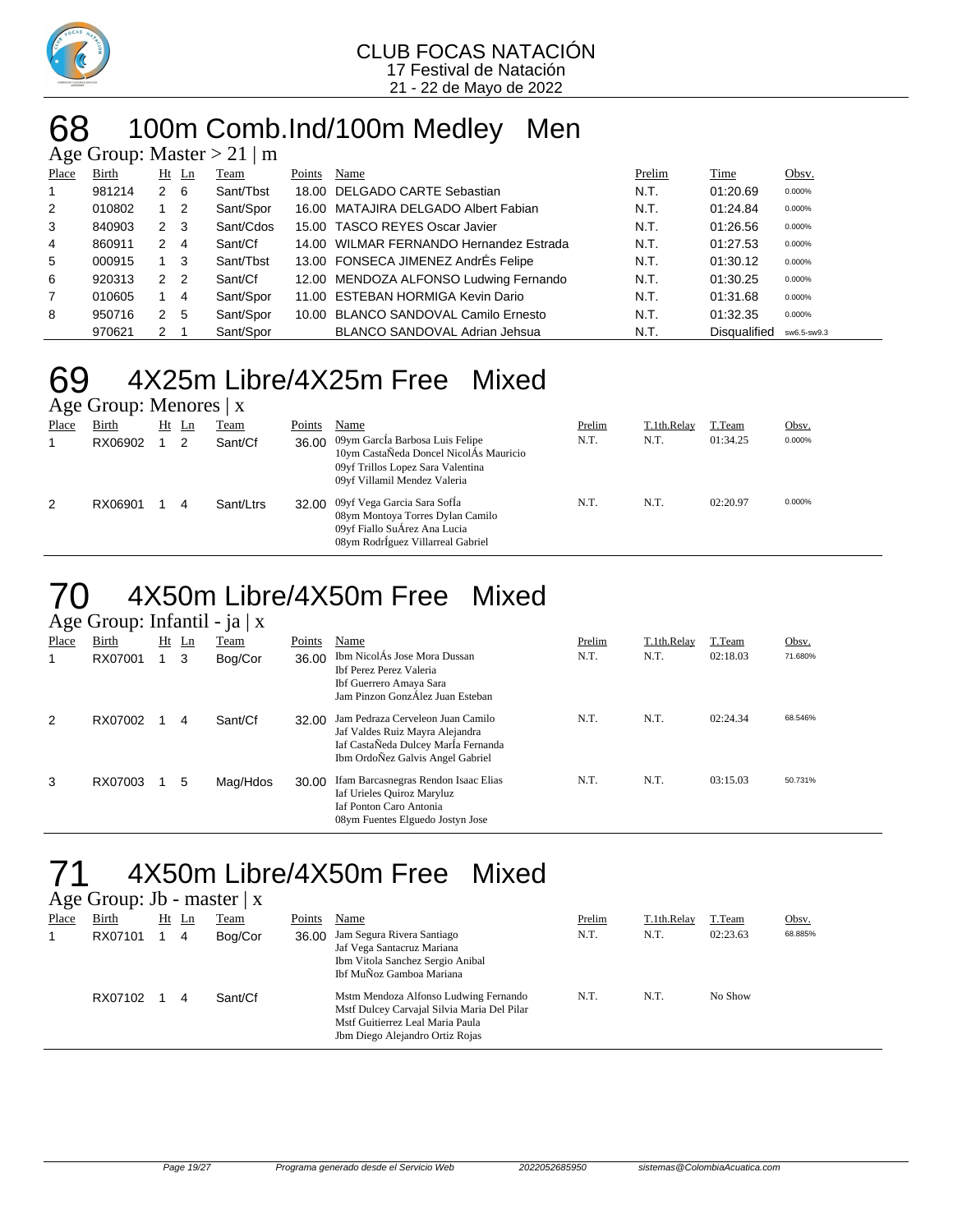

### 25m Patada Mariposa Women  $\overline{\phantom{a}}$  Group: 06 years | f

|       | $1.50$ Oroup. 00 years $1$ |                |                |           |        |                                  |        |          |        |  |  |  |
|-------|----------------------------|----------------|----------------|-----------|--------|----------------------------------|--------|----------|--------|--|--|--|
| Place | Birth                      |                | Ht Ln          | Team      | Points | Name                             | Prelim | Time     | Obsv.  |  |  |  |
|       | 160422                     | 2 <sub>2</sub> |                | Sant/Eags |        | <b>LOZANO TORRES Maria Lucia</b> | N.T.   | 00:37.84 | 0.000% |  |  |  |
| 2     | 160411                     |                | $\overline{4}$ | Sant/Ltrs |        | ACOSTA BAYONA Mariana            | N.T.   | 00:44.88 | 0.000% |  |  |  |
| 3     | 170102                     |                | 4              | Sant/Ltrs |        | LÓPEZ SUÁREZ Maria Paz           | N.T.   | 00:53.10 | 0.000% |  |  |  |
| 4     | 170217                     |                | -2             | Sant/Tbst |        | <b>BELLO PIMIENTO Emely</b>      | N.T.   | 00:54.31 | 0.000% |  |  |  |
| 5     | 160624                     |                | - 3            | Sant/Tbst |        | <b>ARDILA TORRES Alana Lucia</b> | N.T.   | 00:54.78 | 0.000% |  |  |  |
| 6     | 160520                     | 2              | 5              | Sant/Cdos |        | ROJAS AYALA Guadalupe            | N.T.   | 01:12.75 | 0.000% |  |  |  |
|       | 160125                     |                | - 3            | Sant/Cdos |        | <b>GUERRERO BECERRA Renata</b>   | N.T.   | No Show  |        |  |  |  |

### 25m Patada Mariposa Women

Age Group: 07 years | f

| Place | Birth               | $Ht$ Ln        | Team      | Points | Name                                | Prelim | Time     | Obsv.  |
|-------|---------------------|----------------|-----------|--------|-------------------------------------|--------|----------|--------|
|       | 150501              |                | Mag/Hdos  |        | BARRETO RUIZ Alana Sofia            | N.T.   | 00:33.94 | 0.000% |
| 2     | 150408              | 5              | Guj/Coal  |        | <b>RICAURTE BALLESTEROS Manuela</b> | N.T.   | 00:34.81 | 0.000% |
| 3     | 150610              | 6              | Col/Innl  |        | SUAREZ MENDEZ Danna Sofia           | N.T.   | 01:23.72 | 0.000% |
|       | Age Group: 08 years |                |           |        |                                     |        |          |        |
| Place | Birth               | $Ht$ Ln        | Team      | Points | Name                                | Prelim | Time     | Obsv.  |
|       | 140101              | 1 3            | Bov/Titb  |        | CABELLERO ORJUELA Isabella          | N.T.   | 00:26.88 | 0.000% |
| 2     | 140910              | $\overline{2}$ | Sant/Ltrs |        | <b>TORRES BARON Ana Lucia</b>       | N.T.   | 00:31.31 | 0.000% |
| 3     | 140306              | 4              | Col/Alb   |        | REY ROSALES Isabel Sofia            | N.T.   | 00:42.62 | 0.000% |

### 25m Patada Mariposa Men

|       | Age Group: $07$ years $\vert$ m |  |              |           |        |                                 |        |             |        |  |  |  |  |
|-------|---------------------------------|--|--------------|-----------|--------|---------------------------------|--------|-------------|--------|--|--|--|--|
| Place | Birth                           |  | Ht Ln        | Team      | Points | Name                            | Prelim | <u>Time</u> | Obsv.  |  |  |  |  |
|       | 150218                          |  | $\mathbf{b}$ | Sant/Cf   |        | <b>TRUJILLO MARTINEZ Thomas</b> | N.T.   | 00:47.44    | 0.000% |  |  |  |  |
|       | 151228                          |  |              | Sant/Tbst |        | PINZON PEREZ Samuel Alejandro   | N.T.   | 00:54.31    | 0.000% |  |  |  |  |
| 3     | 170124                          |  | 6            | Col/Innl  |        | REYES VEGA Jose Daniel          | N.T.   | 01:00.75    | 0.000% |  |  |  |  |
|       |                                 |  |              |           |        |                                 |        |             |        |  |  |  |  |

#### Age Group: 08 years | m

| Place | Birth  |                | $Ht$ Ln | Team      | Points | Name                                   | Prelim | Time     | Obsv.  |
|-------|--------|----------------|---------|-----------|--------|----------------------------------------|--------|----------|--------|
|       | 140402 | 2              | -5      | Sant/Eags |        | <b>CASTRO MARTINEZ Miquel Mauricio</b> | N.T.   | 00:27.91 | 0.000% |
| 2     | 140205 | $\mathbf{2}$   | - 3     | Sant/Eags |        | LOZANO TORRES Martin Alejandro         | N.T.   | 00:28.78 | 0.000% |
| 3     | 140823 |                | 4       | Sant/Ltrs |        | MONTOYA TORRES Dylan Camilo            | N.T.   | 00:36.22 | 0.000% |
| 4     | 140607 | 2              |         | Mag/Hdos  |        | FUENTES ELGUEDO Jostyn Jose            | N.T.   | 00:36.91 | 0.000% |
| 5     | 140207 | $\mathcal{P}$  | -4      | Sant/Orcs |        | ACEVEDO LOPEZ Alejandro                | N.T.   | 00:46.56 | 0.000% |
| 6     | 140716 | 2              | -6      | Sant/Acua |        | VALERO MONTERO Algel David             | N.T.   | 00:57.40 | 0.000% |
| 7     | 140327 | $\overline{2}$ | 2       | Col/Rsw   |        | CALA CARVAJAL Alex SebastiÁn           | N.T.   | 00:58.54 | 0.000% |
| 8     | 140723 |                | 3       | Sant/Cf   |        | ORDOÑEZ GALVIS Alan Isaac              | N.T.   | 01:08.19 | 0.000% |
| 9     | 140830 |                | 2       | Sant/Cf   |        | ALFONSO AMADO Joel Alfredo             | N.T.   | 01:11.13 | 0.000% |

## 25m Mariposa/25m Fly Women

### Age Group: 09 years | f

| Place | Birth  | Ht Ln | Team      | Points | Name                                | Prelim | Time     | Obsv.  |
|-------|--------|-------|-----------|--------|-------------------------------------|--------|----------|--------|
|       | 130704 | 5     | Bov/Titb  |        | CORTINA BELEÑO Nicolle SofÍa        | N.T.   | 00:27.28 | 0.000% |
| 2     | 130528 | -2    | Sant/Ltrs |        | <b>MORENO RUEDA Eileen Kamila</b>   | N.T.   | 00:30.09 | 0.000% |
| 3     | 130318 | 4     | Sant/Orcs |        | URIBE JOYA Luz Angela               | N.T.   | 00:31.81 | 0.000% |
| 4     | 130128 | 3     | Sant/Tbst |        | PEREZ ROJAS Ana Isabella            | N.T.   | 00:35.37 | 0.000% |
| 5     | 130923 | 4     | Sant/Ltrs |        | FIALLO SUÁREZ Ana Lucia             | N.T.   | 00:35.66 | 0.000% |
| 6     | 131018 |       | Sant/Cf   |        | <b>TRILLOS LOPEZ Sara Valentina</b> | N.T.   | 00:41.97 | 0.000% |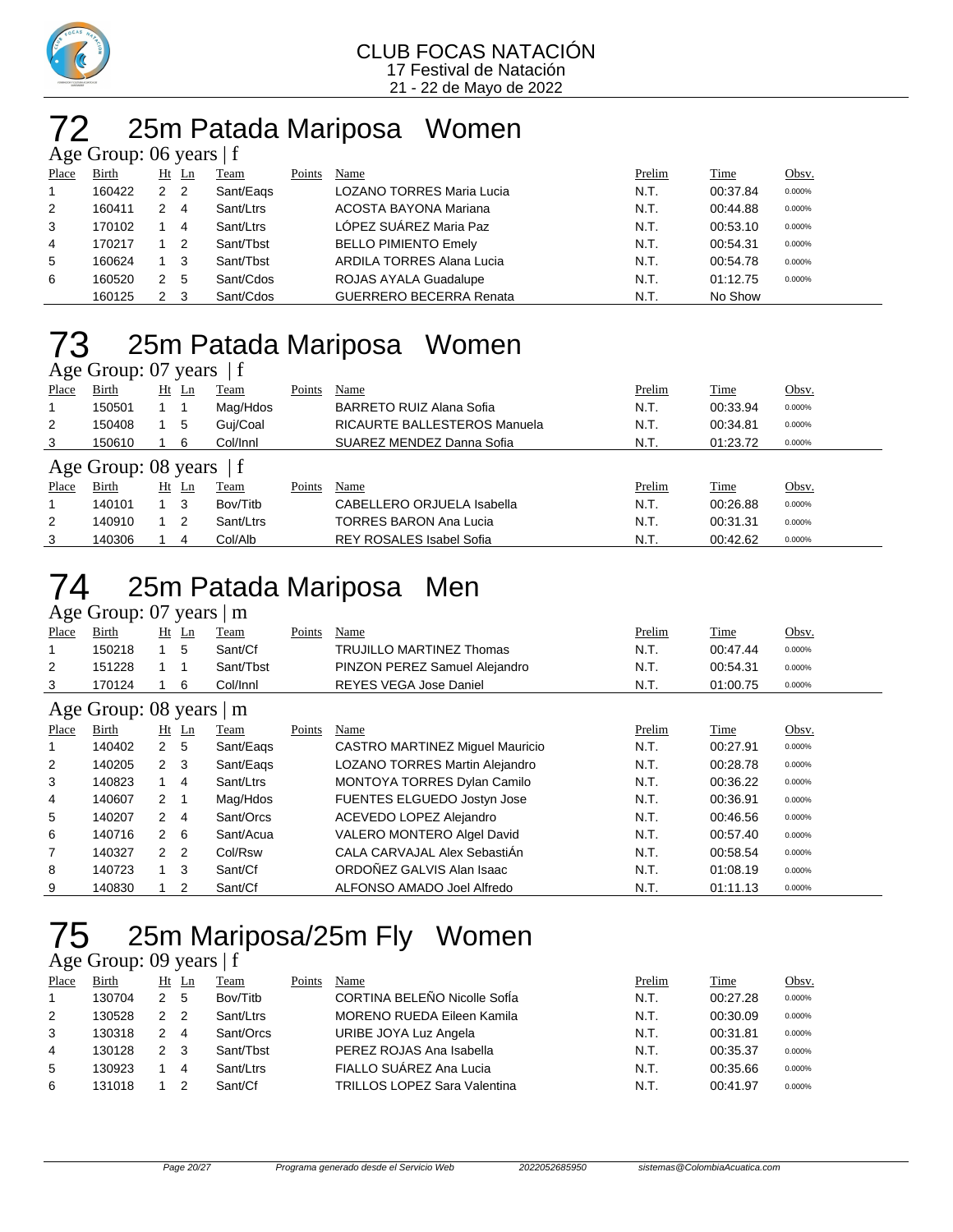

21 - 22 de Mayo de 2022

|        |  |         | Continuing Event: 75 25m Mariposa/25m Fly Age Group: 09 YEARS   F |      |         |
|--------|--|---------|-------------------------------------------------------------------|------|---------|
| 130726 |  | Sant/Cf | VILLAMIL MENDEZ Valeria                                           | .N.T | No Show |

### 76 25m Mariposa/25m Fly Men

|       | Age Group: 09 years   m |                      |                |           |        |                                     |        |          |        |  |  |  |
|-------|-------------------------|----------------------|----------------|-----------|--------|-------------------------------------|--------|----------|--------|--|--|--|
| Place | <b>Birth</b>            |                      | $Ht$ Ln        | Team      | Points | Name                                | Prelim | Time     | Obsv.  |  |  |  |
|       | 130404                  | $\overline{2}$       | 6              | Col/Alb   | 18.00  | NUÑEZ LAMBRAÑO Juan Nicolas         | N.T.   | 00:19.73 | 0.000% |  |  |  |
| 2     | 130326                  | $\overline{2}$       | 1              | Sant/Gato | 16.00  | <b>SUAREZ MONTOYA Carlos Mario</b>  | N.T.   | 00:21.35 | 0.000% |  |  |  |
| 3     | 130503                  | $1 \quad 3$          |                | Sant/Tbst | 15.00  | VIANCHA VIANCHA Alejandro Julio     | N.T.   | 00:23.97 | 0.000% |  |  |  |
| 4     | 130926                  | $\mathbf{1}$         | 4              | Sant/Cf   | 14.00  | GARCÍA BARBOSA Luis Felipe          | N.T.   | 00:27.28 | 0.000% |  |  |  |
| 5     | 131211                  | $1 \quad$            | $\overline{1}$ | Sant/Tbst | 13.00  | CARDENAS PEREZ Geronimo             | N.T.   | 00:40.00 | 0.000% |  |  |  |
| 6     | 131008                  | 1                    | $\overline{2}$ | Sant/Eags | 12.00  | <b>BORRERO OLAYA Tomas</b>          | N.T.   | 00:43.31 | 0.000% |  |  |  |
| 7     | 131122                  |                      | 5              | Sant/Cf   |        | 11.00 CASTAÑEDA DULCEY Miguel Angel | N.T.   | 00:43.38 | 0.000% |  |  |  |
|       | Age Group: 10 years   m |                      |                |           |        |                                     |        |          |        |  |  |  |
| Place | Birth                   | Ht                   | Ln             | Team      | Points | Name                                | Prelim | Time     | Obsv.  |  |  |  |
|       | 120912                  | $\mathbf{2}^{\circ}$ | $\overline{4}$ | Sant/Cspc | 18.00  | LUDEMANN HERNANDEZ Matias           | N.T.   | 00:22.13 | 0.000% |  |  |  |
| 2     | 120109                  | 3                    | -3             | Sant/Orcs | 16.00  | ZAMORA FORERO Juan Esteban          | N.T.   | 00:23.25 | 0.000% |  |  |  |
| 3     | 120424                  | 3                    | $\overline{2}$ | Sant/Cf   | 15.00  | CASTAÑEDA DONCEL NicolAs Mauricio   | N.T.   | 00:24.10 | 0.000% |  |  |  |
| 4     | 120128                  | 3                    | 4              | Bog/Cor   | 14.00  | PINZÓN GONZÁLEZ Gabriel             | N.T.   | 00:28.28 | 0.000% |  |  |  |
| 5     | 120503                  | 3                    | 1              | Col/Innl  | 13.00  | SUAREZ MENDEZ Jose Alejandro        | N.T.   | 00:30.12 | 0.000% |  |  |  |
| 6     | 120513                  |                      | 6              | Bov/Titb  | 12.00  | MENDOZA MENDOZA Carlos Andres       | N.T.   | 00:42.96 | 0.000% |  |  |  |

# 50m Mariposa/50m Fly Women

Age Group: Inf a 10y-11y | f

| Place | Birth  |                | Ht Ln          | Team      | Points | Name                                       | Prelim   | Time     | Obsv.   |
|-------|--------|----------------|----------------|-----------|--------|--------------------------------------------|----------|----------|---------|
| 1     | 120429 | 2 <sub>2</sub> |                | Bov/Titb  |        | 18.00 CASTELLON CHAPARRO Isabella Maryanne | N.T.     | 00:46.62 | 57.357% |
| 2     | 120526 | 3              | -4             | Sant/Eags |        | 16.00 SANTOS MARTÍNEZ MarÍa Jose           | 00:55.18 | 00:50.82 | 52.617% |
| 3     | 110714 | $2 \quad 3$    |                | Sant/Cf   |        | 15.00 CASTAÑEDA DULCEY MarÍa Fernanda      | N.T.     | 00:51.03 | 52.401% |
| 4     | 120711 | $1 \quad 3$    |                | Mag/Hdos  |        | 14.00 PONTON CARO Antonia                  | N.T.     | 00:55.78 | 47.938% |
| 5     | 110514 | 3              |                | Col/Innl  |        | 13.00 BALLESTEROS CASTRO Sabins Nicole     | N.T.     | 00:57.01 | 46.904% |
| 6     | 120618 | 2              | -5             | Bog/Cor   |        | 12.00 CAMARGO ESTEVEZ Mariana              | N.T.     | 00:57.25 | 46.707% |
| 7     | 110707 | 3              | 5              | Mag/Hdos  |        | 11.00 URIELES QUIROZ Maryluz               | 01:07.58 | 00:58.04 | 46.072% |
| 8     | 121106 | $1\quad 2$     |                | Col/Innl  |        | 10.00 BALLESTEROS CASTRO Veronica          | N.T.     | 00:58.56 | 45.663% |
| 9     | 120820 |                | -4             | Col/Innl  |        | 8.00 BUENO BARRAGAN Danna Valentina        | N.T.     | 01:00.81 | 43.973% |
| 10    | 111021 | 2              | $\overline{4}$ | Sant/Ltrs |        | 7.00 FIALLO SUÁREZ Sophie Alejandra        | N.T.     | 01:20.56 | 33.193% |
|       | 110525 | 3              | - 6            | Sant/Cf   |        | MEZA URIBE Soffy Alejandra                 | N.T.     | No Show  |         |

## 50m Mariposa/50m Fly Men

### Age Group: Inf a  $11y-12y \mid m$

| Place | Birth  |               | $Ht$ Ln        | Team      | Points | Name                                     | Prelim   | Time     | Obsv.   |
|-------|--------|---------------|----------------|-----------|--------|------------------------------------------|----------|----------|---------|
|       | 100529 |               | 3              | Sant/Cdos |        | 18.00 DELGADO VILLAMIZAR Luis Esteban    | N.T.     | 00:36.03 | 66.583% |
| 2     | 100825 | 1.            | 2              | Sant/Cf   |        | 16.00 ESTEBAN CARRENO Juan Sebastian     | N.T.     | 00:37.56 | 63.871% |
| 3     | 110822 | 3             | 1              | Bog/Cor   |        | 15.00 MOJICA GARCÍA Juan David           | 00:50.47 | 00:39.81 | 60.261% |
| 4     | 110315 | 3             | 3              | Sant/Tbst |        | 14.00 SERPA CARRENO Juan Jose            | 00:41.18 | 00:41.25 | 58.158% |
| 5     | 100714 |               | 4              | Bog/Cor   |        | 13.00 CASTRO RAMIREZ Oscar Julian        | N.T.     | 00:41.84 | 57.337% |
| 6     | 111104 | 1.            | 6              | Col/Alb   |        | 12.00 HOYOS DELGADO Jessua               | N.T.     | 00:43.66 | 54.947% |
| 7     | 100524 | $\mathcal{P}$ | 1              | Col/Alb   |        | 11.00 DIAZ AGUILAR Alejadro              | N.T.     | 00:44.19 | 54.288% |
| 8     | 100724 | 3             | 4              | Sant/Tbst |        | 10.00 ROMERO QUINTERO Andres Felipe      | 00:45.87 | 00:45.35 | 52.900% |
| 9     | 111012 | 3             | $\overline{2}$ | Sant/Cdos |        | 8.00 SANTANDER PIAMONTE Samuel Alejandro | 00:47.49 | 00:47.43 | 50.580% |
| 10    | 110228 | 3             | 5              | Sant/Eags |        | 7.00 GOMEZ MORENO Mathias                | 00:49.76 | 00:48.87 | 49.089% |
| 11    | 100717 | 3             | 6              | Sant/Cspc |        | 6.00 ARAQUE PRADA Luis Santiago          | 00:54.78 | 00:56.50 | 42.460% |
| 12    | 100224 | $\mathcal{P}$ | $\overline{2}$ | Mag/Hdos  |        | 5.00 BARCASNEGRAS RENDON Isaac Elias     | 01:36.43 | 01:00.06 | 39.943% |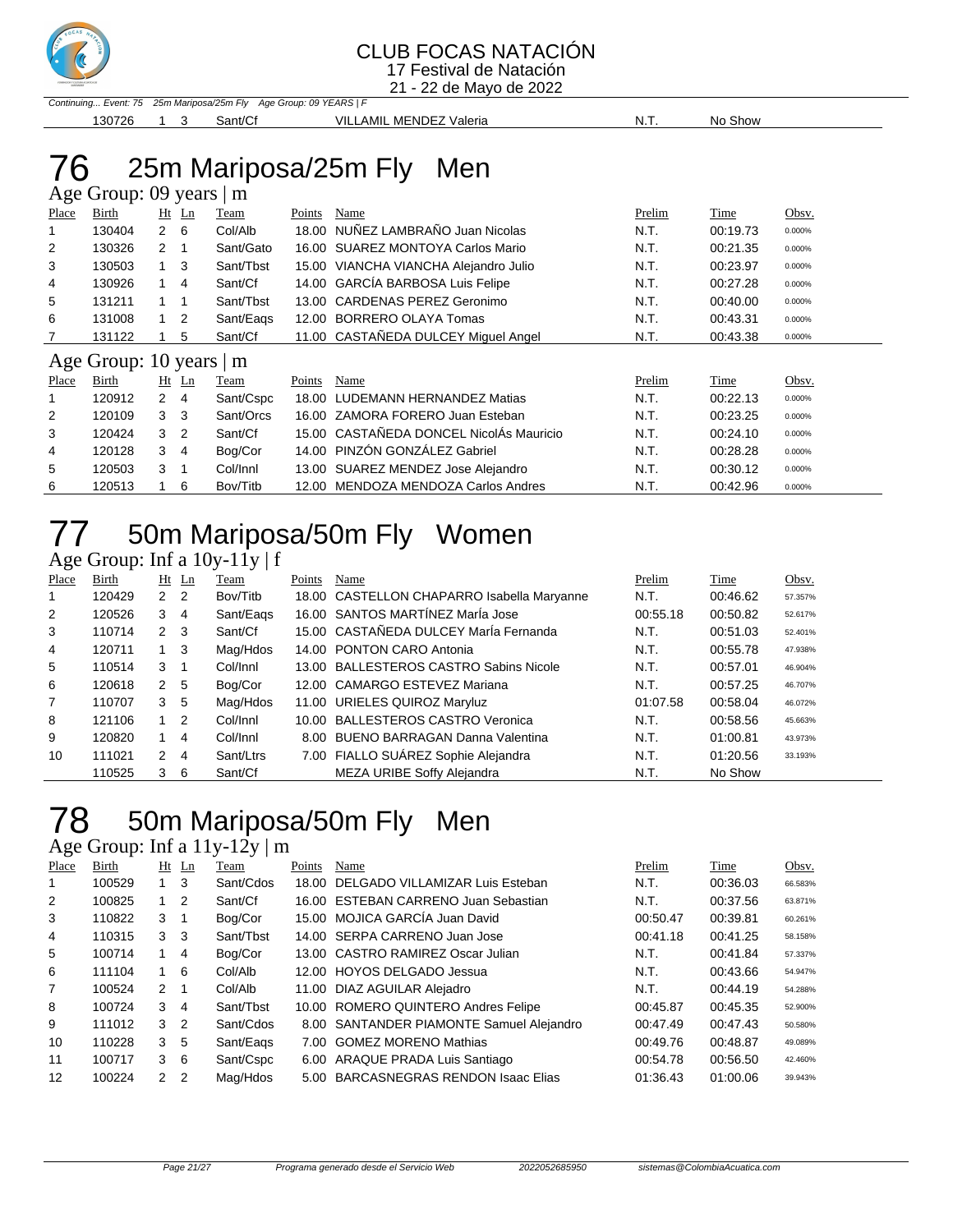

21 - 22 de Mayo de 2022

|    |        |             |     | Continuing Event: 78 50m Mariposa/50m Fly Age Group: INF A 11Y-12Y   M |                                     |          |          |         |
|----|--------|-------------|-----|------------------------------------------------------------------------|-------------------------------------|----------|----------|---------|
| 13 | 100525 | 2           | - 6 | Sant/Tbst                                                              | 4.00 ORTEGA RUEDA Carlos David      | N.T.     | 01:00.40 | 39.719% |
| 14 | 110303 |             |     | Sant/Cdos                                                              | 3.00 BECERRA JAIMES Diego Alejandro | N.T.     | 01:02.25 | 38.538% |
| 15 | 110115 | 2 3         |     | Sant/Tbst                                                              | 2.00 ROA VEGA Santiago              | 01:06.33 | 01:02.38 | 38.458% |
| 16 | 100826 | 1 5         |     | Bog/Cor                                                                | 1.00 BOHORQUEZ BELTRAN Julian       | N.T.     | 01:07.56 | 35.509% |
| 17 | 110317 | $2 \quad 4$ |     | Sant/Cf                                                                | LEGUIZAMON MANTILLA Santiago        | 01:16.38 | 01:08.44 | 35.053% |
|    | 100514 |             | - 5 | Sant/Cf                                                                | RUGE CRISTANCHO Samuel Alejandro    | N.T.     | No Show  |         |

## 50m Mariposa/50m Fly Women

Age Group: Inf b 12y-13y | f

| Place          | Birth  |                | $Ht$ Ln                    | Team      | Points | Name                                     | Prelim   | Time     | Obsv.   |
|----------------|--------|----------------|----------------------------|-----------|--------|------------------------------------------|----------|----------|---------|
| 1              | 090919 | 2 <sub>2</sub> |                            | Bog/Cor   |        | 18.00 PEREZ PEREZ Valeria                | N.T.     | 00:38.57 | 69.328% |
| $\overline{2}$ | 090331 | 3              | $\overline{4}$             | Sant/Spor |        | 16.00 GONZÁLEZ CASTELLANOS Karol Nathaly | 00:44.82 | 00:38.74 | 69.024% |
| 3              | 090227 | 3              | - 3                        | Bog/Cor   |        | 15.00 MUÑOZ GAMBOA Mariana               | 00:39.47 | 00:39.22 | 68.180% |
| 4              | 101216 | 3              | $\overline{\phantom{0}}^2$ | Sant/Cdos |        | 14.00 RUIZ HERNANDEZ Maria Jose          | 00:53.43 | 00:40.53 | 65.976% |
| 5              | 090723 | $2 \quad 3$    |                            | Bog/Cor   |        | 13.00 GUERRERO AMAYA Sara                | N.T.     | 00:40.59 | 65.878% |
| 6              | 090904 | $2 \quad 4$    |                            | Bog/Cor   |        | 12.00 PEÑA MAYORGA Alejandra             | N.T.     | 00:47.07 | 56.809% |
| $\overline{7}$ | 100225 |                | $\overline{4}$             | Sant/Ltrs |        | 11.00 GALLO PINZON Dayra Yuliana         | N.T.     | 00:47.50 | 56.295% |
| 8              | 100107 | $2 \quad 1$    |                            | Sant/Acua |        | 10.00 ESPINEL VARGAS Mariana Mariana     | N.T.     | 00:51.34 | 52.084% |
| 9              | 100111 | $2\quad 6$     |                            | Bog/Cor   |        | 8.00 CAMARGO VERA Laura Daniela          | N.T.     | 01:00.66 | 44.082% |
| 10             | 100610 | $1\quad 2$     |                            | Bog/Cor   |        | 7.00 RODRIGUEZ ROBAYO Sophia             | N.T.     | 01:02.53 | 42.763% |
| 11             | 101014 | $1 \quad$      | - 5                        | Sant/Cf   |        | 6.00 PEÑA BLANCO Danna Sofia             | N.T.     | 01:07.62 | 39.545% |
| 12             | 091111 | 2              | -5                         | Mag/Hdos  |        | 5.00 MERCADO ELGUEDO Tiffany Haydiana    | N.T.     | 01:20.57 | 33.189% |

## 80 50m Mariposa/50m Fly Men

Age Group: Inf b 13y-14y | m

| Place | Birth  |                | $Ht$ Ln        | Team      | Points | Name                                | Prelim   | Time                | Obsv.   |
|-------|--------|----------------|----------------|-----------|--------|-------------------------------------|----------|---------------------|---------|
|       | 080717 | 3              | -3             | Sant/Cf   |        | 18.00 ORDOÑEZ GALVIS Angel Gabriel  | 00:36.34 | 00:33.97            | 70.621% |
| 2     | 080617 | 3              | $\overline{2}$ | Sant/Cdos |        | 16.00 CARRASCAL GAONA Santiago      | 00:40.09 | 00:35.37            | 67.826% |
| 3     | 080910 | 3              | 5              | Sant/Cdos |        | 15.00 SANCHEZ MUÑOZ Sebastian       | 00:40.37 | 00:35.71            | 67.180% |
| 4     | 091125 | 3              | 4              | Sant/Cdos |        | 14.00 CUCUMA TORRES Tomas Alejandro | 00:38.36 | 00:36.16            | 66.344% |
| 5     | 090625 | 1              | $\overline{2}$ | Bog/Cor   |        | 13.00 NICOLÁS JOSE Mora Dussan      | N.T.     | 00:37.47            | 64.025% |
| 6     | 080606 | $\mathbf{2}$   | 4              | Sant/Acua |        | 12.00 CORENEL OROZCO Juan Esteban   | N.T.     | 00:39.09            | 61.371% |
| 7     | 080509 | 3              |                | Sant/Tbst |        | 11.00 CHAPARRO ALMEIDA Jose Andres  | 00:41.55 | 00:40.37            | 59.425% |
| 8     | 081210 | $\mathbf{2}$   | $\overline{2}$ | Bog/Cor   |        | 10.00 VITOLA SANCHEZ Sergio Anibal  | N.T.     | 00:41.31            | 58.073% |
| 9     | 090214 | $2\quad 6$     |                | Sant/Eags |        | 8.00 GUEVARA BOTIA Beikeer Ivan     | N.T.     | 00:41.78            | 57.420% |
| 10    | 090310 | $1 \quad 3$    |                | Sant/Ltrs |        | 7.00 MEDINA NIÑO Alexander          | N.T.     | 00:48.75            | 49.210% |
| 11    | 090123 | $\mathbf{2}$   | - 5            | Sant/Orcs | 6.00   | TARAZONA DIAZ Matheo De Jesus       | N.T.     | 00:49.16            | 48.800% |
| 12    | 090822 | 3              | 6              | Sant/Tbst |        | 5.00 QUINTERO GOMEZ Mateo           | 00:51.97 | 00:50.15            | 47.836% |
| 13    | 090409 | $1 \quad$      | 4              | Col/Innl  |        | 4.00 SUAREZ CASTAÑEDA Juan Pablo    | N.T.     | 00:51.28            | 46.782% |
| 14    | 090127 | 2              | -1             | Sant/Cf   | 3.00   | JAIMES BERMUDEZ Jeison Andres       | N.T.     | 01:03.75            | 37.631% |
|       | 080208 | $\overline{2}$ | 3              | Sant/Cf   |        | <b>GARCIA ORDUZ David Santiago</b>  | N.T.     | <b>Disqualified</b> | sw8.4   |

## 81 50m Mariposa/50m Fly Women

Age Group: Juv a 14y-15y | f

| Place | Birth  |               | Ht Ln | Team      | Points | Name                               | Prelim   | Time     | Obsv.   |
|-------|--------|---------------|-------|-----------|--------|------------------------------------|----------|----------|---------|
|       | 080708 |               | 4     | Sant/Ltrs |        | 18.00 TORRES BARON Ana Sofia       | N.T.     | 00:35.71 | 74.881% |
| 2     | 080311 | $\mathcal{P}$ |       | Bog/Cor   |        | 16.00 DORIA AVENDAÑO Sofia         | N.T.     | 00:42.44 | 63.007% |
| 3     | 080916 |               |       | Bog/Cor   |        | 15.00 VEGA SANTACRUZ Mariana       | N.T.     | 00:42.75 | 62.550% |
| 4     | 071204 | $\mathcal{P}$ | 3     | Sant/Cf   |        | 14.00 VALDES RUIZ Mayra Alejandra  | 00:42.54 | 00:43.57 | 61.373% |
| 5     | 080113 | $\mathcal{P}$ | -2    | Bog/Cor   |        | 13.00 RIVERA LOPEZ MarÍa Fernanda  | N.T.     | 00:44.06 | 60.690% |
| 6     | 080428 |               | 3     | Bog/Cor   |        | 12.00 GONZALEZ MANCERA Laura Sofia | N.T.     | 00:51.06 | 52.370% |
|       | 080108 | 2             | 4     | Sant/Cf   |        | <b>TRILLOS LOPEZ Astrid Sofia</b>  | N.T.     | No Show  |         |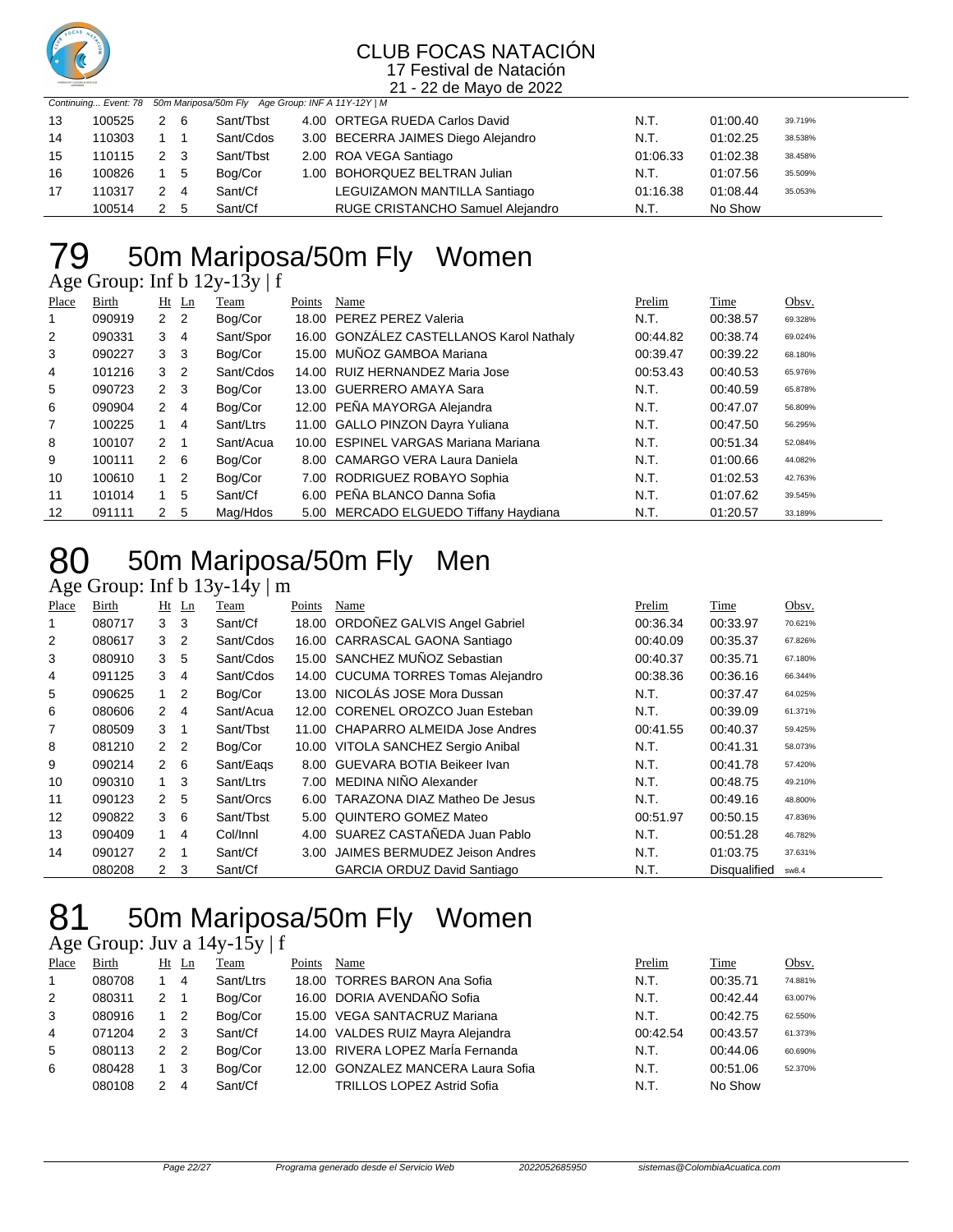

Continuing... Event: 82 50m Mariposa/50m Fly Age Group: JA 15Y-16Y | M

### 50m Mariposa/50m Fly Men

| Place | Birth  | $Ht$ Ln        |                | Team      | Points | Name                                   | Prelim   | Time     | Obsv.   |
|-------|--------|----------------|----------------|-----------|--------|----------------------------------------|----------|----------|---------|
| 1     | 060204 | 3              | 4              | Col/Innl  | 18.00  | JOYA GUARDO Bryan Steven               | N.T.     | 00:32.09 | 74.758% |
| 2     | 060626 | 3              | $\overline{2}$ | Col/Alb   |        | 16.00 SUAREZ SÁNCHEZ Diego             | N.T.     | 00:33.31 | 72.020% |
| 3     | 070427 | $\mathbf{2}$   |                | Sant/Orcs |        | 15.00 SUAREZ MURILLO Dylan Faruk       | N.T.     | 00:33.46 | 71.698% |
| 4     | 070904 | 1              | -3             | Col/Alb   |        | 14.00 URIBE RODRIGUEZ Juan Diego       | N.T.     | 00:33.85 | 70.871% |
| 5     | 060817 | 3              | -3             | Sant/Tbst |        | 13.00 DIAZ PEÑA Johan Sebastian        | 00:35.70 | 00:34.43 | 69.678% |
| 6     | 060801 | 3              | -5             | Sant/Cf   |        | 12.00 PEDRAZA CERVELEON Juan Camilo    | N.T.     | 00:35.16 | 68.231% |
| 7     | 070501 | $\overline{2}$ | - 6            | Sant/Spor |        | 11.00 HERNANDEZ SANDOVAL Juan Felipe   | N.T.     | 00:36.94 | 64.943% |
| 8     | 070417 | $\mathcal{P}$  | -5             | Bov/Titb  |        | 10.00 ARIZA ARBOLEDA Haniel Camilo     | N.T.     | 00:37.53 | 63.922% |
| 9     | 060912 | 3              |                | Col/Alb   |        | 8.00 LOPEZ VELASCO Miquel Alejandro    | N.T.     | 00:37.66 | 63.702% |
| 10    | 061008 | 2 <sub>3</sub> |                | Sant/Cf   |        | 7.00 SANTIAGO ANDRES Santamaria Perez  | N.T.     | 00:38.75 | 61.910% |
| 11    | 070211 | 2 <sub>2</sub> |                | Col/Alb   |        | 6.00 RINALDI PEREZ Nicolas Santino     | N.T.     | 00:38.84 | 61.766% |
| 12    | 070907 | 1              | 4              | Bog/Cor   |        | 5.00 PINZON GONZÁLEZ Juan Esteban      | N.T.     | 00:40.57 | 59.132% |
| 13    | 071120 | 1              | -1             | Bog/Cor   |        | 4.00 SEGURA RIVERA Santiago            | N.T.     | 00:41.72 | 57.502% |
| 14    | 071008 | 1              | $\overline{2}$ | Sant/Cf   |        | 3.00 MONSALVE MONSALVE Johan Sebastian | N.T.     | 00:47.32 | 50.697% |
| 15    | 071112 |                | 5              | Bov/Titb  |        | 2.00 MONTES MARTELO Maximiliano        | N.T.     | 00:47.60 | 50.399% |

### 50m Mariposa/50m Fly Women

| Age Group: Juv b $16y-17y \mid f$ |  |
|-----------------------------------|--|
|-----------------------------------|--|

| Place | -<br>Birth | Ht | LШ | eam  | $\sim$<br>Points | Name                                         | Prelim      | m.<br>1 ime | Jbsy |
|-------|------------|----|----|------|------------------|----------------------------------------------|-------------|-------------|------|
|       | 060415     |    |    | ء∩ا∩ |                  | $\sim$<br>Andrea<br>Stefann∖<br>RNANI<br>. . | -c<br>00:30 | ີ how<br>NC |      |

### 50m Mariposa/50m Fly Men

Age Group: Jb  $17y-18y$  m

| Place | Birth  | Ht Ln | Team      | Points | Name                                    | <u>Prelim</u> | <u>Time</u> | Obsv.   |
|-------|--------|-------|-----------|--------|-----------------------------------------|---------------|-------------|---------|
|       | 050905 |       | Sant/Cdos |        | 18.00 RINCON ARCHILA Michael Rene       | 00:28.39      | 00:29.19    | 82.186% |
| 2     | 050922 | -5    | Col/Alb   |        | 16.00 VALENCIA ORTIZ Mauricio Sebastian | N.T.          | 00:30.12    | 79.648% |
| 3     | 040503 |       | Sant/Cf   |        | 15.00 DIEGO ALEJANDRO Ortiz Rojas       | N.T.          | 00:32.25    | 74.388% |
| 4     | 040707 | 4     | Sant/Cdos |        | 14.00 ABRIL BALLEN Lucas                | 00:30.60      | 00:32.94    | 72.829% |

### 50m Mariposa/50m Fly Men

Age Group:  $19y - 20y \mid m$ 

|       | .                 |    |          |                                  |        |          |         |
|-------|-------------------|----|----------|----------------------------------|--------|----------|---------|
| Place | $\sim$ .<br>Birth | Ht | eam      | Name<br>Points                   | Prelim | 1'ime    | Obsv.   |
|       | 220906            |    | Sant/Inf | 18.00 LASTRE NAVARRO Jesus David | -N. L  | 00.36.94 | 64.943% |

### 25m Mariposa/25m Fly Women

Age Group: Master  $> 21$  | f

| Place | Birth  | Ht | Ln | Team    | Points | Name                                         | Prelim | Time     | <u>Obsv.</u> |
|-------|--------|----|----|---------|--------|----------------------------------------------|--------|----------|--------------|
|       | 960430 |    |    | Sant/Cf |        | 18.00 GUITIERREZ LEAL Maria Paula            | N.T.   | 00:18.59 | 0.000%       |
| 2     | 930513 |    |    | Sant/Cf |        | 16.00 DULCEY CARVAJAL Silvia Maria Del Pilar | N.T.   | 00:19.34 | 0.000%       |
|       | 990629 |    |    | Sant/Cf |        | CORREA CAVIEDEZ Michell                      | N.T.   | No Show  |              |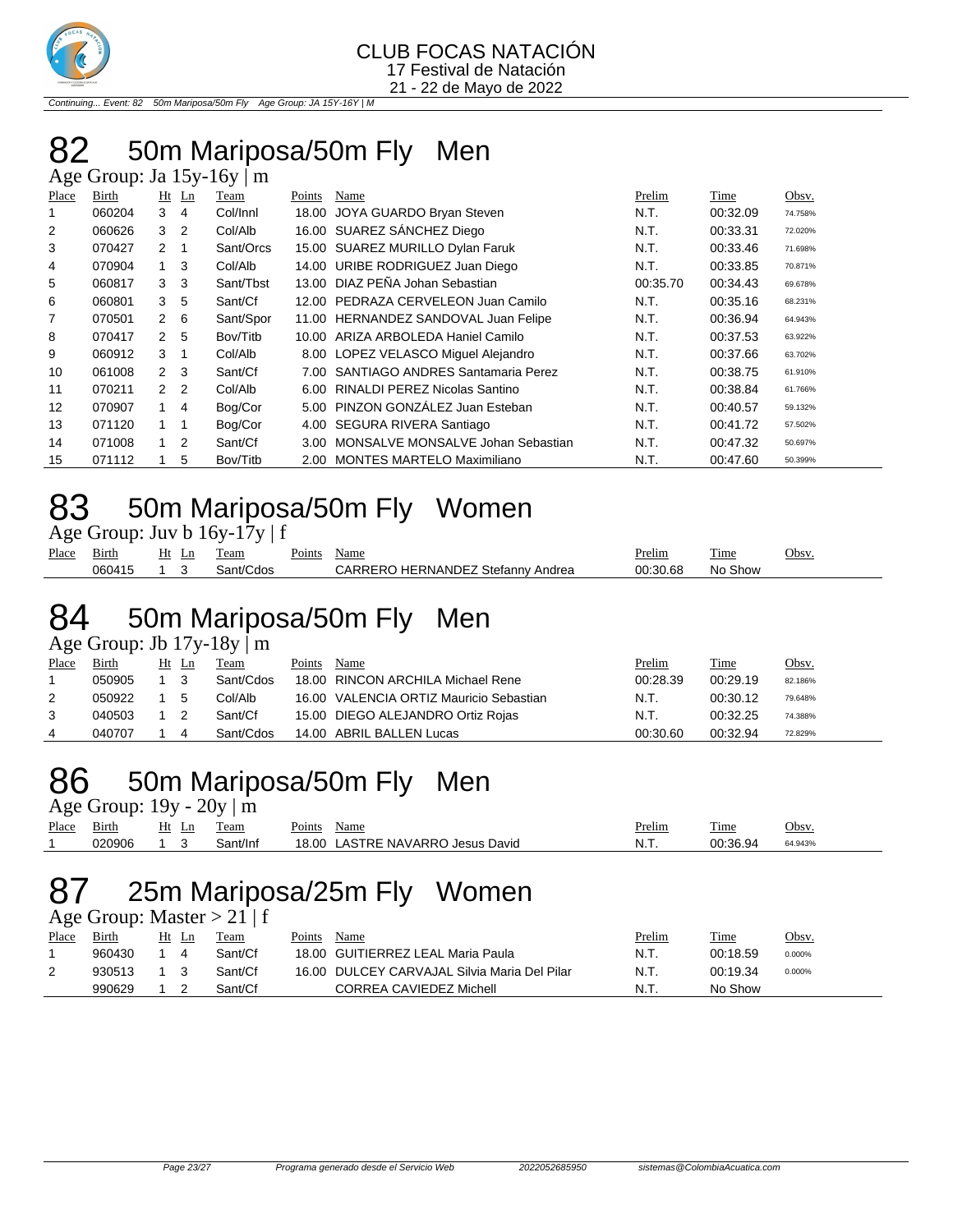

### 88 25m Mariposa/25m Fly Men

| Age Group: Master $> 21 \mid m$ |  |  |  |  |  |
|---------------------------------|--|--|--|--|--|
|---------------------------------|--|--|--|--|--|

| ີ     |        |               |                |           |        |                                          |        |          |        |
|-------|--------|---------------|----------------|-----------|--------|------------------------------------------|--------|----------|--------|
| Place | Birth  | $Ht$ Ln       |                | Team      | Points | Name                                     | Prelim | Time     | Obsv.  |
|       | 981214 | 2             | - 6            | Sant/Tbst |        | 18.00 DELGADO CARTE Sebastian            | N.T.   | 00:14.09 | 0.000% |
| 2     | 010802 |               | $\overline{2}$ | Sant/Spor |        | 16.00 MATAJIRA DELGADO Albert Fabian     | N.T.   | 00:14.91 | 0.000% |
| 3     | 950716 | 2             | - 5            | Sant/Spor |        | 15.00 BLANCO SANDOVAL Camilo Ernesto     | N.T.   | 00:15.28 | 0.000% |
| 4     | 840903 | $2 \quad 3$   |                | Sant/Cdos |        | 14.00 TASCO REYES Oscar Javier           | N.T.   | 00:15.78 | 0.000% |
| 5     | 010605 |               | 4              | Sant/Spor |        | 13.00 ESTEBAN HORMIGA Kevin Dario        | N.T.   | 00:17.16 | 0.000% |
| 6     | 000915 |               | -3             | Sant/Tbst |        | 12.00 FONSECA JIMENEZ AndrÉs Felipe      | N.T.   | 00:17.62 | 0.000% |
| 7     | 970621 | 2             |                | Sant/Spor |        | 11.00 BLANCO SANDOVAL Adrian Jehsua      | N.T.   | 00:17.63 | 0.000% |
| 8     | 920313 | 2             | $\overline{2}$ | Sant/Cf   |        | 10.00 MENDOZA ALFONSO Ludwing Fernando   | N.T.   | 00:18.00 | 0.000% |
|       | 860911 | $\mathcal{P}$ | 4              | Sant/Cf   |        | <b>WILMAR FERNANDO Hernandez Estrada</b> | N.T.   | No Show  |        |
|       |        |               |                |           |        |                                          |        |          |        |

## 100m Libre/100m Free Women

Age Group: Inf a 10y-11y | f

| Place | Birth  |                | $Ht$ Ln        | Team      | Points | Name                                       | Prelim   | Time     | Obsv.   |
|-------|--------|----------------|----------------|-----------|--------|--------------------------------------------|----------|----------|---------|
|       | 120429 | 2 <sub>2</sub> |                | Bov/Titb  |        | 18.00 CASTELLON CHAPARRO Isabella Maryanne | N.T.     | 01:34.06 | 58.697% |
| 2     | 121106 |                | $\overline{2}$ | Col/Innl  |        | 16.00 BALLESTEROS CASTRO Veronica          | N.T.     | 01:38.87 | 55.841% |
| 3     | 120526 | 3              | 4              | Sant/Eags |        | 15.00 SANTOS MARTÍNEZ MarÍa Jose           | 01:42.43 | 01:39.68 | 55.387% |
| 4     | 120711 |                | - 3            | Mag/Hdos  |        | 14.00 PONTON CARO Antonia                  | N.T.     | 01:41.88 | 54.191% |
| 5     | 110714 | 2              | - 3            | Sant/Cf   |        | 13.00 CASTAÑEDA DULCEY MarÍa Fernanda      | N.T.     | 01:44.12 | 53.025% |
| 6     | 110514 | 3              |                | Col/Innl  |        | 12.00 BALLESTEROS CASTRO Sabins Nicole     | N.T.     | 01:44.56 | 52.802% |
| 7     | 120618 | 2              | - 5            | Bog/Cor   |        | 11.00 CAMARGO ESTEVEZ Mariana              | N.T.     | 01:47.22 | 51.492% |
| 8     | 120820 |                | 4              | Col/Innl  |        | 10.00 BUENO BARRAGAN Danna Valentina       | N.T.     | 01:48.46 | 50.904% |
| 9     | 110707 | 3              | $\overline{2}$ | Mag/Hdos  |        | 8.00 URIELES QUIROZ Maryluz                | 02:20.85 | 01:51.34 | 49.587% |
| 10    | 110525 | 3              | - 6            | Sant/Cf   |        | 7.00 MEZA URIBE Soffy Alejandra            | N.T.     | 02:11.50 | 41.985% |
| 11    | 111021 | $\mathbf{2}$   | 4              | Sant/Ltrs |        | 6.00 FIALLO SUÁREZ Sophie Alejandra        | N.T.     | 02:28.25 | 37.241% |

## 100m Libre/100m Free Men

### Age Group: Inf a 11y-12y | m

| Place | Birth  | Ht             | Ln             | Team      | Points | Name                                   | Prelim   | Time     | Obsv.   |
|-------|--------|----------------|----------------|-----------|--------|----------------------------------------|----------|----------|---------|
|       | 100529 | 4              | 3              | Sant/Cdos | 18.00  | DELGADO VILLAMIZAR Luis Esteban        | 01:09.87 | 01:10.49 | 71.301% |
| 2     | 100825 | 3              | 6              | Sant/Cf   | 16.00  | <b>ESTEBAN CARRENO Juan Sebastian</b>  | N.T.     | 01:12.97 | 68.878% |
| 3     | 100714 | 3              | 5              | Bog/Cor   |        | 15.00 CASTRO RAMIREZ Oscar Julian      | N.T.     | 01:16.47 | 65.725% |
| 4     | 100524 | 3              | 4              | Col/Alb   | 14.00  | DIAZ AGUILAR Alejadro                  | N.T.     | 01:17.56 | 64.801% |
| 5     | 110822 | 4              | 2              | Bog/Cor   |        | 13.00 MOJICA GARCÍA Juan David         | 01:28.27 | 01:24.32 | 59.606% |
| 6     | 110315 | 2              | 1              | Sant/Tbst | 12.00  | SERPA CARRENO Juan Jose                | N.T.     | 01:25.03 | 59.109% |
|       | 100724 | 4              | 5              | Sant/Tbst |        | 11.00 ROMERO QUINTERO Andres Felipe    | 01:28.74 | 01:29.72 | 56.019% |
| 8     | 111104 | 1              | 1              | Col/Alb   | 10.00  | HOYOS DELGADO Jessua                   | N.T.     | 01:31.47 | 54.947% |
| 9     | 110525 | 1              | 4              | Bov/Titb  |        | 8.00 GOMEZ WALKER Samuel Antonio       | N.T.     | 01:34.06 | 53.434% |
| 10    | 100717 | 3              | 1              | Sant/Cspc | 7.00   | ARAQUE PRADA Luis Santiago             | N.T.     | 01:39.09 | 50.722% |
| 11    | 110409 | 1.             | 3              | Bov/Titb  |        | 6.00 HERNANDEZ BOSSA Juan Miguel       | N.T.     | 01:41.63 | 49.454% |
| 12    | 110228 | 4              | 1              | Sant/Eags | 5.00   | <b>GOMEZ MORENO Mathias</b>            | 01:46.16 | 01:43.57 | 48.528% |
| 13    | 100224 | 4              | 6              | Mag/Hdos  | 4.00   | <b>BARCASNEGRAS RENDON Isaac Elias</b> | 01:59.32 | 01:44.50 | 48.096% |
| 14    | 110303 | 2              | $\overline{2}$ | Sant/Cdos | 3.00   | BECERRA JAIMES Diego Alejandro         | N.T.     | 01:45.10 | 47.821% |
| 15    | 100525 | 3              | $\overline{2}$ | Sant/Tbst | 2.00   | <b>ORTEGA RUEDA Carlos David</b>       | N.T.     | 01:48.56 | 46.297% |
| 16    | 100826 | $\overline{2}$ | 3              | Bog/Cor   | 1.00   | <b>BOHORQUEZ BELTRAN Julian</b>        | N.T.     | 01:50.91 | 45.316% |
| 17    | 110115 | 2              | 4              | Sant/Tbst |        | ROA VEGA Santiago                      | N.T.     | 01:56.25 | 43.234% |
| 18    | 110317 | 2              | 6              | Sant/Cf   |        | LEGUIZAMON MANTILLA Santiago           | N.T.     | 01:57.25 | 42.866% |
| 19    | 110913 | 1              | 5              | Sant/Cspc |        | AFANADOR PEDROZA Rafael                | N.T.     | 02:03.72 | 40.624% |
| 20    | 110310 | 2              | 5              | Sant/Cspc |        | MARTINEZ GONZALEZ Nicolas Alejandro    | N.T.     | 02:06.06 | 39.870% |
| 21    | 110801 |                | 2              | Sant/Cspc |        | MATAMOROS MARIN Jeronimo               | N.T.     | 02:11.00 | 38.366% |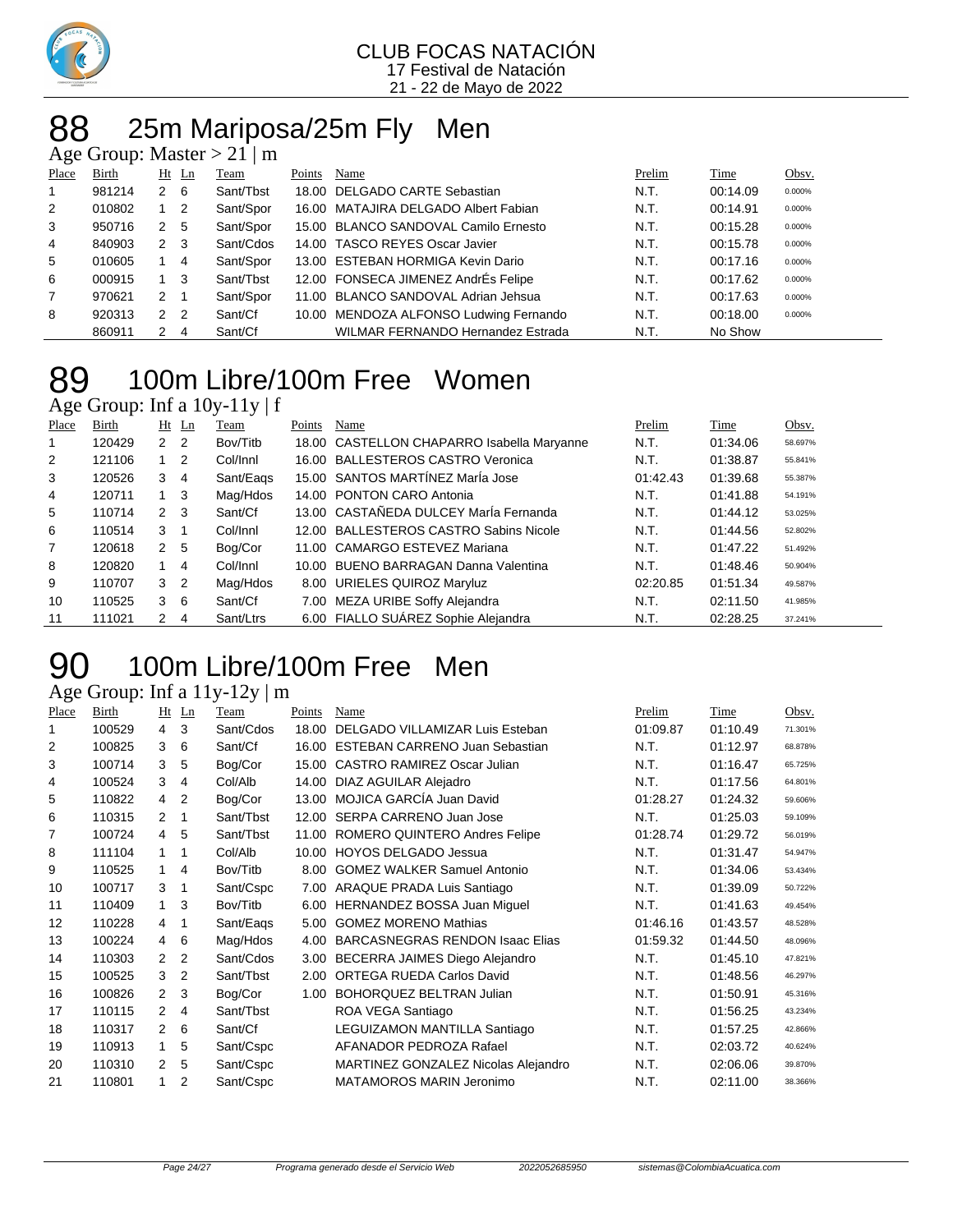

21 - 22 de Mayo de 2022

|            |    | Continuing Event: 90 100m Libre/100m Free Age Group: INF A 11Y-12Y   M |                                     |          |         |
|------------|----|------------------------------------------------------------------------|-------------------------------------|----------|---------|
| 100514 3 3 |    | Sant/Cf                                                                | RUGE CRISTANCHO Samuel Alejandro    | N.T.     | No Show |
| 111012     | 44 | Sant/Cdos                                                              | SANTANDER PIAMONTE Samuel Alejandro | 01:25.64 | No Show |

## 100m Libre/100m Free Women

Age Group: Inf b 12y-13y | f

| Place | Birth  |                | $Ht$ Ln                 | Team      | Points | Name                                     | Prelim   | Time     | Obsv.   |
|-------|--------|----------------|-------------------------|-----------|--------|------------------------------------------|----------|----------|---------|
|       | 090331 | 3              | - 3                     | Sant/Spor |        | 18.00 GONZÁLEZ CASTELLANOS Karol Nathaly | 01:28.23 | 01:16.25 | 72.407% |
| 2     | 090723 | 36             |                         | Bog/Cor   |        | 16.00 GUERRERO AMAYA Sara                | N.T.     | 01:20.13 | 68.901% |
| 3     | 090919 | 2 4            |                         | Bog/Cor   |        | 15.00 PEREZ PEREZ Valeria                | N.T.     | 01:23.00 | 66.518% |
| 4     | 101216 | 3              | -4                      | Sant/Cdos |        | 14.00 RUIZ HERNANDEZ Maria Jose          | 01:28.57 | 01:23.16 | 66.390% |
| 5     | 090227 | 3              | $\overline{\mathbf{1}}$ | Bog/Cor   |        | 13.00 MUÑOZ GAMBOA Mariana               | N.T.     | 01:25.15 | 64.839% |
| 6     | 090904 | $2 \quad 3$    |                         | Bog/Cor   |        | 12.00 PEÑA MAYORGA Alejandra             | N.T.     | 01:33.59 | 58.991% |
| 7     | 100225 | $1 \quad 3$    |                         | Sant/Ltrs |        | 11.00 GALLO PINZON Dayra Yuliana         | N.T.     | 01:34.53 | 58.405% |
| 8     | 100107 | 2              | -5                      | Sant/Acua |        | 10.00 ESPINEL VARGAS Mariana Mariana     | N.T.     | 01:36.75 | 57.065% |
| 9     | 100610 | 1              | -4                      | Bog/Cor   |        | 8.00 RODRIGUEZ ROBAYO Sophia             | N.T.     | 01:41.91 | 54.175% |
| 10    | 091111 | 2 <sub>2</sub> |                         | Mag/Hdos  |        | 7.00 MERCADO ELGUEDO Tiffany Haydiana    | N.T.     | 01:50.41 | 50.005% |
| 11    | 100111 | 2 <sub>1</sub> |                         | Bog/Cor   |        | 6.00 CAMARGO VERA Laura Daniela          | N.T.     | 01:50.75 | 49.851% |
| 12    | 101014 | $1 \quad 1$    |                         | Sant/Cf   |        | 5.00 PEÑA BLANCO Danna Sofia             | N.T.     | 01:52.28 | 49.172% |
|       | 100623 |                | 2                       | Sant/Cspc |        | SARMIENTO SARMIENTO Mariana              | N.T.     | No Show  |         |

## 100m Libre/100m Free Men

Age Group: Inf b 13y-14y | m

| Place | Birth  |                      | $Ht$ Ln        | Team      | Points | Name                                | Prelim   | Time     | Obsv.   |
|-------|--------|----------------------|----------------|-----------|--------|-------------------------------------|----------|----------|---------|
| 1     | 080617 | 3                    | 4              | Sant/Cdos |        | 18.00 CARRASCAL GAONA Santiago      | 01:12.96 | 01:08.18 | 73.717% |
| 2     | 080717 | $\mathbf{2}$         | 5              | Sant/Cf   |        | 16.00 ORDOÑEZ GALVIS Angel Gabriel  | N.T.     | 01:09.93 | 71.872% |
| 3     | 080606 | $\mathbf{2}$         | $\overline{2}$ | Sant/Acua |        | 15.00 CORENEL OROZCO Juan Esteban   | N.T.     | 01:10.56 | 71.230% |
| 4     | 091125 | 3                    | - 3            | Sant/Cdos |        | 14.00 CUCUMA TORRES Tomas Alejandro | 01:11.92 | 01:11.25 | 70.540% |
| 5     | 080509 | 3                    | $\overline{2}$ | Sant/Tbst |        | 13.00 CHAPARRO ALMEIDA Jose Andres  | 01:15.27 | 01:13.84 | 68.066% |
| 6     | 090625 | 3                    |                | Bog/Cor   |        | 12.00 NICOLÁS JOSE Mora Dussan      | 01:21.06 | 01:15.03 | 66.987% |
| 7     | 080910 | 3                    | 5              | Sant/Cdos |        | 11.00 SANCHEZ MUÑOZ Sebastian       | 01:16.97 | 01:15.25 | 66.791% |
| 8     | 081210 | 2                    |                | Bog/Cor   |        | 10.00 VITOLA SANCHEZ Sergio Anibal  | N.T.     | 01:18.88 | 63.717% |
| 9     | 090214 | $1 \quad$            | -4             | Sant/Eags |        | 8.00 GUEVARA BOTIA Beikeer Ivan     | N.T.     | 01:20.50 | 62.435% |
| 10    | 090123 | 2                    | 6              | Sant/Orcs | 7.00   | TARAZONA DIAZ Matheo De Jesus       | N.T.     | 01:24.47 | 59.500% |
| 11    | 090822 | 3                    | 6              | Sant/Tbst |        | 6.00 QUINTERO GOMEZ Mateo           | 01:27.12 | 01:28.19 | 56.991% |
| 12    | 090409 | 1                    | 5              | Col/Innl  |        | 5.00 SUAREZ CASTAÑEDA Juan Pablo    | N.T.     | 01:28.75 | 56.631% |
| 13    | 081004 | 2 <sub>3</sub>       |                | Bog/Cor   | 4.00   | GOMEZ VALLEJO Juan Pablo            | 01:34.21 | 01:29.37 | 56.238% |
| 14    | 090310 | 1                    | $\overline{2}$ | Sant/Ltrs |        | 3.00 MEDINA NIÑO Alexander          | N.T.     | 01:31.57 | 54.887% |
| 15    | 090127 | $\mathbf{1}$         | 3              | Sant/Cf   | 2.00   | JAIMES BERMUDEZ Jeison Andres       | N.T.     | 01:46.35 | 47.259% |
| 16    | 080208 | $\mathbf{2}^{\circ}$ | 4              | Sant/Cf   |        | 1.00 GARCIA ORDUZ David Santiago    | N.T.     | 02:18.53 | 36.281% |

## 100m Libre/100m Free Women

Age Group: Juv a 14y-15y | f

| Place       | <b>Birth</b> |                | $Ht$ Ln        | <b>Team</b> | Points | Name                               | Prelim   | <b>Time</b> | Obsv.   |
|-------------|--------------|----------------|----------------|-------------|--------|------------------------------------|----------|-------------|---------|
| $\mathbf 1$ | 080708       |                | 4              | Sant/Ltrs   |        | 18.00 TORRES BARON Ana Sofia       | N.T.     | 01:15.97    | 72.673% |
| 2           | 080311       | 2 <sub>3</sub> |                | Bog/Cor     |        | 16.00 DORIA AVENDAÑO Sofia         | 01:25.13 | 01:25.94    | 64.242% |
| 3           | 071204       | 2              | -4             | Sant/Cf     |        | 15.00 VALDES RUIZ Mayra Alejandra  | N.T.     | 01:28.22    | 62.582% |
| 4           | 080113       | 2              | - 5            | Bog/Cor     |        | 14.00 RIVERA LOPEZ MarÍa Fernanda  | N.T.     | 01:30.12    | 61.263% |
| 5           | 080916       |                | $\overline{2}$ | Bog/Cor     |        | 13.00 VEGA SANTACRUZ Mariana       | N.T.     | 01:30.87    | 60.757% |
| 6           | 080428       |                | - 3            | Bog/Cor     |        | 12.00 GONZALEZ MANCERA Laura Sofia | N.T.     | 01:36.69    | 57.100% |
|             | 080108       | 2              | -2             | Sant/Cf     |        | <b>TRILLOS LOPEZ Astrid Sofia</b>  | N.T.     | No Show     |         |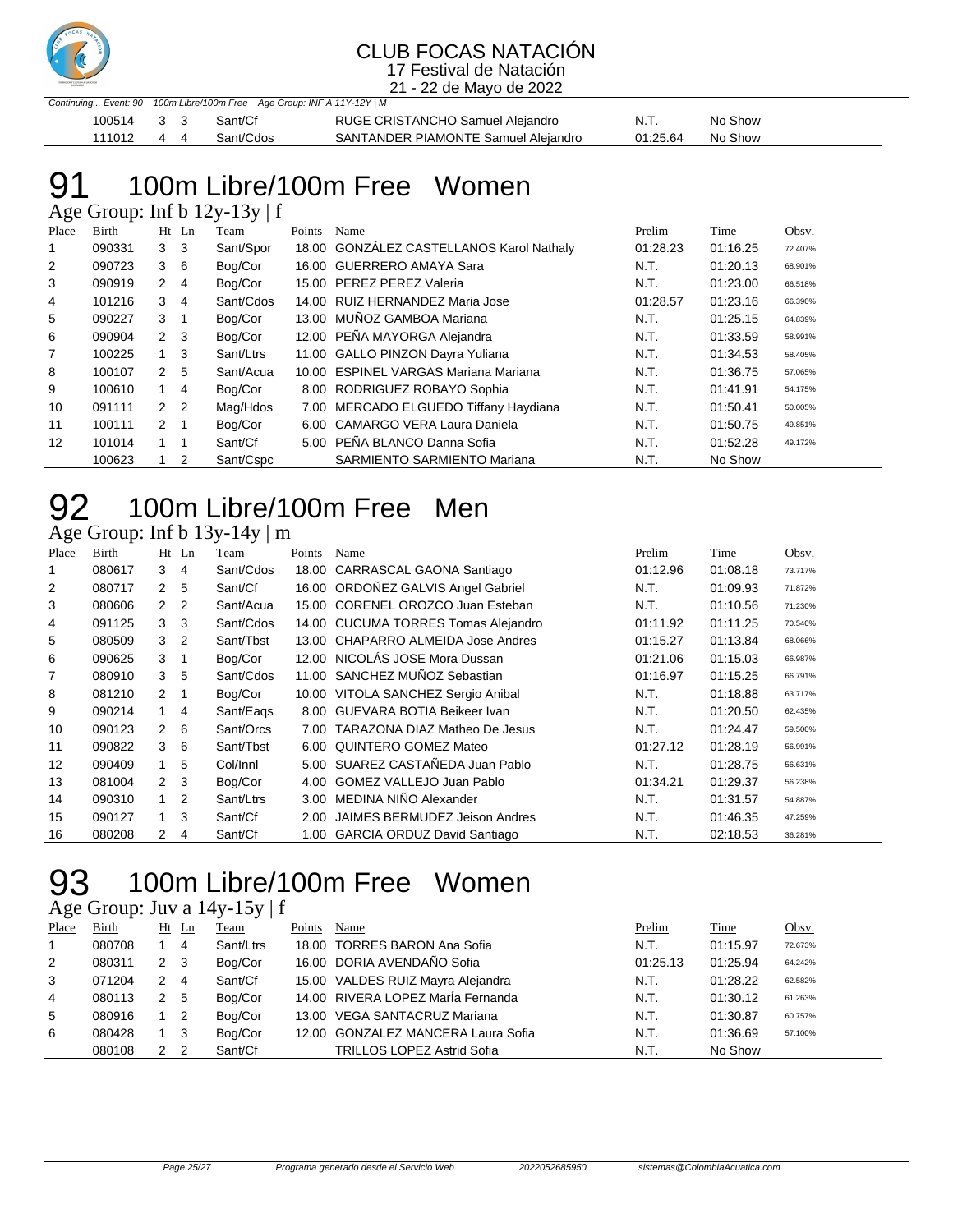

#### 100m Libre/100m Free Men ge Group: Ia  $15v-16y/m$

|                | $T_{\rm LSC}$ Oroup. $J\alpha$ To $\gamma$ - To $\gamma$   III |                |                          |           |        |                                       |          |          |         |
|----------------|----------------------------------------------------------------|----------------|--------------------------|-----------|--------|---------------------------------------|----------|----------|---------|
| Place          | Birth                                                          |                | Ht Ln                    | Team      | Points | Name                                  | Prelim   | Time     | Obsv.   |
| 1              | 060626                                                         | 3              | 5                        | Col/Alb   |        | 18.00 SUAREZ SÁNCHEZ Diego            | N.T.     | 01:03.79 | 78.790% |
| $\overline{2}$ | 060204                                                         | 3              | $\overline{2}$           | Col/Innl  | 16.00  | JOYA GUARDO Bryan Steven              | N.T.     | 01:04.90 | 77.442% |
| 3              | 070427                                                         | $\mathbf{2}$   | 6                        | Sant/Orcs |        | 15.00 SUAREZ MURILLO Dylan Faruk      | N.T.     | 01:07.06 | 74.948% |
| 4              | 060817                                                         | 3              | -3                       | Sant/Tbst |        | 14.00 DIAZ PEÑA Johan Sebastian       | 01:07.52 | 01:08.03 | 73.879% |
| 5              | 070904                                                         | $1 \quad$      | 4                        | Col/Alb   |        | 13.00 URIBE RODRIGUEZ Juan Diego      | N.T.     | 01:08.41 | 73.469% |
| 6              | 070417                                                         | $\overline{2}$ | $\overline{\phantom{0}}$ | Bov/Titb  |        | 12.00 ARIZA ARBOLEDA Haniel Camilo    | N.T.     | 01:09.31 | 72.515% |
| $\overline{7}$ | 060801                                                         | 3              | $\overline{\mathbf{1}}$  | Sant/Cf   | 11.00  | PEDRAZA CERVELEON Juan Camilo         | N.T.     | 01:09.43 | 72.389% |
| 8              | 060912                                                         | 3              | 6                        | Col/Alb   |        | 10.00 LOPEZ VELASCO Miquel Alejandro  | N.T.     | 01:12.69 | 69.143% |
| 9              | 070211                                                         | $\mathbf{2}$   | -5                       | Col/Alb   | 8.00   | <b>RINALDI PEREZ Nicolas Santino</b>  | N.T.     | 01:12.93 | 68.915% |
| 10             | 070907                                                         | 3              | $\overline{4}$           | Bog/Cor   | 7.00   | PINZON GONZÁLEZ Juan Esteban          | 01:19.88 | 01:13.78 | 68.121% |
| 11             | 061008                                                         | $\mathbf{2}$   | -4                       | Sant/Cf   |        | 6.00 SANTIAGO ANDRES Santamaria Perez | N.T.     | 01:14.72 | 67.264% |
| 12             | 070501                                                         | $1 \quad 3$    |                          | Sant/Spor | 5.00   | HERNANDEZ SANDOVAL Juan Felipe        | N.T.     | 01:17.37 | 64.961% |
| 13             | 071120                                                         |                | 6                        | Bog/Cor   |        | 4.00 SEGURA RIVERA Santiago           | N.T.     | 01:19.82 | 62.967% |
| 14             | 071115                                                         | $1 \quad 1$    |                          | Sant/Cspc | 3.00   | PALENCIA CABALLERO Juan Kamilo        | N.T.     | 01:21.87 | 61.390% |
| 15             | 071008                                                         | $\mathbf{1}$   | $\overline{2}$           | Sant/Cf   | 2.00   | MONSALVE MONSALVE Johan Sebastian     | N.T.     | 01:23.82 | 59.962% |
| 16             | 071112                                                         |                | 5                        | Bov/Titb  | 1.00   | <b>MONTES MARTELO Maximiliano</b>     | N.T.     | 01:31.88 | 54.702% |

### 100m Libre/100m Free Women

| Age Group: Juv b 16y-17y   f |  |
|------------------------------|--|
|------------------------------|--|

| Place | $\sim$ $\cdot$<br>Birth | Ht<br>Ln<br>--<br>__ | l'eam          | $\mathbf{r}$<br>Points | Name                                         | $\cdot$ $\cdot$<br>Prelim | m.<br>l'ime | Jbsv    |
|-------|-------------------------|----------------------|----------------|------------------------|----------------------------------------------|---------------------------|-------------|---------|
|       | 060415                  |                      | CdOS.<br>ant/t | <b>IR OC</b>           | J HERNANDEZ<br>CARRERO<br>Stefanny<br>Andrea | 01:02 11<br>U             | 01:05.06    | 84.860% |

## 100m Libre/100m Free Men

Age Group: Jb 17y-18y | m

| Place | Birth  | Ht | Ln | Team      | Points | Name                                    | Prelim   | Time     | Obsv.   |
|-------|--------|----|----|-----------|--------|-----------------------------------------|----------|----------|---------|
|       | 050905 |    | 4  | Sant/Cdos |        | 18.00 RINCON ARCHILA Michael Rene       | 00:59.47 | 00:59.41 | 84.599% |
| 2     | 040707 |    |    | Sant/Cdos |        | 16.00 ABRIL BALLEN Lucas                | 00:58.39 | 01:02.84 | 79.981% |
| 3     | 050922 |    | .5 | Col/Alb   |        | 15.00 VALENCIA ORTIZ Mauricio Sebastian | N.T.     | 01:11.44 | 70.353% |
| 4     | 040503 |    |    | Sant/Cf   |        | 14.00 DIEGO ALEJANDRO Ortiz Rojas       | N.T.     | 01:12.50 | 69.324% |
|       |        |    |    |           |        |                                         |          |          |         |

### 100m Libre/100m Free Men

Age Group:  $19y - 20y \mid m$ 

| Place | - 1<br>Birth | H١<br>ப | eam    | oints'<br>Name                                      | Prelim | crate.<br>Time       | Obsv    |
|-------|--------------|---------|--------|-----------------------------------------------------|--------|----------------------|---------|
|       | 020906       |         | ำt/Ini | <b>NAVARRO</b><br>18.00<br>.ASTRE<br>David<br>Jesus | N.I.   | <u>ገበ ባ⊿</u><br>---- | 62.095% |
|       |              |         |        |                                                     |        |                      |         |

### 50m Libre/50m Free Women

Age Group: Master  $> 21 \mid f$ 

| Place | Birth  | Ht | Ln | Team    | Points | Name                                         | Prelim | Time     | <u>Obsv.</u> |
|-------|--------|----|----|---------|--------|----------------------------------------------|--------|----------|--------------|
|       | 960430 |    |    | Sant/Cf |        | 18.00 GUITIERREZ LEAL Maria Paula            | N.T.   | 00:36.85 | 68.141%      |
| ∠     | 930513 |    |    | Sant/Cf |        | 16.00 DULCEY CARVAJAL Silvia Maria Del Pilar | N.T.   | 00:37.78 | 66.464%      |
|       | 990629 |    |    | Sant/Cf |        | CORREA CAVIEDEZ Michell                      | N.T.   | No Show  |              |